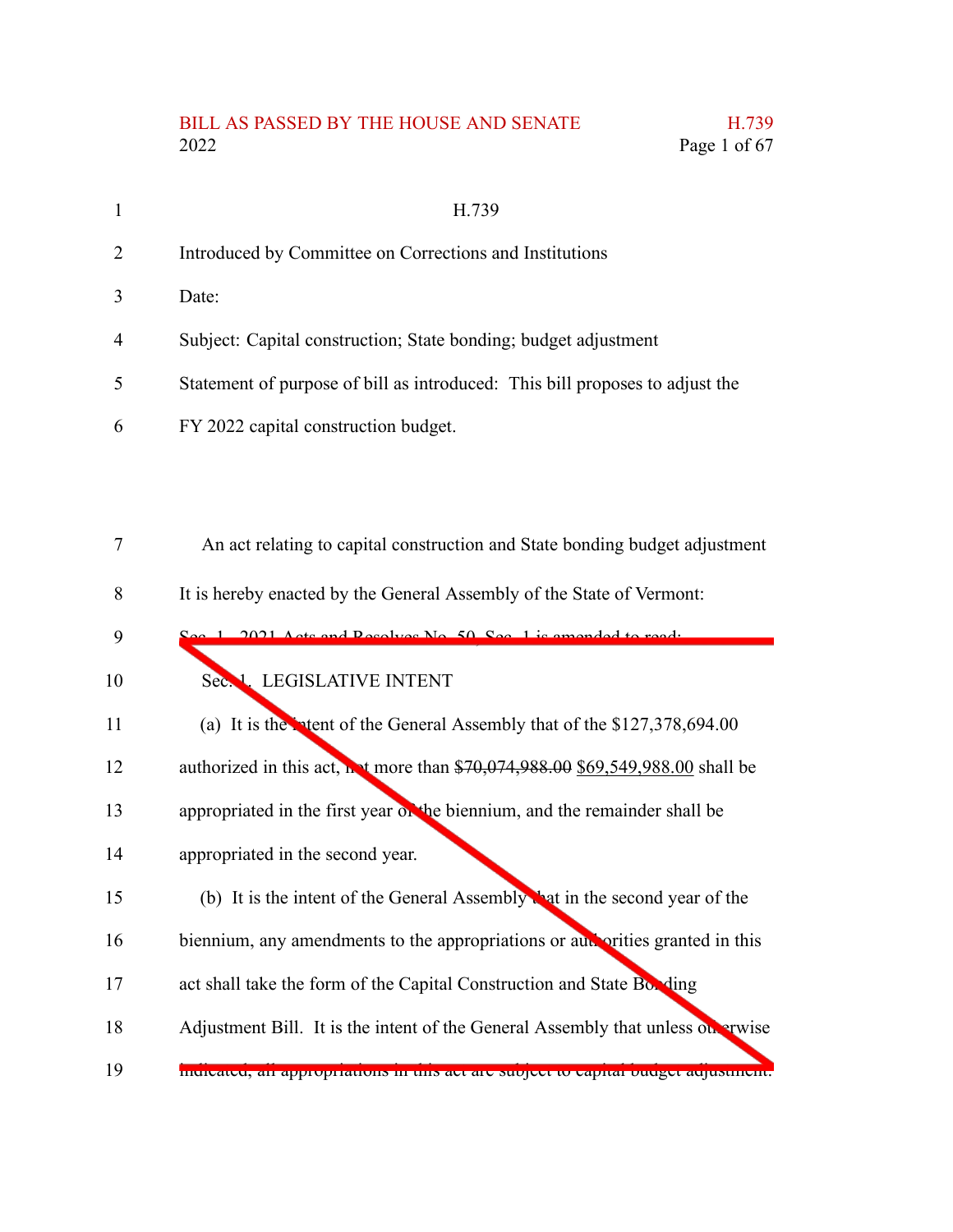| 1              | (a) It is also the intent of the Coneral Assembly that in the second year of   |
|----------------|--------------------------------------------------------------------------------|
| $\overline{2}$ | the biennium, the General Assembly address the impacts of the COVID-19         |
| 3              | pandem is by offsetting capital projects with funds appropriated to the State  |
| 4              | from the Alperican Rescue Plan Act of 2021, Pub. L. No. 117-2 (ARPA) to the    |
| 5              | extent these appropriations are in compliance with federal law and guidance.   |
| 6              | It is also the intent of the General Assembly that any capital project that is |
| 7              | supported with ARPA h nds is authorized in this act.                           |
| 8              | Sec. 2. 2021 Acts and Reselves No. 50, Sec. 2 is amended to read:              |
| 9              | Sec. 2. STATE BUILDING.                                                        |
| 10             | * * *                                                                          |
| 11             | (c) The following sums are appropriated in FY 2023:                            |
| 12             | (1) Statewide, major maintenance:<br>\$7,350,000.00 \$7,421,520.00             |
| 13             | (2) Statewide, BGS engineering and architectural project costs:                |
| 14             | $3,747,422.00$ [Repealed.]                                                     |
| 15             | * * *                                                                          |
| 16             | (12) Burlington, 32 Cherry Street, parking garage relovations planning,        |
| 17             | \$865,000.00 \$565,000.00<br>design, and construction:                         |
| 18             | * * *                                                                          |
| 19             | (15) Montpelier, State House, HVAC renovations:                                |
| 20             | $$2,535,000.00$$ \$6,800,000,                                                  |
| 21             |                                                                                |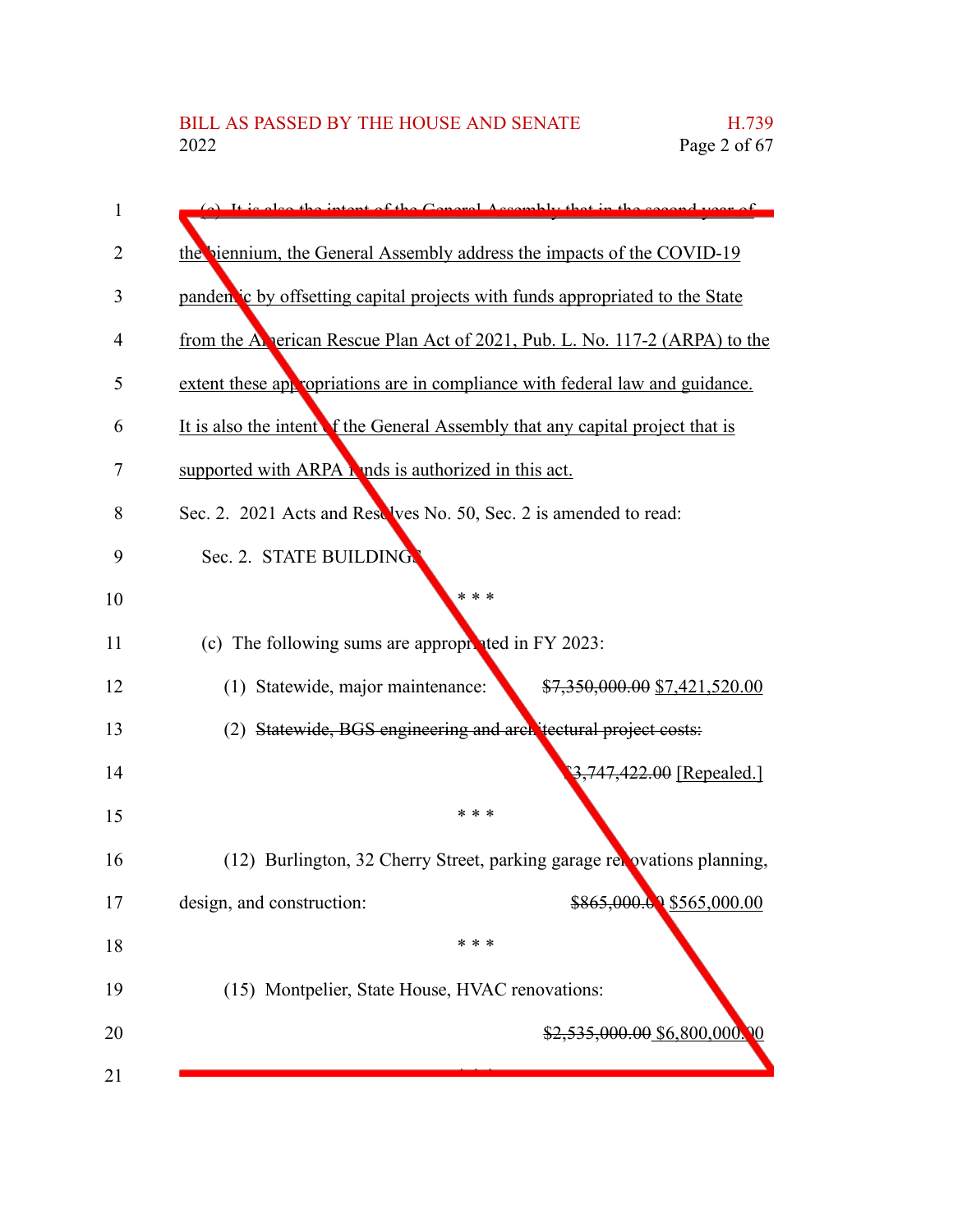## BILL AS PASSED BY THE HOUSE AND SENATE H.739<br>2022 Page 3 of 67 Page 3 of  $67$

| $\mathbf{1}$   |                                                                                 |
|----------------|---------------------------------------------------------------------------------|
| $\overline{2}$ | imp ementation:<br>\$600,000.00                                                 |
| 3              | $(\mathbf{R})$ Statewide, correctional facilities, door control system          |
| 4              | \$670,000.00<br>replacements                                                    |
| 5              | (18) Burlin aton, 108 Cherry Street, parking garage repairs:                    |
| 6              | \$2,000,000.00                                                                  |
| 7              | (19) Springfield, Southern State Correctional Facility, door control            |
| 8              | \$750,000.00<br>system replacement:                                             |
| 9              | (20) Windsor, former Southest State Correctional Facility, necessary            |
| 10             | demolition, salvage, dismantling, and no provements to facilitate future use of |
| 11             | \$400,000.00<br>the facility:                                                   |
| 12             | (21) 133 State Street, renovations for the Office of Legislative                |
| 13             | Information Technology and shared common spaces<br>\$1,400,000.00               |
| 14             | Appropriation - FY 2022<br>\$19,316,774.00                                      |
| 15             | \$24,800,442.00 \$28,968,000.00<br>Appropriation - FY 2023                      |
| 16             | \$44,117,216.00 \$48,284,774.00<br>Total Appropriation – Section 2              |
| 17             | Sec. 3. 2021 Acts and Resolves No. 50, Sec. 3 is amended to read:               |
| 18             | Sec. 3. HUMAN SERVICES                                                          |
| 19             |                                                                                 |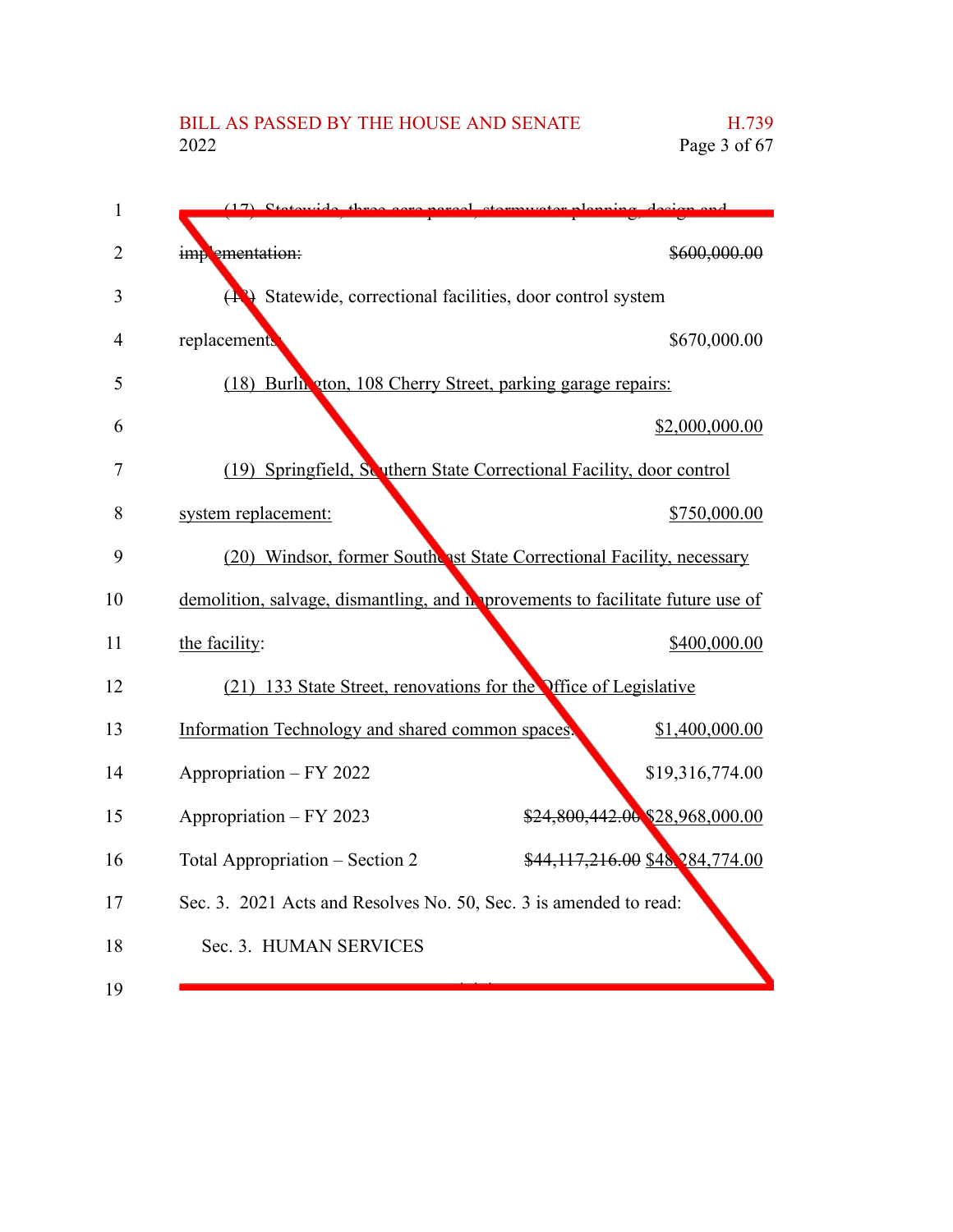# BILL AS PASSED BY THE HOUSE AND SENATE H.739<br>2022 Page 4 of 67 Page 4 of  $67$

| 1              | (b) The following gums are appropriated in EV 2022 to the Department.          |                |
|----------------|--------------------------------------------------------------------------------|----------------|
| $\overline{2}$ | But dings and General Services for the Agency of Human Services for the        |                |
| 3              | following projects described in this subsection:                               |                |
| 4              | (1) Women's correctional facilities, replacement:                              | \$1,000,000.00 |
| 5              | (2) Statewide, correctional facility, life safety and security needs and       |                |
| 6              | enhancements:                                                                  | \$200,000.00   |
| 7              | (3) Secure Reside tial Recovery Facility, design and construction:             |                |
| 8              |                                                                                | \$3,200,000.00 |
| 9              | (4) Statewide, correctional facilities, accessibility improvements,            |                |
| 10             | Americans with Disabilities Act (ADA) compliance:                              | \$1,200,000.00 |
| 11             | (5) Statewide, correctional facilities, HVAC, programming, schematic           |                |
| 12             | design, and design documents:                                                  | \$1,000,000.00 |
| 13             | (6) Nursing school programs, capital grants renovation or expansion of         |                |
| 14             | simulation laboratories:                                                       | \$4,000,000.00 |
| 15             | * *                                                                            |                |
| 16             | (e) For the amount appropriated in subdivision $(b)(6)$ of the section, the    |                |
| 17             | Agency of Human Services shall provide capital grants to nursing chool         |                |
| 18             | programs to enable them to renovate or expand their simulation laboral ries,   |                |
| 19             | or both, in order to enable them to increase student enrollment. The amount of |                |
| 20             | the grant runds shan be divided among the nursing senools in vermont based     |                |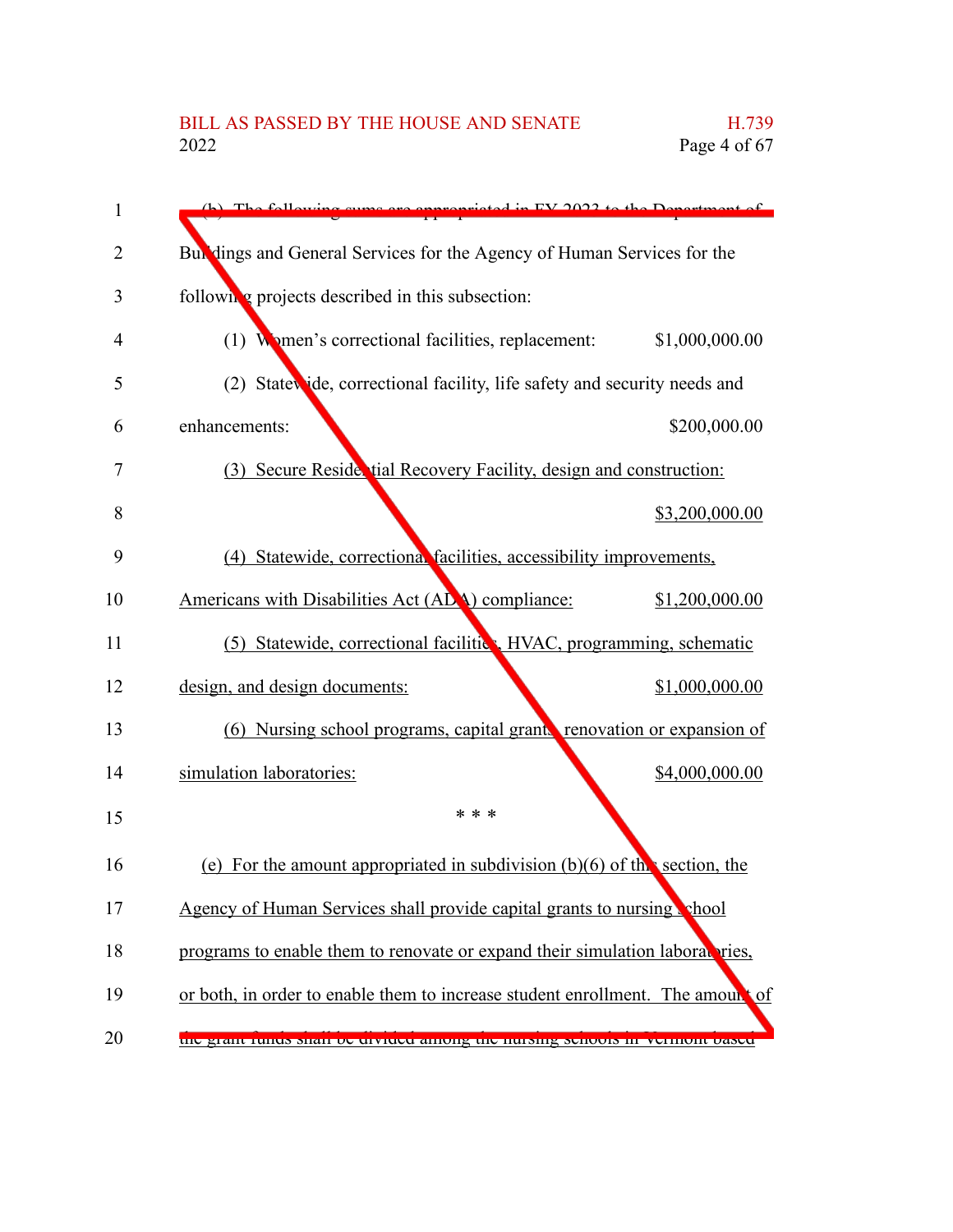| 1  | al'e projected purging student enrollment following completion                         |  |                                   |
|----|----------------------------------------------------------------------------------------|--|-----------------------------------|
| 2  | the enovation or expansion.                                                            |  |                                   |
| 3  | * * *                                                                                  |  |                                   |
| 4  | Appropriation - FY 2022                                                                |  | \$12,350,000.00                   |
| 5  | Appropriation FY 2023                                                                  |  | \$1,200,000.00 \$10,600,000.00    |
| 6  | Total Appropriation – Section 3                                                        |  | $$13,550,000.00$ $$22,950,000.00$ |
| 7  | Sec. 4. 2021 Acts and Pesolves No. 50, Sec. 4 is amended to read:                      |  |                                   |
| 8  | Sec. 4. COMMERCE AND COMMUNITY DEVELOPMENT                                             |  |                                   |
| 9  | * * *                                                                                  |  |                                   |
| 10 | (b) The following sums are appropriated in FY 2023 to the Agency of                    |  |                                   |
| 11 | Commerce and Community Development for the following projects described                |  |                                   |
| 12 | in this subsection:                                                                    |  |                                   |
| 13 | (1) Major maintenance at statewide historic sites:                                     |  | \$350,000.00                      |
| 14 |                                                                                        |  | \$683,000.00                      |
| 15 | * * *                                                                                  |  |                                   |
| 16 | (d) The Division of Historic Preservation shall conduct facilities                     |  |                                   |
| 17 | condition assessment on all the buildings and structures of the <b>N</b> tate Historic |  |                                   |
| 18 | Sites within the next five years, with a cyclical update plan. Those buildings         |  |                                   |
| 19 | and structures open to the public shall be prioritized for investigation.              |  |                                   |
| 20 | Appropriation - FY 2022                                                                |  | \$473,000.00                      |
| 21 | <b>Appropriation - 14 2020</b>                                                         |  | <u><del>Q</del>7JJ,UUU.UU</u>     |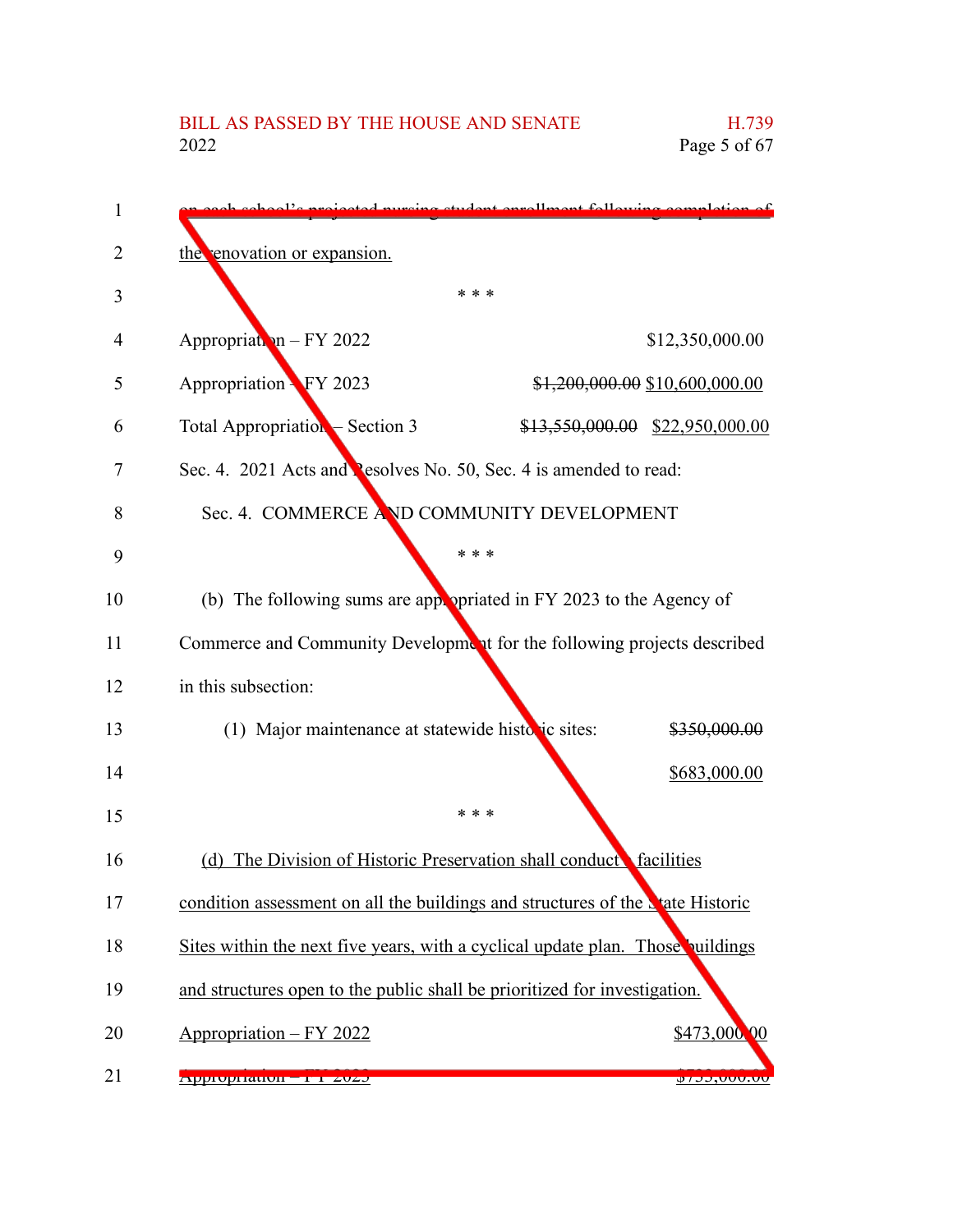# BILL AS PASSED BY THE HOUSE AND SENATE H.739<br>2022 Page 6 of 67

Page 6 of  $67$ 

| 1  | 2060000<br>$\frac{C_{\text{phi}}}{A}$                                        |
|----|------------------------------------------------------------------------------|
| 2  | Sec. 5. 2021 Acts and Resolves No. 50, Sec. 8 is amended to read:            |
| 3  | <b>VERMONT STATE COLLEGES</b><br>Sec.                                        |
| 4  | * * *                                                                        |
| 5  | (b) The following sums are appropriated in FY 2023 to the Vermont State      |
| 6  | Colleges for the properts described in subsection:                           |
| 7  | $(1)$ construction, <b>N</b> novation, and major maintenance at any facility |
| 8  | owned or operated in the State by the Vermont State Colleges: \$2,000,000.00 |
| 9  | (2) infrastructure transformation planning and space modification:           |
| 10 | \$100,000.00 \$1,000,000.00                                                  |
| 11 | Appropriation - FY 2022<br>\$2,000,000.00                                    |
| 12 | Appropriation - FY 2023<br>\$2,100,000.00 \$3,000,000.00                     |
| 13 | $100,000.00 - $5,000,000.00$<br>Total Appropriation – Section 8              |
| 14 | Sec. 6. 2021 Acts and Resolves No. 50, Sec. 9 is amended to read:            |
| 15 | Sec. 9. NATURAL RESOURCES                                                    |
| 16 | * * *                                                                        |
| 17 | (e) The following sums are appropriated in FY 2023 to the Agency of          |
| 18 | Natural Resources for the Department of Environmental Conservation for the   |
| 19 | projects described in this subsection:                                       |
| 20 |                                                                              |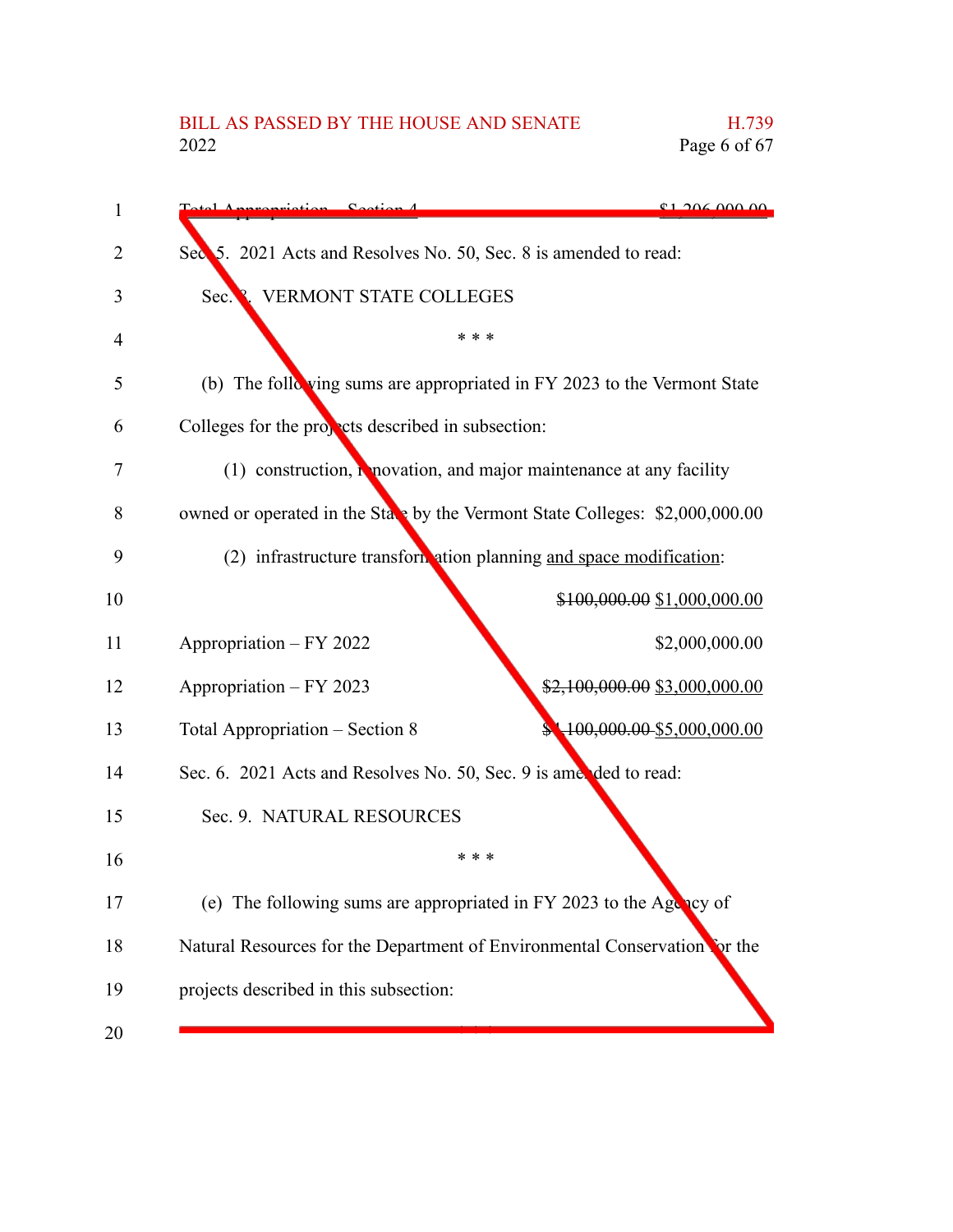## BILL AS PASSED BY THE HOUSE AND SENATE H.739<br>2022 Page 7 of 67 Page 7 of  $67$

| 1              | ofsty and hydrology projects High and Cignificant Hozard                       |  |
|----------------|--------------------------------------------------------------------------------|--|
| $\overline{2}$ | dam safety improvements:<br>\$805,000.00 \$3,115,000.00<br>Dan                 |  |
| 3              | * * *                                                                          |  |
| 4              | (4) L'utle Hosmer Dam, rehabilitation:<br>\$190,000.00                         |  |
| 5              | (5) Infracture Investment and Jobs Act, Drinking and Clean Water               |  |
| 6              | State Revolving Ful d, State match:<br>\$2,833,980.00                          |  |
| 7              | (f) The following sums are appropriated in FY 2023 to the Agency of            |  |
| 8              | Natural Resources for the Lepartment of Forests, Parks and Recreation for the  |  |
| 9              | following projects:                                                            |  |
| 10             | (1) Infrastructure rehabilitation, including statewide small-scale             |  |
| 11             | rehabilitation, wastewater repairs, proventive improvements and upgrades       |  |
| 12             | of restrooms and bathhouses, and statew de small-scale road rehabilitation     |  |
| 13             | 4,476,553.00 \$4,251,553.00<br>projects:                                       |  |
| 14             | \$500,000.00 \$700,000.00<br>(2) Rustic Cabin Construction Program:            |  |
| 15             | (g) The following amounts are appropriated in $FY \times 223$ to the Agency of |  |
| 16             | Natural Resources for the projects described in this subsection:               |  |
| 17             | (1) General infrastructure projects, including small-scale maintenance         |  |
| 18             | \$1,083,500.00<br>and rehabilitation of infrastructure:                        |  |
| 19             | (2) Lake Champlain Walleye Association, Inc., to upgrade and repair the        |  |
| 20             | \$25,000,00<br>Walleye rearing, restoration, and stocking infrastructure:      |  |
| 21             | пи тие топомину ман арргу то не антония арргориател нг ину уссион.             |  |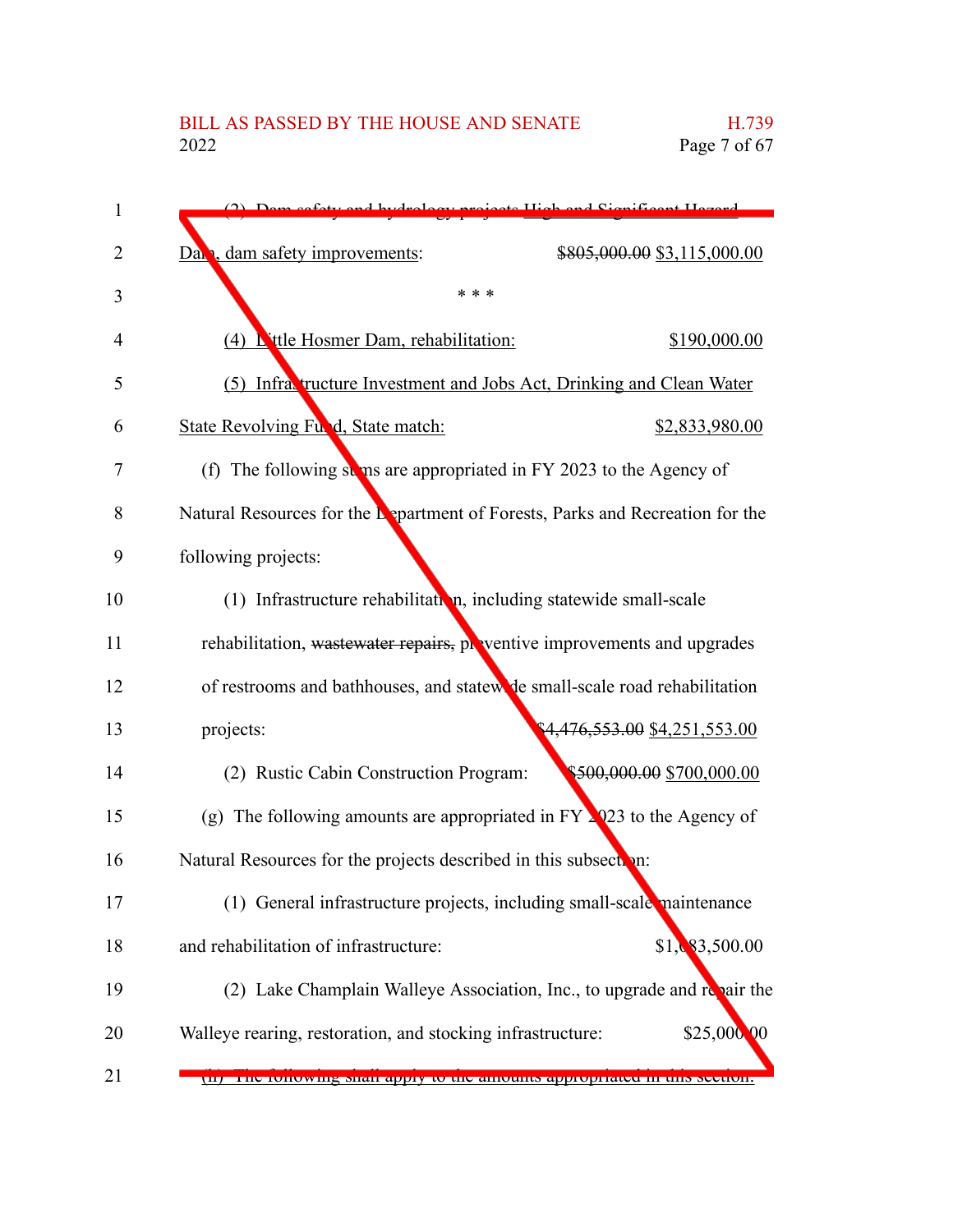| 1              | $(1)$ For the emounts environmented in subdivision $(\alpha)(5)$ of this section    |  |
|----------------|-------------------------------------------------------------------------------------|--|
| $\overline{2}$ | the funds shall not be released until the federal grant has been received by the    |  |
| 3              | State.                                                                              |  |
| 4              | (2) $\mathbf{F}$ the amount appropriated in subdivision (f)(2) of this section, the |  |
| 5              | Department of <b>R</b> rests, Parks and Recreation is authorized to use not more    |  |
| 6              | than \$200,000.00 to vork with career technical education centers for               |  |
| 7              | assistance with the Rustic Cabin Construction Program.                              |  |
| 8              | Appropriation - FY 2022<br>\$11,455,214.00                                          |  |
| 9              | Appropriation – FY 2023<br>\$9,853,264.00 \$15,162,244.00                           |  |
| 10             | Total Appropriation – Section 9<br>\$21,308,478.00 \$26,617,458.00                  |  |
| 11             | Sec. 7. 2021 Acts and Resolves No. 50, Sec. 10 is amended to read:                  |  |
| 12             | Sec. 10. CLEAN WATER INITIATIVES                                                    |  |
| 13             | * * *                                                                               |  |
| 14             | (c) The sum of $$500,000.00$ is appropriated in $FY$ (022 to the Agency of          |  |
| 15             | Natural Resources for forestry access roads, recreation access roads, and water     |  |
| 16             | quality improvements. [Repealed.]                                                   |  |
| 17             | * * *                                                                               |  |
| 18             | (e) The sum of $$11,000,000.00$ is appropriated in FY 2023 to the A rency           |  |
| 19             | of Natural Resources for the Department of Environmental Conservation fo            |  |
| 20             | <del>Glean water imprememation projects</del> The amount or p200,000.00 is          |  |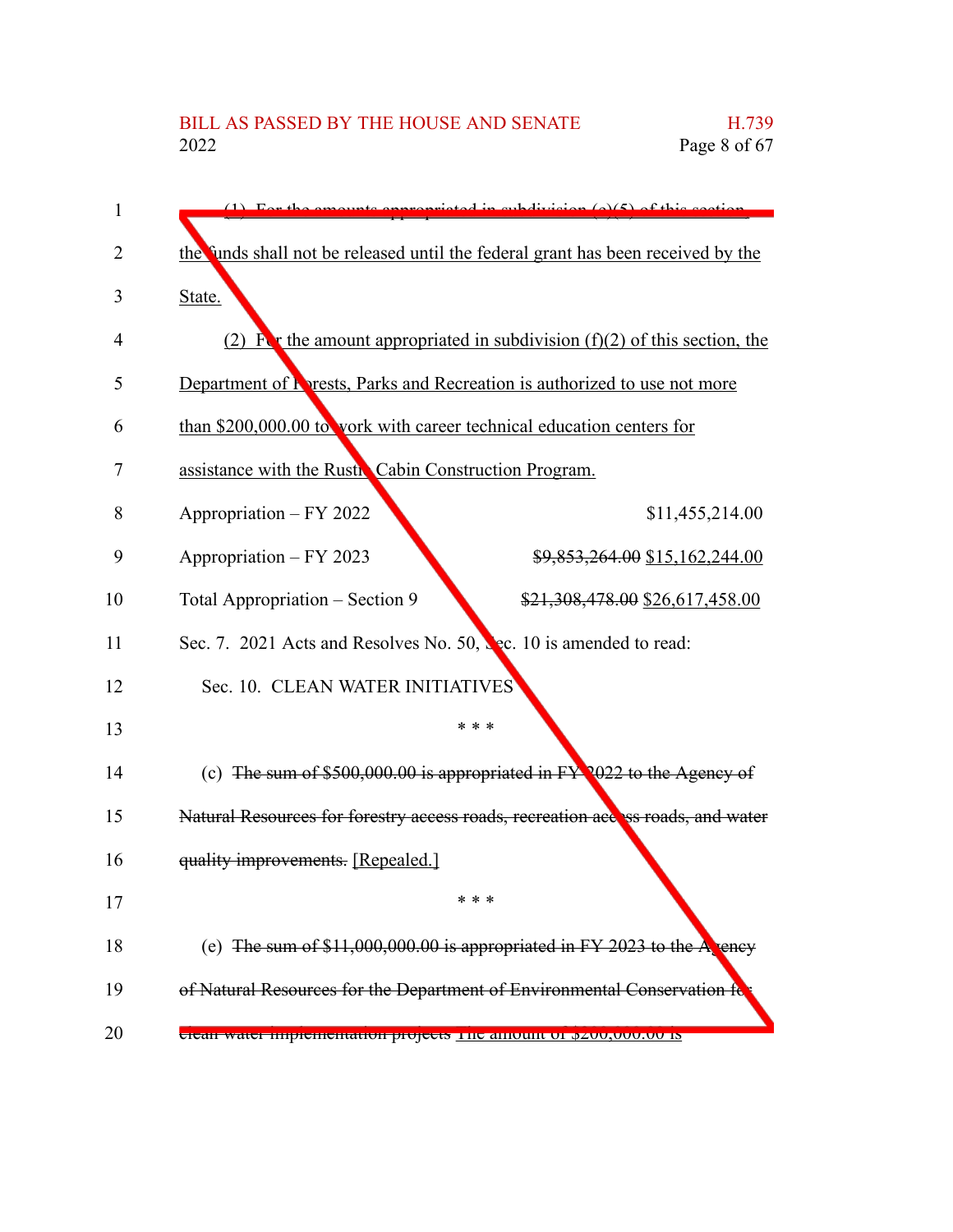| 1              | EV 2022 to the Agency of Agriculture East and Meritate for                    |
|----------------|-------------------------------------------------------------------------------|
| $\overline{2}$ | wat r quality grants and contracts.                                           |
| 3              | * * *                                                                         |
| 4              | (i) The Mlowing amounts are appropriated in FY 2023 to the Agency of          |
| 5              | Natural Resources for the Department of Environmental Conservation for the    |
| 6              | projects described in this subsection:                                        |
| 7              | (1) Water Pollutic. Control Fund, Clean Water State/EPA Revolving             |
| 8              | Loan Fund (CWSRF) match.<br>\$1,548,219.00                                    |
| 9              | (2) Municipal Pollution Control Grants, pollution control projects and        |
| 10             | planning advances for feasibility studies:<br>\$2,715,000.00                  |
| 11             | $(j)(1)$ The following amounts are appropriated in FY 2023 to the Vermont     |
| 12             | Housing and Conservation Board for the property described in this subsection: |
| 13             | (A) Agricultural water quality projects:<br>\$200,000.00                      |
| 14             | (B) Land conservation and water quality projects:<br>\$2,000,000.00           |
| 15             | (2) A grant issued under subdivision $(1)(A)$ of this v bsection:             |
| 16             | (A) shall not be considered a State grant under 6 V.S.A. chapter 215,         |
| 17             | subchapter 3 for purposes of calculating the maximum amount of a State water  |
| 18             | quality assistance award under 6 V.S.A. § 4824 or 4826; and                   |
| 19             | (B) may be used to satisfy a grant recipient's cost share                     |
| 20             | <b>Requirements.</b>                                                          |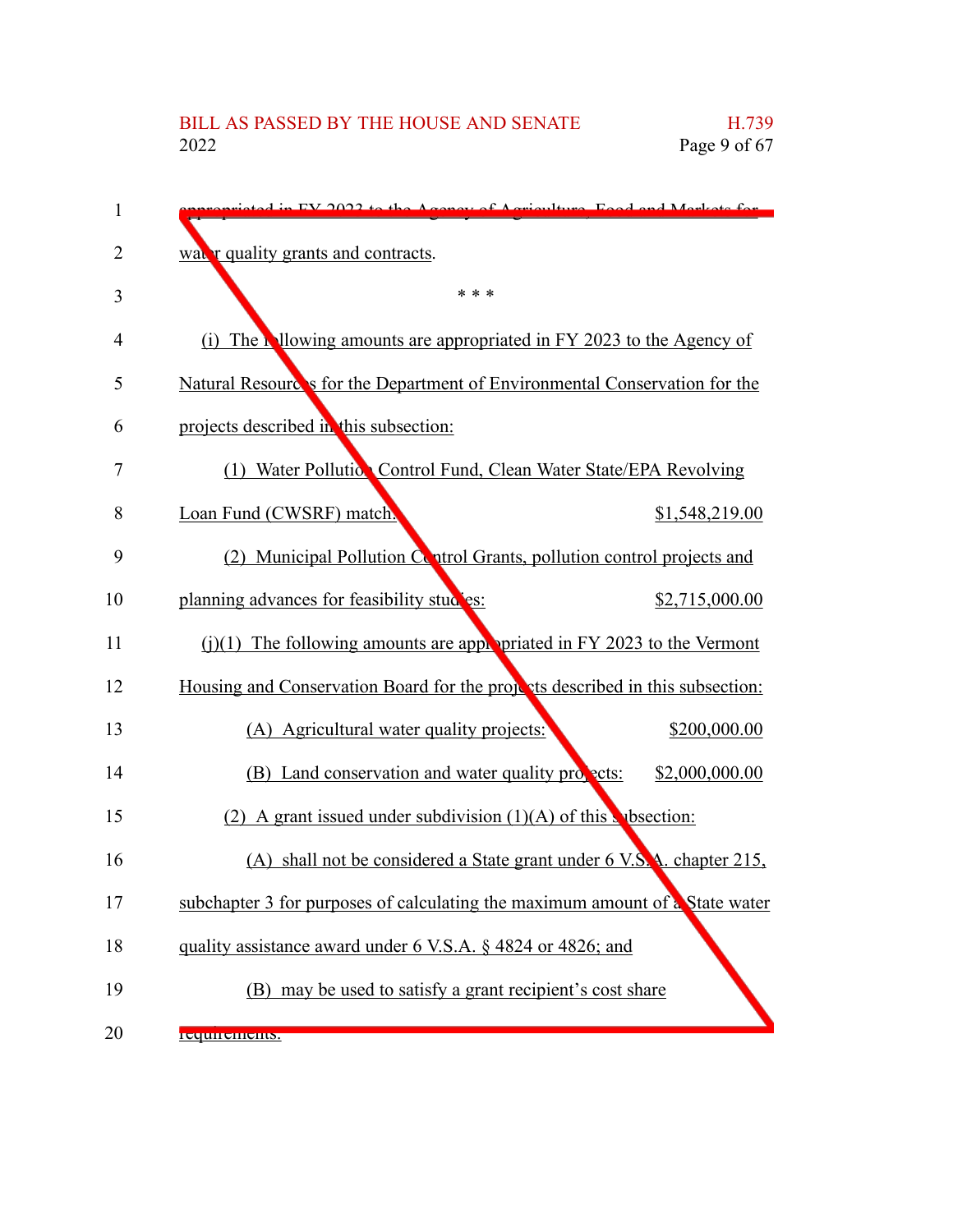# BILL AS PASSED BY THE HOUSE AND SENATE H.739<br>2022 Page 10 of 67

| 1              | $E$ V $\Omega$                                                                | 011,000,000,00                |
|----------------|-------------------------------------------------------------------------------|-------------------------------|
| $\overline{2}$ |                                                                               | \$10,500,000.00               |
| 3              | Appropriation - FY 2023                                                       | \$11,000,000.00               |
| 4              |                                                                               | <u>\$6,663,219.00</u>         |
| 5              | Total Appropriation - Section 10                                              | \$22,000,000.00               |
| 6              |                                                                               | \$17,163,219.00               |
| 7              | Sec. 8. 2021 Acts and <b>R</b> solves No. 50, Sec. 11 is amended to read:     |                               |
| 8              | Sec. 11. MILITARY                                                             |                               |
| 9              | (a) The sum of $$900,000.00$ N appropriated in FY 2022 to the Department      |                               |
| 10             | of Military for maintenance, renovations, and ADA compliance at State         |                               |
| 11             | armories.                                                                     |                               |
| 12             | (b) The sum of $$900,000.00$ are $$1,100,000.00$ is appropriated in FY 2023   |                               |
| 13             | to the Department of Military for the projects described in subsection (a) of |                               |
| 14             | this section.                                                                 |                               |
| 15             | Appropriation - FY 2022                                                       | \$900,000.00                  |
| 16             | Appropriation - FY 2023                                                       | \$900,000.00 \$1,100,000.00   |
| 17             | Total Appropriation - Section 11                                              | \$1,800,000.00 \$2,000,000.00 |
| 18             | Sec. 9. 2021 Acts and Resolves No. 50, Sec. 12 is amended to read:            |                               |
| 19             | Sec. 12. PUBLIC SAFETY                                                        |                               |
| 20             |                                                                               |                               |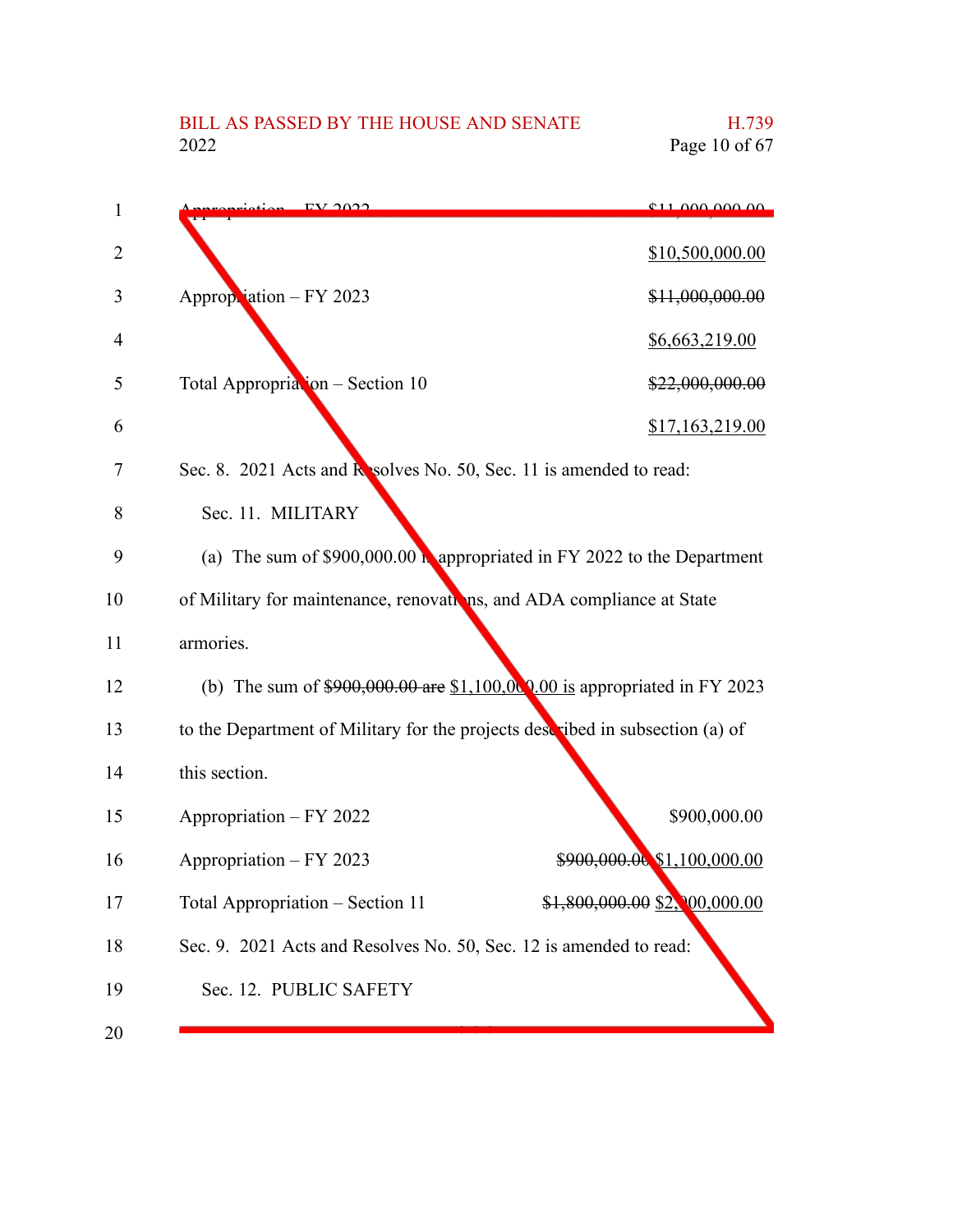| 1  | (b) The cum of \$50,000,00 is environmented in EV 2022 to the Department          |
|----|-----------------------------------------------------------------------------------|
| 2  | of <b>Nablic Safety for a feasibility study for the Vermont Police Academy in</b> |
| 3  | The following amounts are appropriated in FY 2023 to the<br>Pittsfor              |
| 4  | Department of Public Safety for the projects described in this subsection:        |
| 5  | (1) Pittsford, Vermont Policy Academy, feasibility study:<br>\$50,000.00          |
| 6  | (2) Williston while Safety Field Station, construction: \$3,500,000.00            |
| 7  | Appropriation – $FY$ 202.<br>\$6,120,000.00                                       |
| 8  | Appropriation - FY 2023<br>\$50,000.00 \$3,550,000.00                             |
| 9  | Total Appropriation – Section $12$<br>\$6,170,000.00 \$9,620,000.00               |
| 10 | Sec. 10. 2021 Acts and Resolves No. 50, Sec. 13 is amended to read:               |
| 11 | Sec. 13. AGRICULTURE, FOOD AND MARKETS                                            |
| 12 | * * *                                                                             |
| 13 | (b) The sum of $$350,000.00 \ $1,400,000.00$ is oppropriated in FY 2023 to        |
| 14 | the Department of Buildings and General Services for the Agency of                |
| 15 | Agriculture, Food and Markets for the project described in subsection (a) of      |
| 16 | this section major maintenance, renovation, and modernization planning and        |
| 17 | design at the Vermont Building at the Eastern States Exhibition.                  |
| 18 | \$260,000.00<br>Appropriation - FY 2022                                           |
| 19 | \$350,000.00 \$1,400,000.00<br>Appropriation - FY 2023                            |
| 20 | Total Appropriation - Section 15<br><del>www.com prodocom but you</del>           |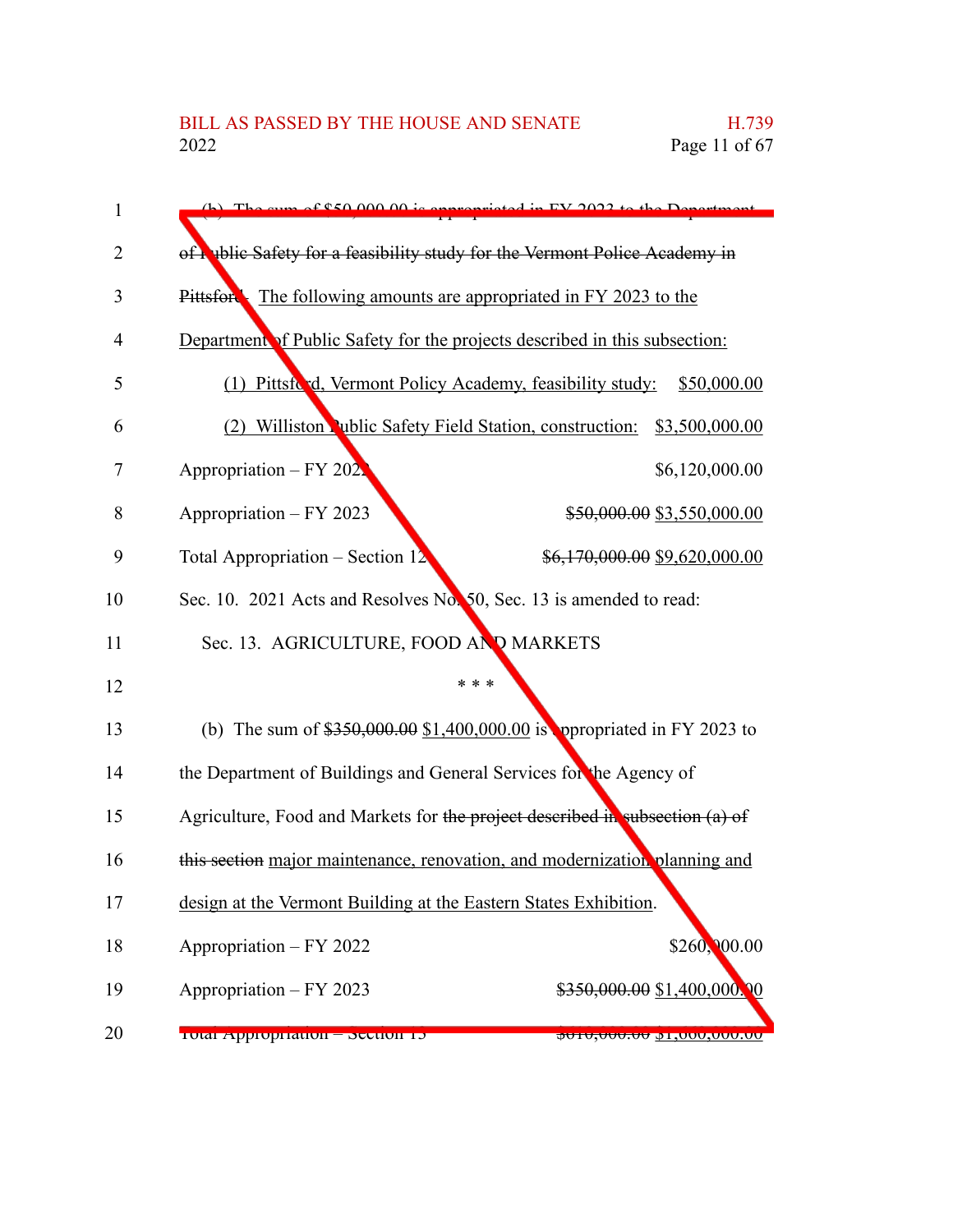| 1  | $\sim$ 11 2021 Agts and Desolves No. 50, See, 170 is added to read.              |
|----|----------------------------------------------------------------------------------|
| 2  | ec. 17a. SERGEANT AT ARMS                                                        |
| 3  | The mount of \$185,000.00 is appropriated in FY 2023 to the Sergeant at          |
| 4  | Arms for up trades to 2 Aiken Street.                                            |
| 5  | <u> Total Appropria 'on – Section 17a</u><br>\$185,000.00                        |
| 6  | Sec. 12. 2021 Acts and Resolves No. 50, Sec. 17b is added to read:               |
| 7  | Sec. 17b. FY 2022 AND FY 2023; AMERICAN RESCUE PLAN ACT;                         |
| 8  | STATE AND LOCAL FISCAL RECOVERY FUND; CAPITAL                                    |
| 9  | PROJECTS; AUT VORIZATIONS                                                        |
| 10 | (a) Findings. The General Assembly finds:                                        |
| 11 | $(1)$ In 2021 Acts and Resolves No. 74, Sec. G.700(c), the General               |
| 12 | Assembly authorized the Commissioner of Fn ance and Management to use            |
| 13 | not more than \$15,000,000.00 in American Rescur Plan Act (ARPA) funds to        |
| 14 | offset capital funds appropriated to projects supporting water and sewer         |
| 15 | infrastructure in fiscal year 2022 to the extent feasible under federal law and  |
| 16 | guidance.                                                                        |
| 17 | The Governor's fiscal year $2022-2023$ capital budget advistment                 |
| 18 | report included recommendations for water and sewer infrastructure projects      |
| 19 | historically funded in the State's capital construction act that could be funded |
| 20 | III HSUAI YUAIS ZUZZ AIRI ZUZO WHII AIXI A TUHUS.                                |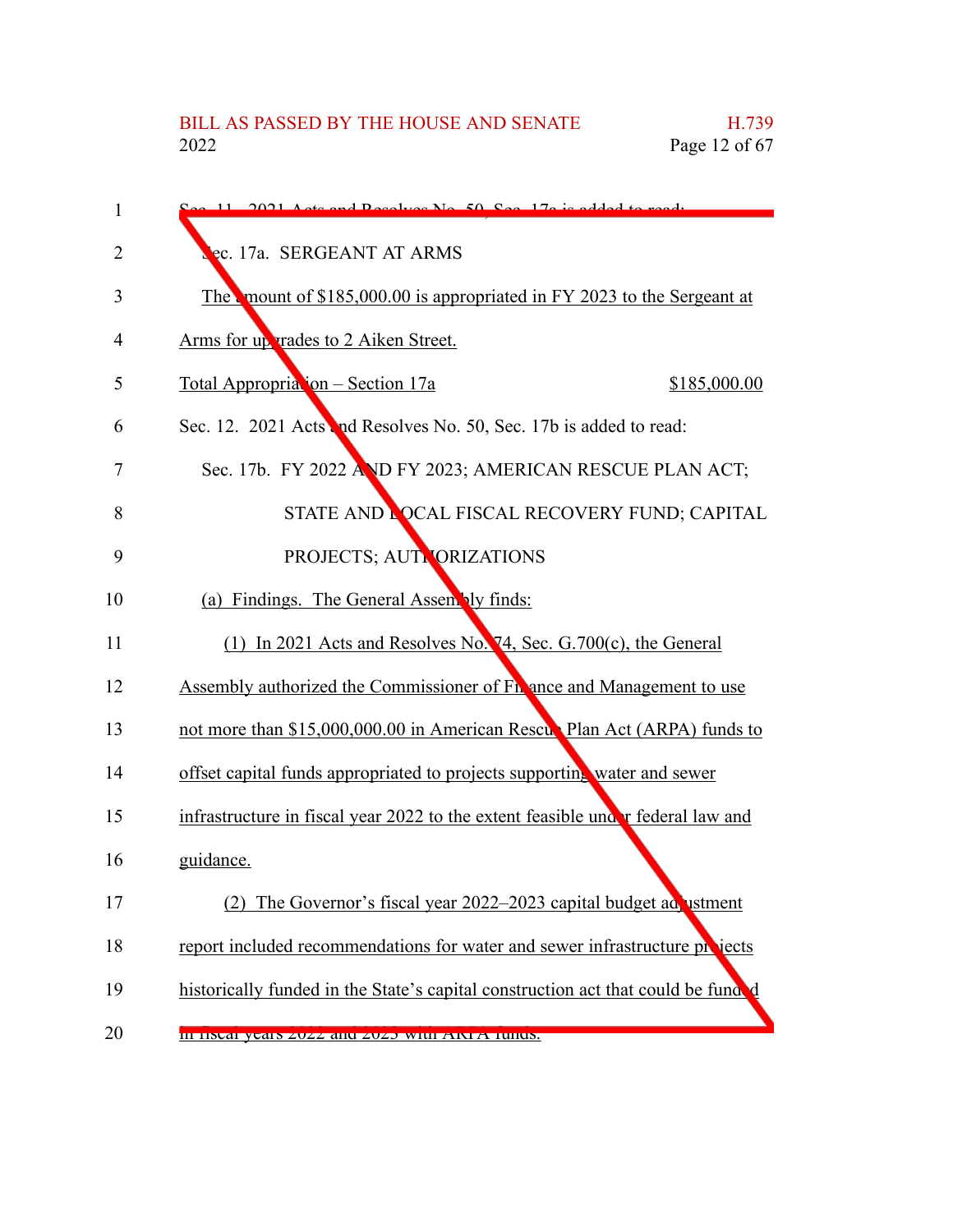| $\mathbf{1}$ | Congrel Accomply finds that in addition to the sex                                 |
|--------------|------------------------------------------------------------------------------------|
| 2            | ider tified by the Governor's fiscal year 2022–2023 capital budget adjustment      |
|              |                                                                                    |
| 3            | report, there are other capital projects that can be funded in fiscal year 2023    |
| 4            | with ARPA Punds.                                                                   |
| 5            | (b) Intent. It is the intent of the General Assembly to authorize certain          |
| 6            | projects that are eligible for ARPA funds in this act but appropriate the funds    |
| 7            | for these projects in the FX 2023 Annual Appropriations Act.                       |
| 8            | (c) Authorizations. In fiscal years 2022 and 2023, the following capital           |
| 9            | projects are authorized to be under ken with funds appropriated in the             |
| 10           | FY 2023 Annual Appropriations Act:                                                 |
| 11           | (1) In FY 2022 and FY 2023, the Devartment of Forests, Parks and                   |
| 12           | Recreation is authorized to upgrade forestry access roads, recreation access       |
| 13           | roads, and make water quality improvements to these roads.                         |
| 14           | (2) In FY 2023, in addition to the amounts appropriated in Sec. $10(e)$ of         |
| 15           | this act, the Agency of Agriculture, Food and Markets is autherized to issue       |
| 16           | water quality grants and contracts.                                                |
| 17           | (3) In FY 2023, in addition to the amounts appropriated in Sec. $\mathbf{0}(i)(2)$ |
| 18           | of this act, the Department of Environmental Conservation is authorized to         |
| 19           | <b>INSUE INUINEIPAI POIRTUOI CONTO PARIUS.</b>                                     |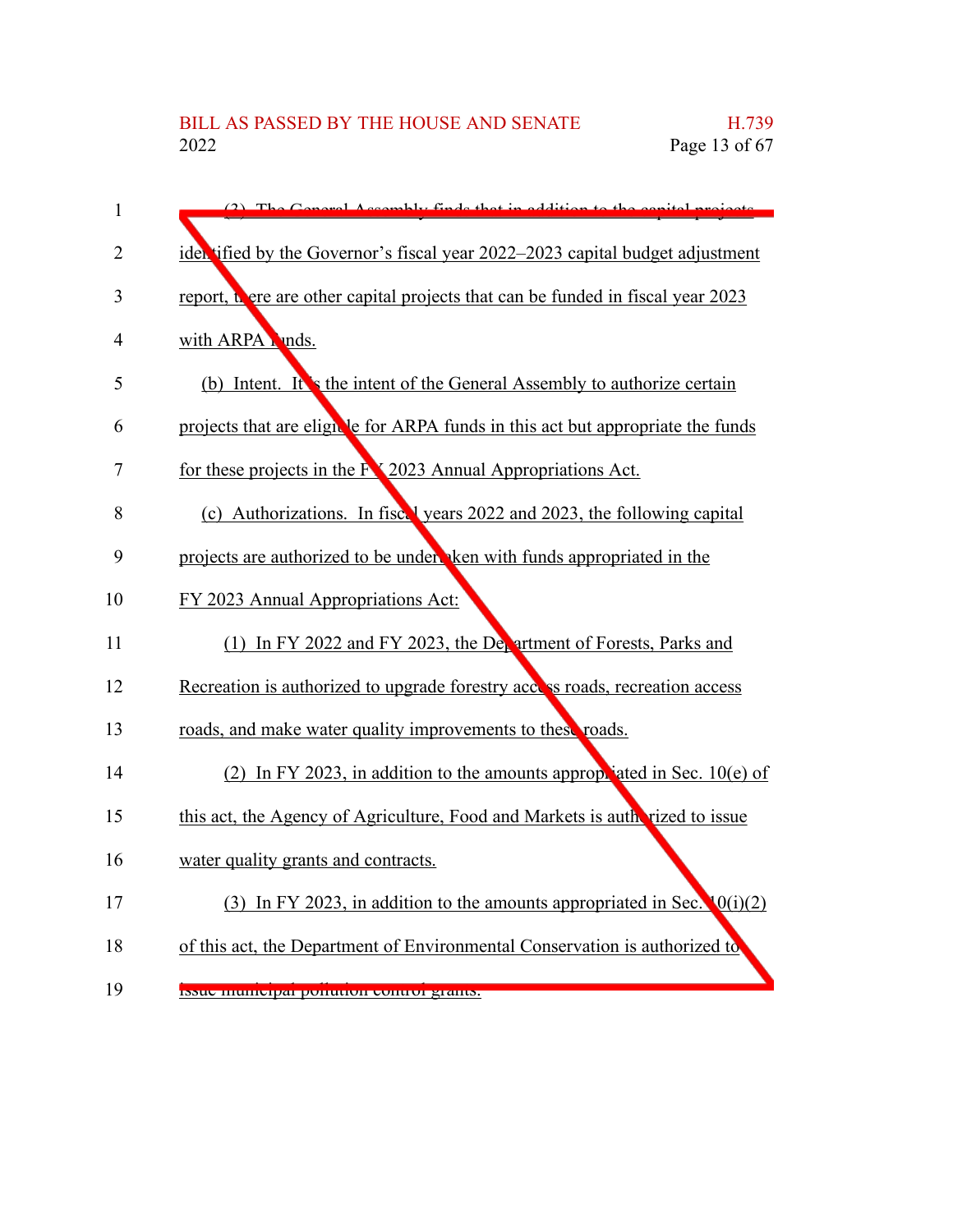| 1  | (4) In EV 2022, the Department of Equator Deply and Decreation is                         |
|----|-------------------------------------------------------------------------------------------|
| 2  | autroprized to make wastewater repairs and water and sewer infrastructure                 |
| 3  | improvements and upgrades to restrooms and bathhouses at State parks.                     |
| 4  | $(5)$ <b>N</b> FY 2023, in addition to the amount appropriated in Sec.                    |
| 5  | $10(i)(1)(A)$ of this act, the Vermont Housing and Conservation Board is                  |
| 6  | authorized to issue <b>rants</b> for water quality improvement projects.                  |
| 7  | (6) In FY 2023, the Vermont Historical Society is authorized to make                      |
| 8  | upgrades and repairs to the VVAC system at the Vermont History Center in                  |
| 9  | Barre.                                                                                    |
| 10 | The Department of Buildings and General Services is authorized to<br>(7)                  |
| 11 | begin design and construction for the expansion of the State House in                     |
| 12 | Montpelier.                                                                               |
| 13 | (8) The Judiciary is authorized to make NNAC improvements to county                       |
| 14 | courthouses.                                                                              |
| 15 | Sec. 13. 2021 Acts and Resolves No. 50, Sec. 17c is added to read:                        |
| 16 | Sec. 17c. FY 2023; AMERICAN RESCUE PLAN ACT CAPITAL                                       |
| 17 | PROJECTS FUND; APPROPRIATIONS                                                             |
| 18 | (a) Intent. To the extent permitted by federal law and guidance, it is the                |
| 19 | intent of the General Assembly to appropriate in this act federal funds nom the           |
| 20 | Coronavirus Capital Projects Fund provided to the State by the American                   |
| 21 | <u>Neseue 1 iail Act 01 2021, 1 u0. L. 11/-2 to early out entited eaphar projects for</u> |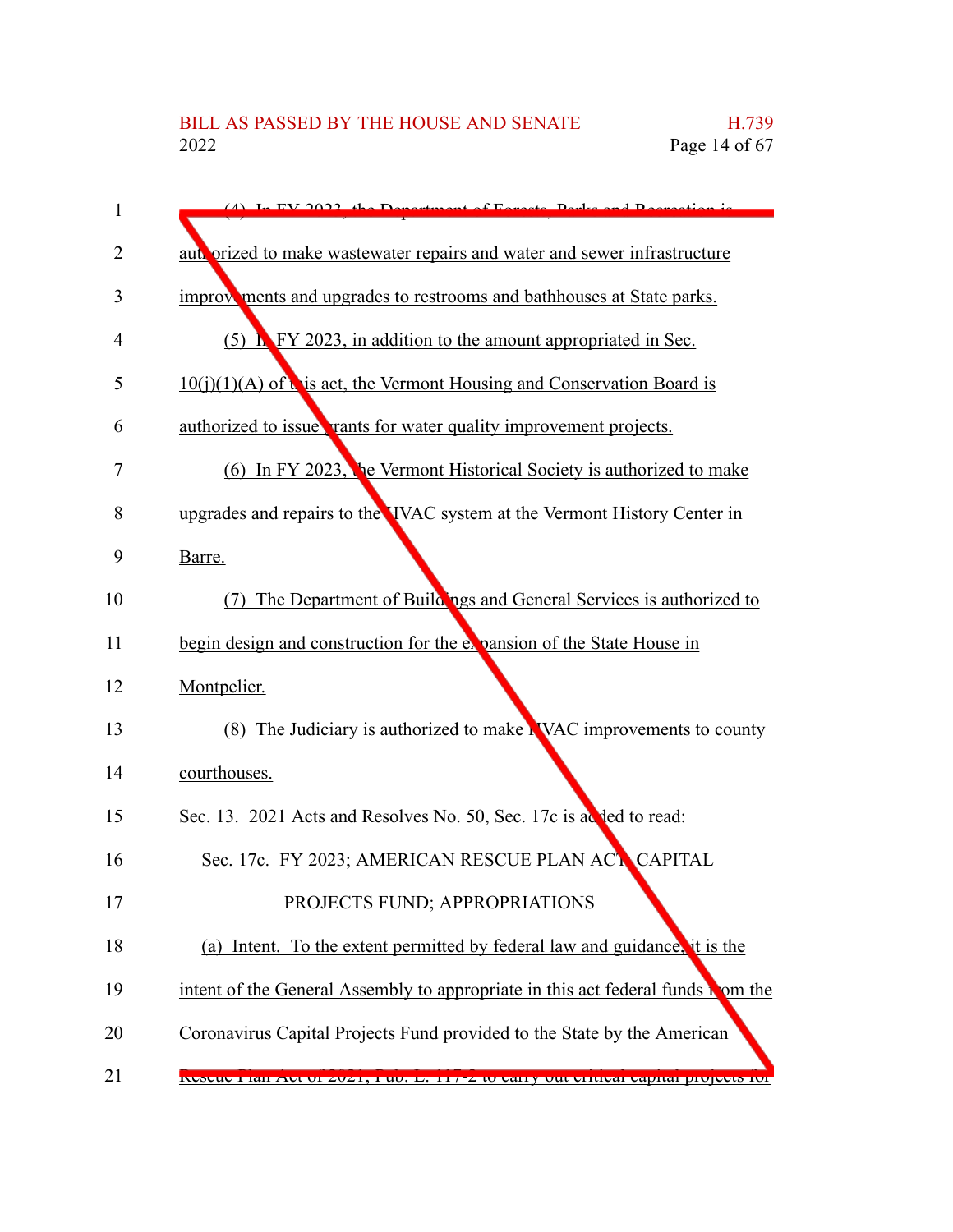| 1  | State to divectly enable week, education, and health monitoring in room            |  |
|----|------------------------------------------------------------------------------------|--|
| 2  | to be public health emergency with respect to the Coronavirus Disease              |  |
| 3  | $(COVI - 19)$ .                                                                    |  |
| 4  | (b) App opriations. The following sums are appropriated from the                   |  |
| 5  | Coronavirus Capital Projects Fund for the projects described below:                |  |
| 6  | (1) the amount of \$1,530,816.00 to the Department of Forests, Parks               |  |
| 7  | and Recreation for the Parks Connectivity Project to improve reliability,          |  |
| 8  | performance, and support <b>h</b> ternet connectivity services to all State parks; |  |
| 9  | (2) the amount of $$15,90,000.00$ to the Department of Libraries for the           |  |
| 10 | Libraries Capital Project for capital improvements to libraries, including         |  |
| 11 | Americans with Disabilities Act complence, space renovations for improved          |  |
| 12 | Internet access for telehealth appointments nd job interviews, and general         |  |
| 13 | building renovations;                                                              |  |
| 14 | (3) the amount of \$25,619,184.00 to the Department of Public Service              |  |
| 15 | in order to support and accelerate the State's goal of act jeving universal access |  |
| 16 | to reliable, high-quality, affordable broadband. This approx riation shall be      |  |
| 17 | transferred to the Vermont Community Broadband Fund to make grants                 |  |
| 18 | through the Broadband Construction Program;                                        |  |
|    | (4) the amount of \$21,500,000.00 to the Department of Public Service              |  |
|    | for the oritin<br>Critical Communication                                           |  |
|    | пуналнистине в годниц, ал емионыка инмес. 20 оринлист со миррон                    |  |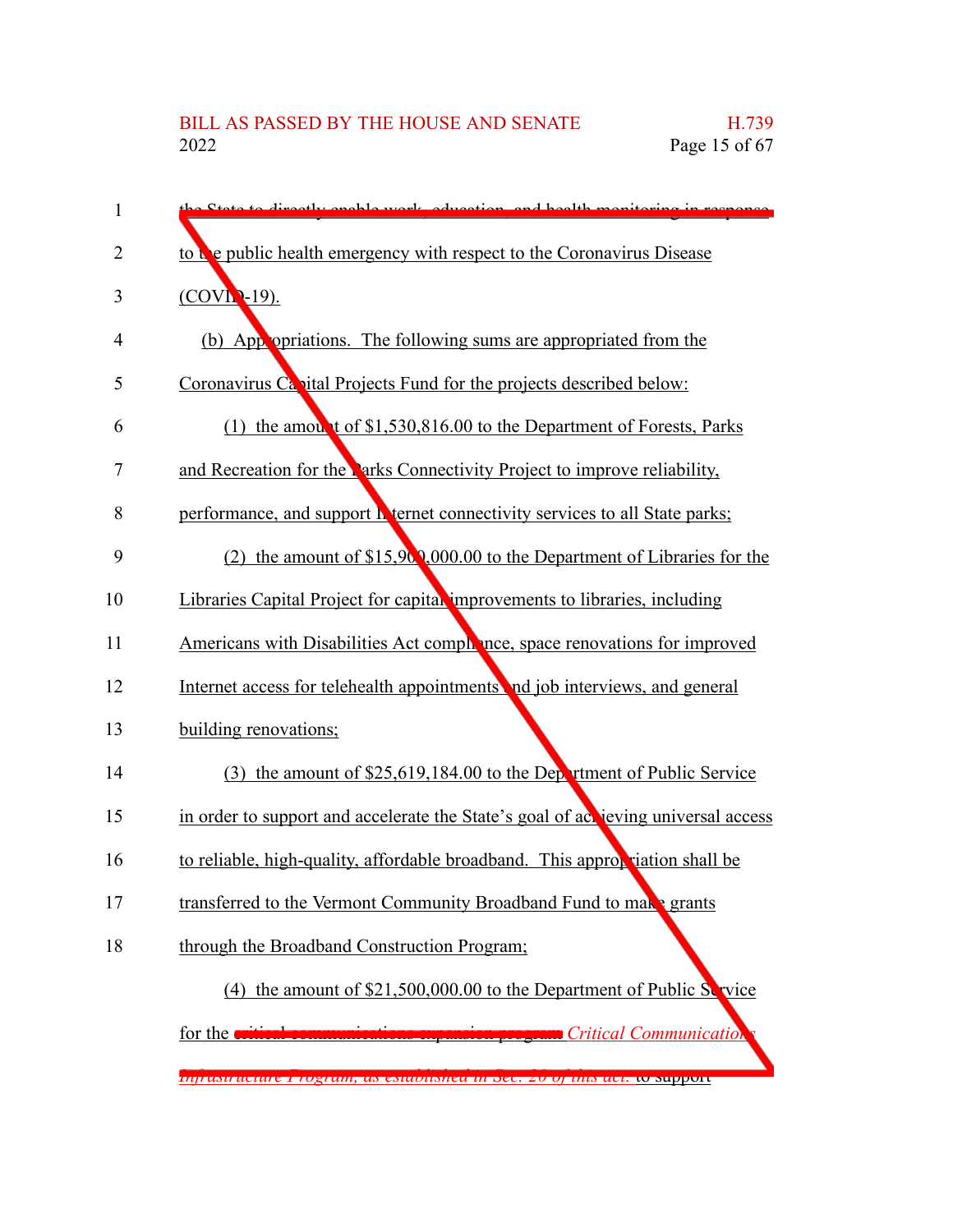| llootion and the<br>doplormont of now m                                        |
|--------------------------------------------------------------------------------|
| instrillations to improve service along State highways and in population       |
| centers, and                                                                   |
| (5) the amount of \$50,000.00 to the Mount Ascutney Regional                   |
| Commission to vire a consultant to facilitate community discussions on the use |
| of the former Southesst State Correctional Facility property in Windsor to     |
| enable work, education, and health monitoring; to create base maps; and to     |
| conduct a legal analysis.                                                      |
| (c) Authorizations. The Department of Buildings and General Services is        |
| authorized to use monies from the Canital Projects Fund for municipal energy   |
| resilience initiatives.                                                        |
| (d) Reports.                                                                   |
| (1) On or before September 15, 2022 and a nually thereafter until              |
| September 15, 2026, the Commissioner of Finance and Management shall           |
| submit a report to the Joint Fiscal Committee, the House Committee on          |
| Corrections and Institutions, and the Senate Committee on Institutions on the  |
| status of all expenditures made from the Capital Projects Fund provided to the |
| State from the American Rescue Plan Act of 2021, Pub. L. No. 117-2             |
| (ARPA). The report shall include updates on project eligibility, obligated     |
| runus, actuar experientures, and any compirance or reporting issues.           |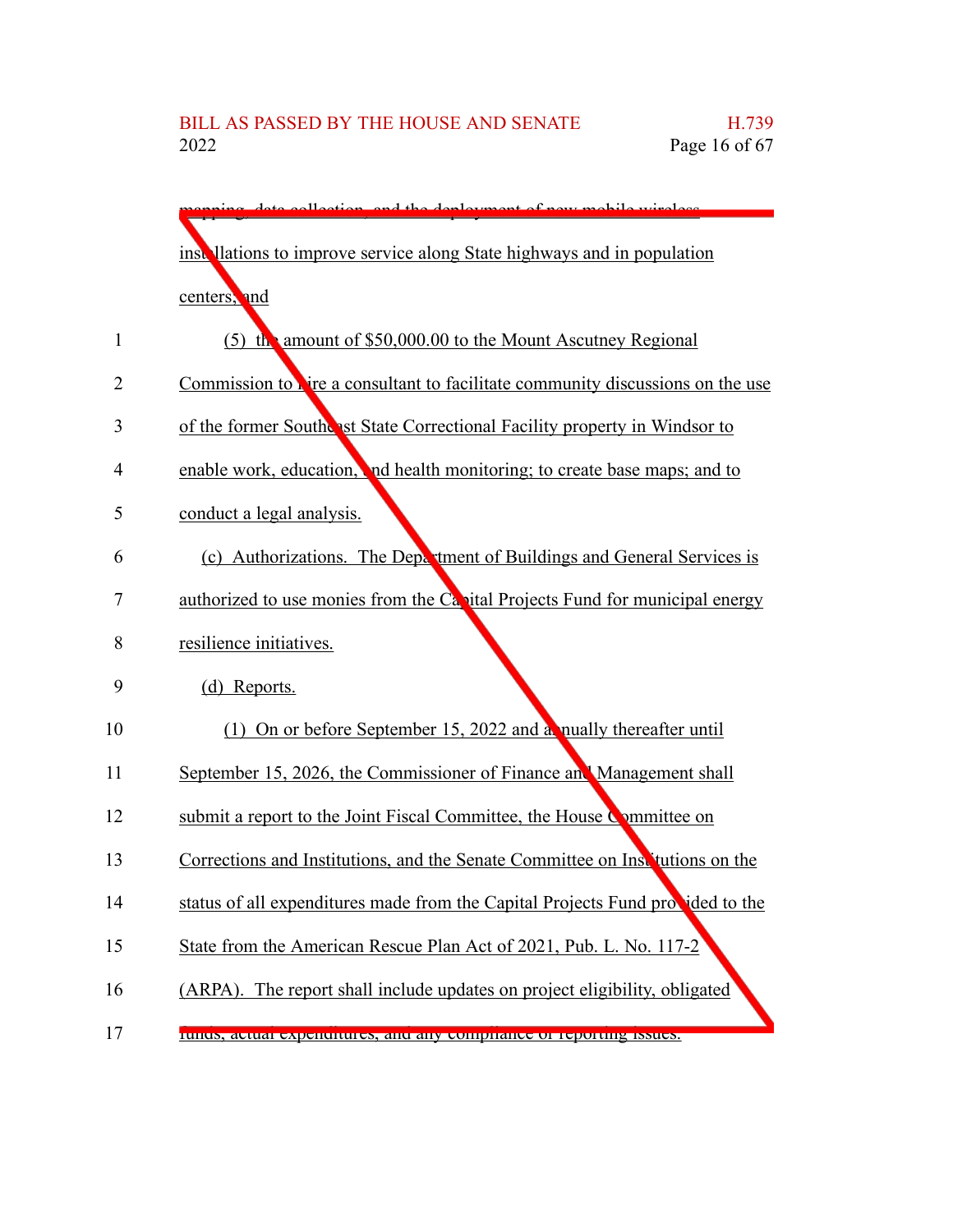| 1              | On or before January 15, 2022, the Commissioner of Finance and                 |  |  |
|----------------|--------------------------------------------------------------------------------|--|--|
| $\overline{2}$ | Ma agement shall provide an update to the September 15, 2022 ARPA report       |  |  |
| 3              | described in subsection (a) of this section to the House and Senate Committees |  |  |
| 4              | on Institutions, including recommendations, if any, for reallocation of ARPA   |  |  |
| 5              | Capital Projects Fund in the fiscal year 2024 capital construction act.        |  |  |
| 6              | Total Appropriation Section 17d<br>\$64,600,000.00                             |  |  |
| 7              | Sec. 14. 2021 Acts and Pesolves No. 50, Sec. 18 is amended to read:            |  |  |
| 8              | Sec. 18. REALLOCATION OF FUNDS; TRANSFER OF FUNDS                              |  |  |
| 9              | (a) The following sums are reallocated to the Department of Buildings          |  |  |
| 10             | and General Services from prior capital appropriations to defray expenditures  |  |  |
| 11             | authorized in Sec. 2 of this act:                                              |  |  |
| 12             | * * *                                                                          |  |  |
| 13             | (4) of the amount appropriated in 2015 Act and Resolves No. 26,                |  |  |
| 14             | Sec. $2(b)(5)$ (major maintenance):<br>\$35,475.94                             |  |  |
| 15             | (5) of the amount appropriated in 2015 Acts and Repolves No. 26,               |  |  |
| 16             | Sec. 2(c)(11) (Southern State Correctional Facility, copper wat rline          |  |  |
| 17             | 82,851.42<br>replacement):                                                     |  |  |
| 18             | (6) of the amount appropriated in 2016 Acts and Resolves No. 1                 |  |  |
| 19             | Sec. 2(c)(15) (Southern State Correctional Facility, steam line replacement)   |  |  |
| 20             | 7147,000.05                                                                    |  |  |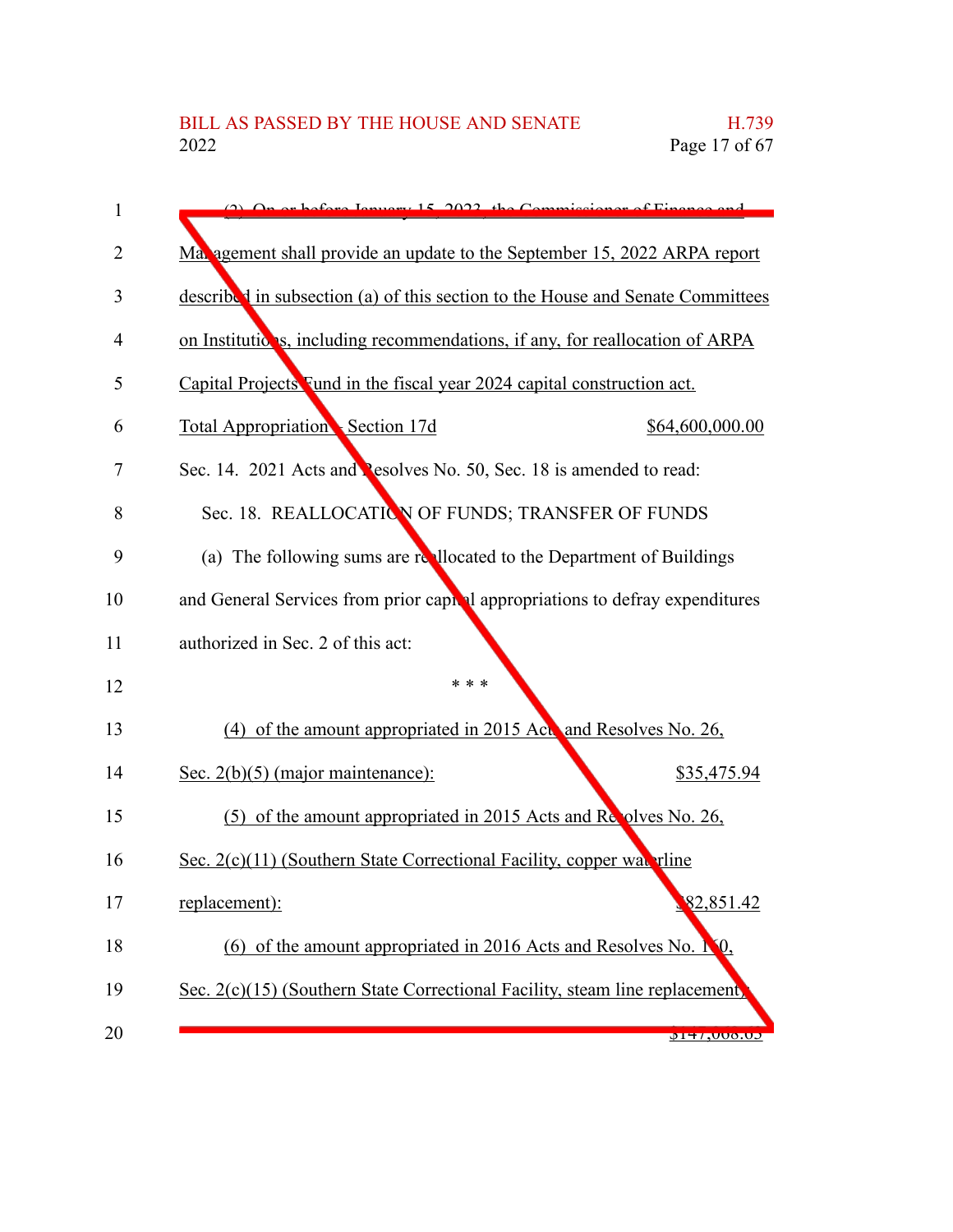| 1              | $(7)$ of the emeunt enpropriated in 2016 A etc and Decelves No. 160              |              |
|----------------|----------------------------------------------------------------------------------|--------------|
| $\overline{2}$ | Sec 2(c)(16) (Statewide, ADA projects, State-owned buildings and                 |              |
| 3              | courthouses):                                                                    | \$52,460.30  |
| $\overline{4}$ | (8) The amount appropriated in 2016 Acts and Resolves No. 160,                   |              |
| 5              | Sec. $2(c)(19)$ (Materbury State Office Complex project, true up): \$11,016.00   |              |
| 6              | (9) of the an unt appropriated in 2016 Acts and Resolves No. 160,                |              |
| 7              | Sec. 13(c)(2) (Westmin ter, DPS Facility, project cost adjustment for            |              |
| 8              | unanticipated site condition, and code modifications):                           | \$4,522.99   |
| 9              | (10) of the amount appropriated in 2017 Acts and Resolves No. 84                 |              |
| 10             | Sec. $2(b)(2)$ (Statewide – Major Majntenance):                                  | \$53,755.21  |
| 11             | (11) of the amount appropriated a 2017 Acts and Resolves No. 84,                 |              |
| 12             | Sec. 2(b)(6) (Randolph, Agencies of Agriculture, Food and Markets and of         |              |
| 13             | Natural Resources, collaborative laboratory, collectruction):                    | \$156,275.91 |
| 14             | (12) of the amount appropriated in 2017 Act, and Resolves No. 84,                |              |
| 15             | Sec. $2(b)(7)$ (Springfield, Southern State Correctional Nacility, completion of |              |
| 16             | the steamline replacement):                                                      | \$36,382.55  |
| 17             | (13) of the amount appropriated in 2017 Acts and Resolves No. 84                 |              |
| 18             | Sec. 2(b)(9) (Newport, Northern State Correctional Facility Door Control         |              |
| 19             | replacement:                                                                     | \$72, 87.54  |
| 20             | (14) of the amount appropriated in 2018 Acts and Resolves No. 190,               |              |
| 21             | $\sigma$ cc. $Z(\sigma)/Z$ pratewide, inajor manuemance).                        | QZU, ZZ1. Z1 |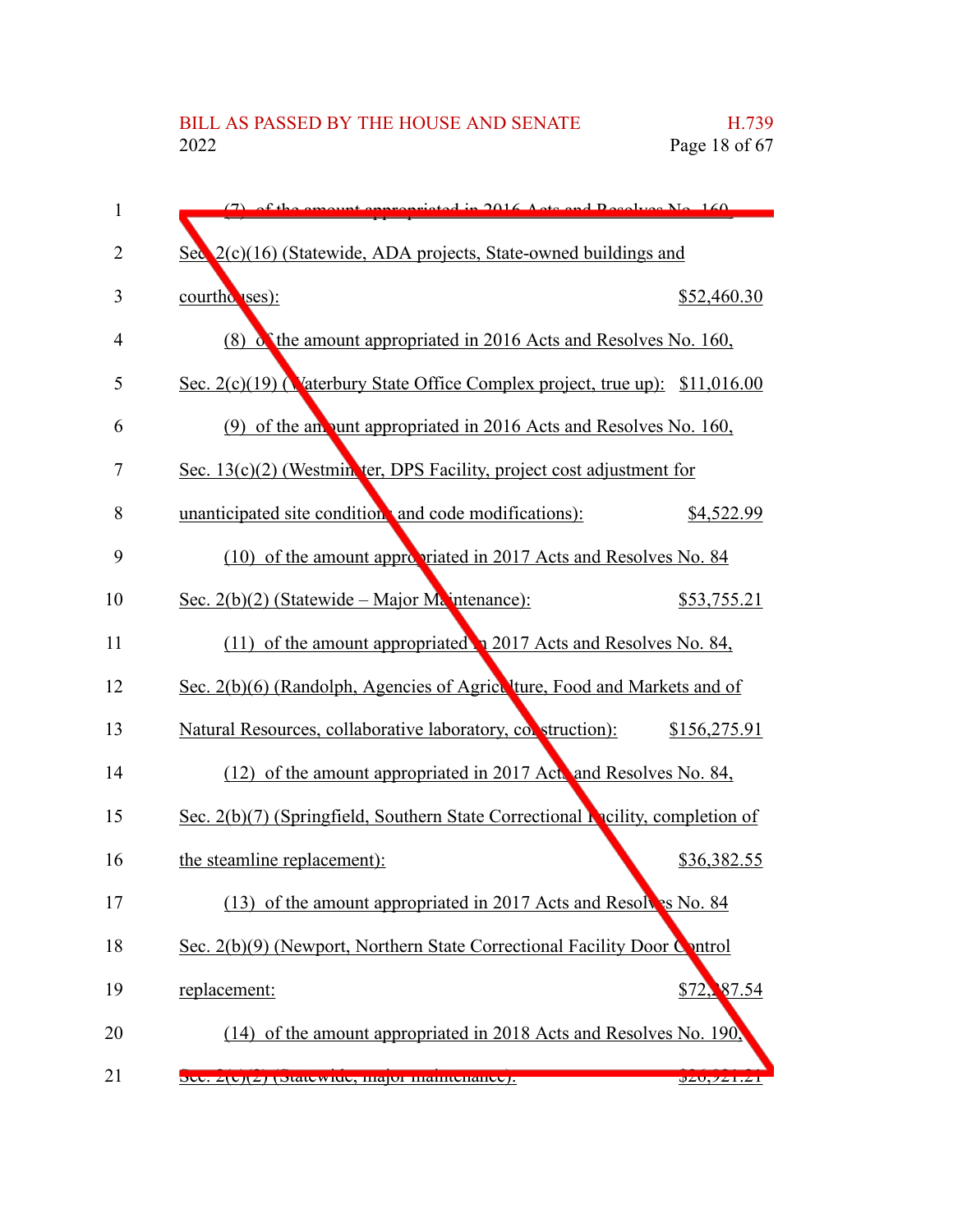| 1              | $(15)$ of the emount environmented in 2018, A etc. and Resolves No. 100.    |  |
|----------------|-----------------------------------------------------------------------------|--|
| $\overline{2}$ | Sec $2(c)(18)$ (Rutland, Marble Valley Regional Correctional Facility):     |  |
| 3              | \$2,850.00                                                                  |  |
| 4              | The amount appropriated in 2018 Acts and Resolves No. 190,<br>(16)          |  |
| 5              | Sec. 2(c)(8) (Waterbury State Office Complex, Weeks building renovation and |  |
| 6              | $fit-up$ :<br>\$224,387.21                                                  |  |
| 7              | (17) of the amoun appropriated in 2018 Acts and Resolves No. 190,           |  |
| 8              | Sec. 2(c)(17) (Waterbury State Office Complex, Stanley and Wasson,          |  |
| 9              | demolition of Stanley Hall, and programming, schematic design, and design   |  |
| 10             | development for Wasson Hall):<br>\$265,247.20                               |  |
| 11             | (18) of the amount appropriated in 2018 Acts and Resolves No. 190,          |  |
| 12             | Sec. $6(a)(9)$ (E-911 compliance grants):<br>\$39,156.48                    |  |
| 13             | (19) of the amount appropriated in 2018 Acts and Resolves No. 190,          |  |
| 14             | Sec. $11(e)(1)(B)$ (phosphorous removal equipment):<br>\$58,890.00          |  |
| 15             | (20) of the amount appropriated in 2018 Acts and <b>R</b> solves No. 190,   |  |
| 16             | \$209,219.00<br>Sec. $16(c)(a)$ (NEK fiber network):                        |  |
| 17             | (21) of the amount appropriated in 2019 Acts and Resolves Vo. 139,          |  |
| 18             | Sec. 3(c)(5) (Windsor and St. Johnsbury, site preparation, relocation, a.   |  |
| 19             | rebuild of a greenhouse at the Caledonia County Workcamp from the formula   |  |
| 20             | Suunicasi Siale Correctional Facility).<br>0102,012.00                      |  |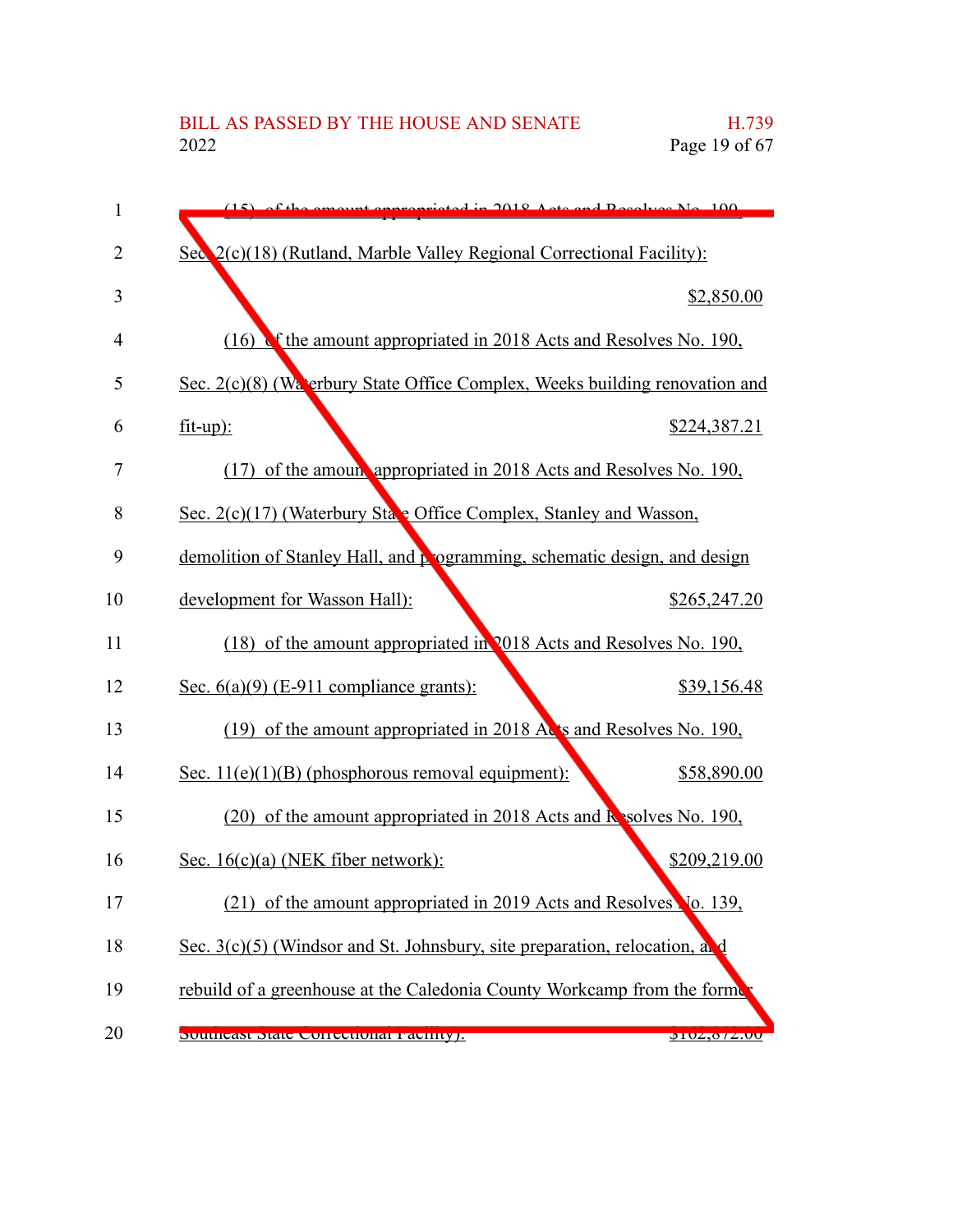| 1           | $(22)$ of the emount engropediated in 2020. Acts and Posselves No. 42                |              |
|-------------|--------------------------------------------------------------------------------------|--------------|
| 2           | Sec 2(b)(6) (120 State Street):                                                      | \$800,000.00 |
| 3           | (23) of the amount appropriated in 2020 Acts and Resolves No. 42,                    |              |
| 4           | Sec. $10(b)($ ) rustic cabin construction):                                          | \$775,409.25 |
| 5           | (24) of the amount appropriated in 2020 Acts and Resolves No. 42,                    |              |
| 6           | Sec. 17(a) (stand-alone digital public address system):                              | \$147,177.00 |
| 7           | (25) of the amou, t appropriated in 2020 Acts and Resolves No. 42,                   |              |
| 8           | Sec. 17(b) (stand-alone digital public address system):                              | \$174,888.00 |
| 9           | * * *                                                                                |              |
| 10          | Total Reallocations and Transfers Section 18 \$4,198,694.44 \$7,737,808.25           |              |
| 11          | Sec. 15. 2021 Acts and Resolves No. 30, Sec. 19 is amended to read:                  |              |
| 12          | Sec. 19. GENERAL OBLIGATION BONDS AND APPROPRIATIONS                                 |              |
| 13          | (a) The State Treasurer is authorized to issubsemeral obligation bonds in            |              |
| 14          | the amount of $$123,180,000.00$ for the purpose of <b>A</b> nding the appropriations |              |
| 15          | of this act. The State Treasurer, with the approval of the Governor, shall           |              |
| 16          | determine the appropriate form and maturity of the bonds a thorized by this          |              |
| 17          | section consistent with the underlying nature of the appropriation to be funded.     |              |
| 18          | The State Treasurer shall allocate the estimated cost of bond issuance or            |              |
| 19          | issuances to the entities to which funds are appropriated pursuant to this           |              |
| 20          | section and for which bonding is required as the source of funds, pursuant           |              |
| $\bigcap$ 1 |                                                                                      |              |

 $21$   $22 \text{ v.}$  $3.5.4.$   $8\overline{)37}$ .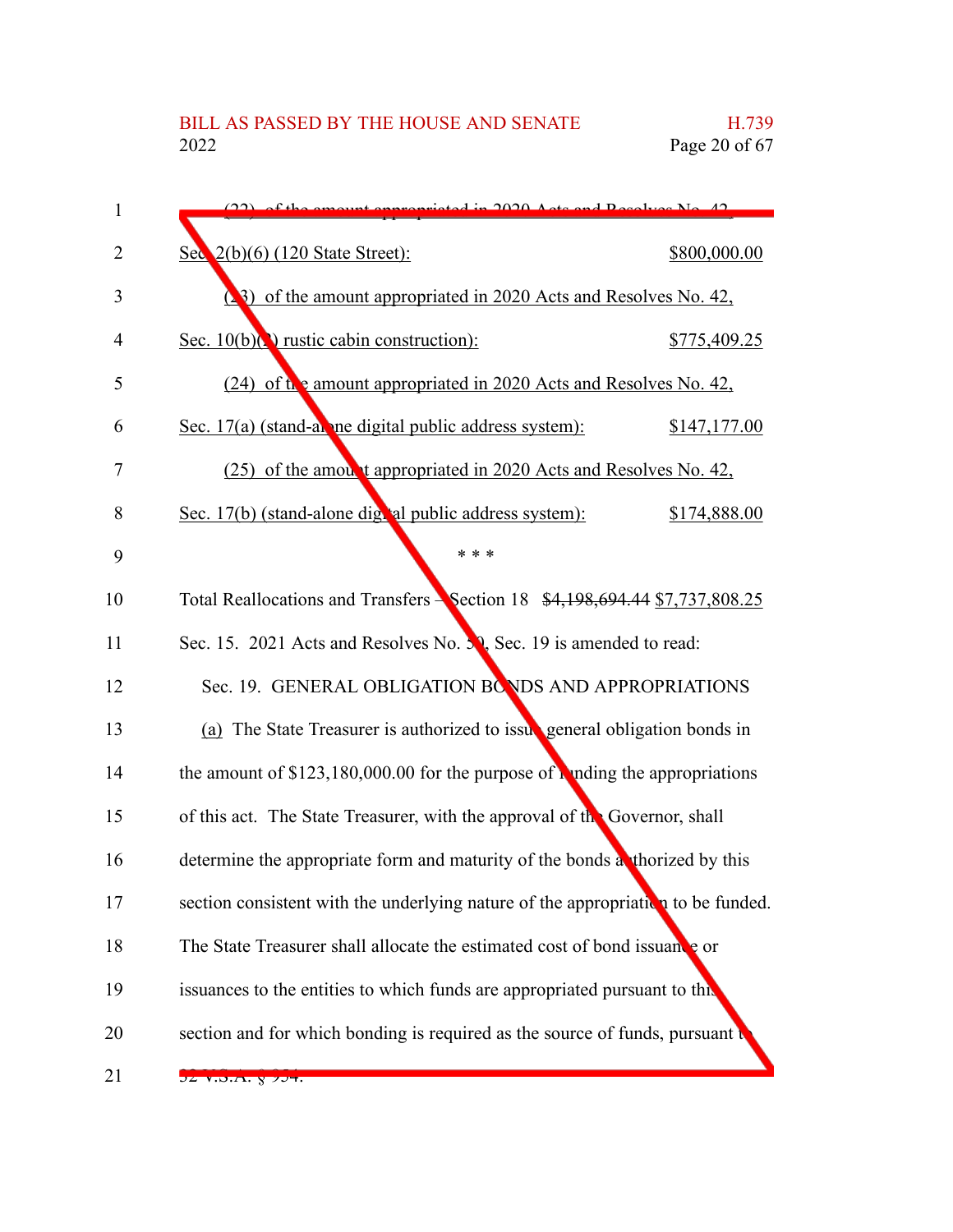- Treasurer is outhorized to issue additional general oblig bonds in the amount of \$16,740,163.00 that were previously appropriated but unissued under 2021 Acts and Resolves No. 50 for the purpose of funding the appropriations in this act. Total Revenues – Section 19  $$123,180,000.00 \$140,540,163.00$ Sec. 16. 2013 Acts and Resolves No. 1, Sec. 100(c), as amended by 2014 Acts and Resolves No. 179, Sec. E.113.1, 2015 Acts and Resolves No. 58, Sec. E.113.1, 2017 Acts and Resolves No. 84, Sec. 29, 2018 Acts and Resolves No. 190, Sec. 18, 2019 Acts and Resolves No. 42, Sec. 25, 2020 Acts and Resolves No. 139, Sec. 19, and 2021 Acts and Resolves No. 50, Sec. 24, is further amended to read: (c) Sec. 97 (general obligation debt financing) shall take effect on  $\frac{\text{H}_1 \cdot \text{H}_2}{\text{H}_1}$ 2023 June 30, 2022. Sec. 17. 2021 Acts and Resolves No. 50, Sec. 21a **is amended to read:** Sec. 21a. 43 BALDWIN STREET; SALE OF PROPERTY PROPERTIES The Commissioner of Buildings and General Services is authorized to sell the property properties located at 13 and  $14-16$  Baldwin Street in Montpelier, Vermont, pursuant to the requirements of 29 V.S.A.  $\S$  166. The proceeds from the sale sales of 13 and 14-16 Baldwin Street shall be appropriated to future capital construction projects. 1 2 3 4 5 6 7 8 9 10 11 12 13 14 15 16 17 18 19 20
- Sec. 10. 2021 Acts and Resolves No. 50, Sec. 250 is added to read. 21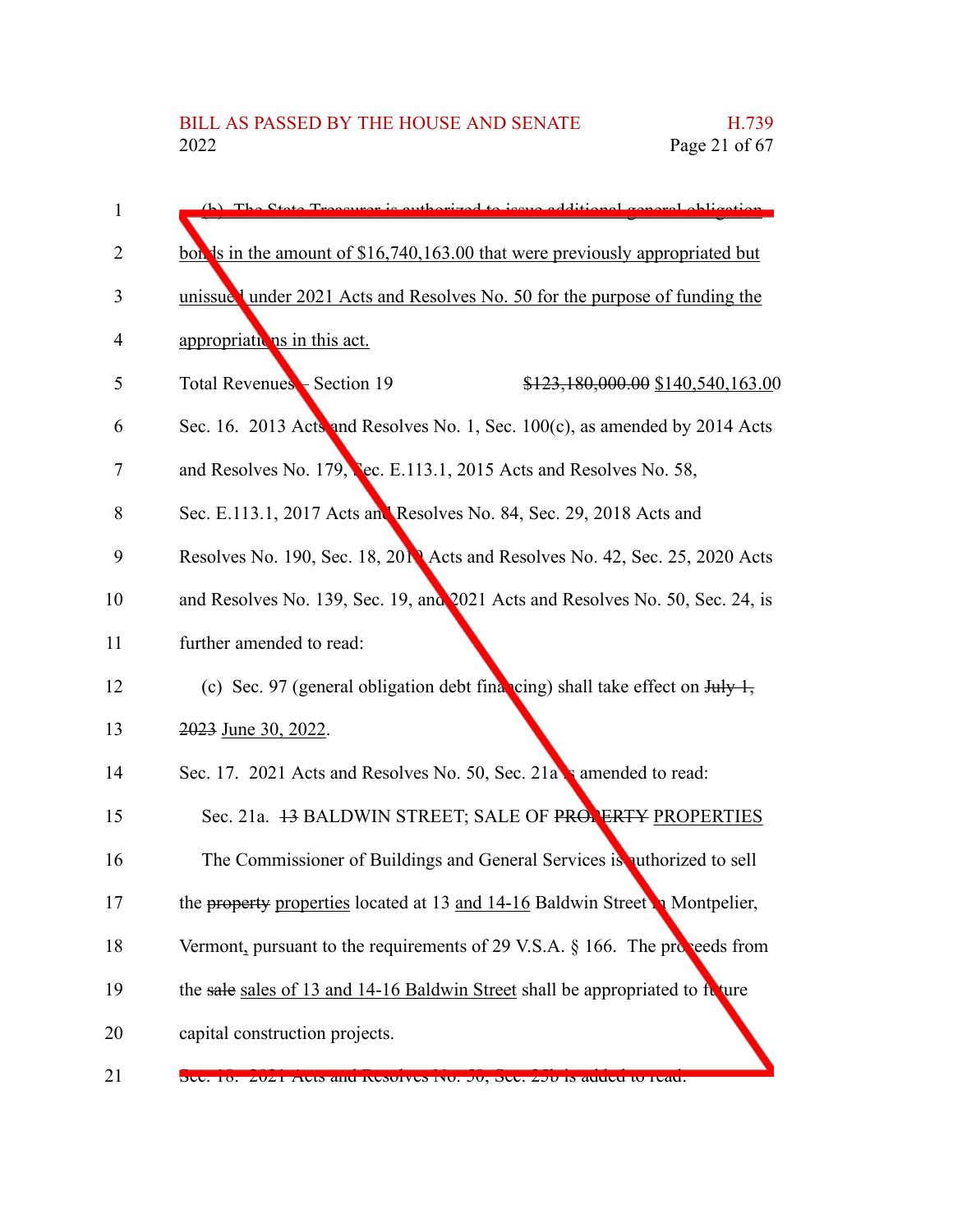| 1              | See 251. DEDICING CADDON INTENSITY, STATE DHII DINGS.                                 |
|----------------|---------------------------------------------------------------------------------------|
| $\overline{2}$ | STATE ENERGY MANAGEMENT PROGRAM; INTENT                                               |
| 3              | (a) It is the intent of the General Assembly that the Department of                   |
| 4              | Buildings and General Services implement strategies as soon as practicable to         |
| 5              | reduce carbon <b>N</b> tensity in buildings under the jurisdiction of the Department. |
| 6              | These strategies may include the use of:                                              |
| 7              | (1) non-fossil-ful alternatives when installing or replacing any space                |
| 8              | conditioning or water heath g systems; and                                            |
| 9              | (2) carbon-storing and lest-embodied-carbon materials, as evidenced                   |
| 10             | by appropriate documentation from contractors and suppliers, when                     |
| 11             | constructing, renovating, or substantially repairing a building or facility.          |
| 12             | (b) It is also the intent of the General Assembly that the Department of              |
| 13             | Forests, Parks and Recreations and the Agency of Transportation use the               |
| 14             | technical assistance of the State Energy Managemer t Program, created in              |
| 15             | 29 V.S.A. § 168, for eligible projects.                                               |
| 16             | Sec. 19. 2019 Acts and Resolves No. 42, Sec. 10 is amended to read:                   |
| 17             | Sec. 10. NATURAL RESOURCES                                                            |
| 18             | * * *                                                                                 |
| 19             | (b) The following sums are appropriated in FY 2020 to the Agency                      |
| 20             | Natural Resources for the Department of Forests, Parks and Recreation for<br>he       |
| 21             | <b>RUILUWING PROJECTS.</b>                                                            |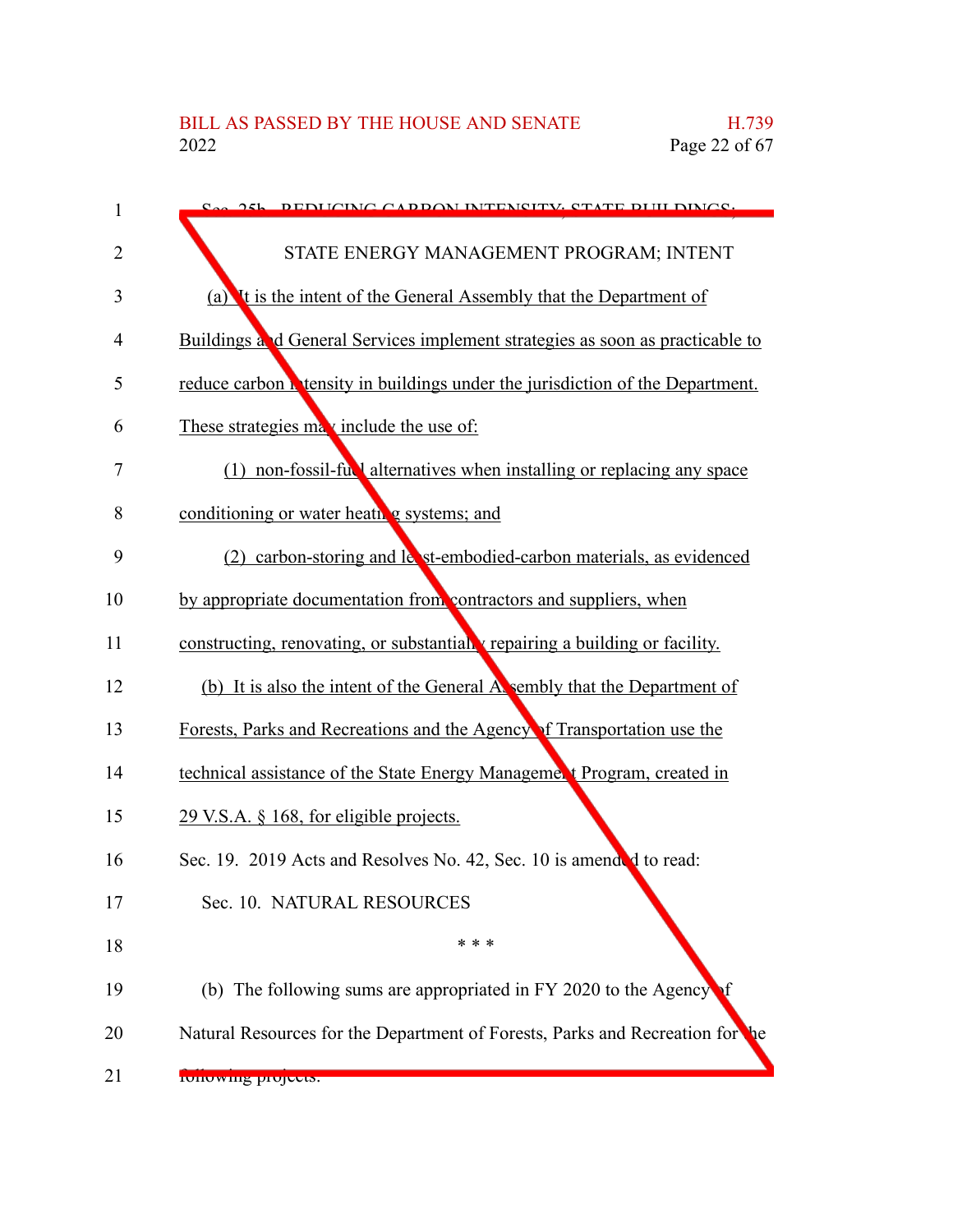## BILL AS PASSED BY THE HOUSE AND SENATE H.739 2022 Page 23 of 67

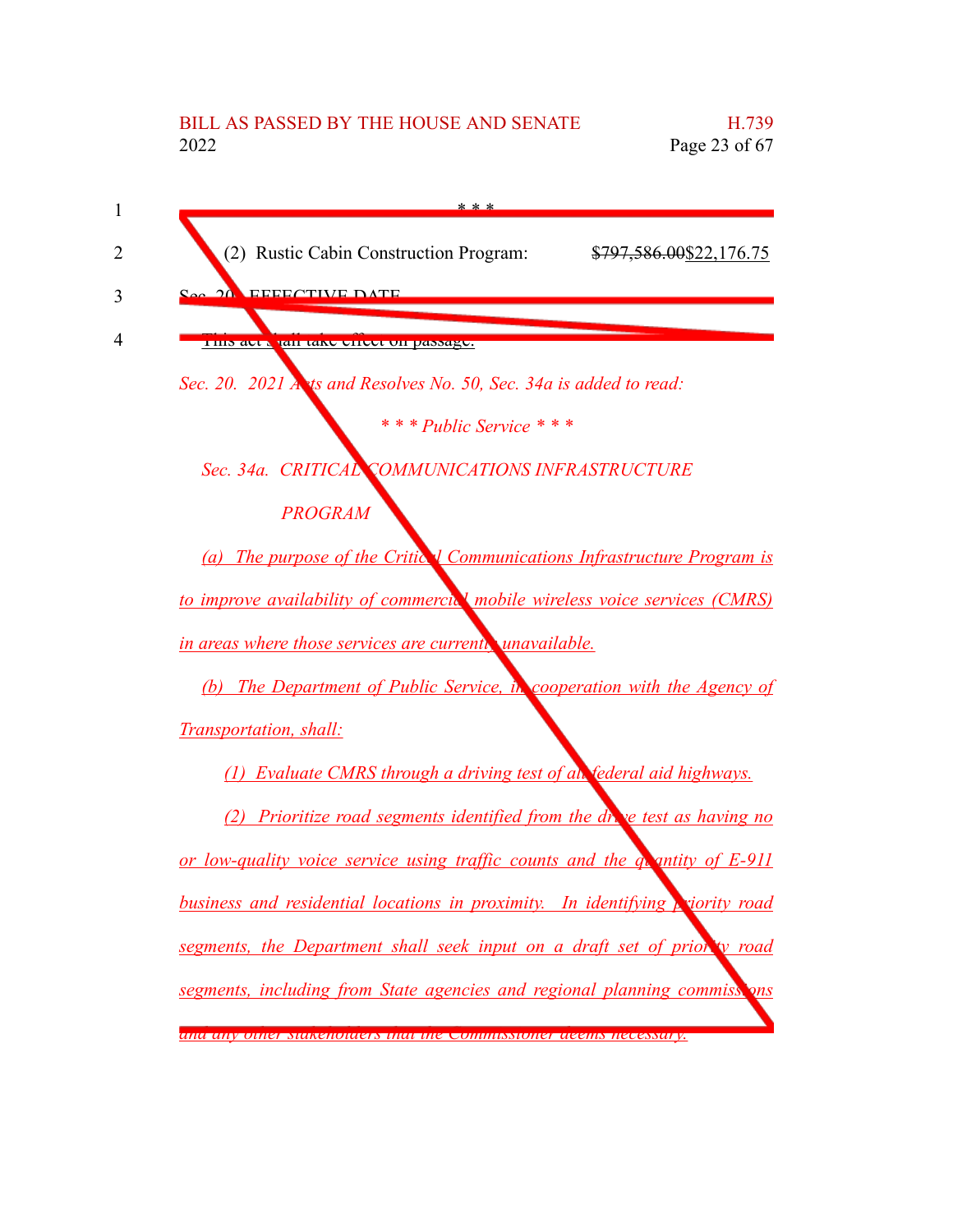*(3) Retain an expert to identify search rings, defined as geographic areas in which towers could be deployed to provide mobile wireless service to the pric ity road segments.* In *developing the search rings, the expert shall consider the locations of existing tower sites and the optimal extension of existing coverage.* 

*(c) The Departic ant shall develop a program to competitively award grants to facilities-based carrings and tower operators that results in the deployment of new wireless facilities in areas identified for priority in accordance with subsection (b) of this section. In creating the program, the Department shall ensure that the funding is awarded in a manner that:*

*(1) ensures wireless voice coverage from national facilities-based CMRS carriers;*

*(2) provides coverage in unserved areas of all Vermont counties; and (3) provides low-cost or free access to some facilities by Vermont public safety organizations.*

*(d) In developing the Program, the Commissioner may retain outside consultants for assistance. The Commissioner may also consider neutral host networks in areas that cannot otherwise be supported by the Program. Sec. 21. EFFECTIVE DATE*

*This act shall take effect on passage.*

*Sec. 1. 2021 Acts and Resolves No. 50, Sec. 1 is amended to read:*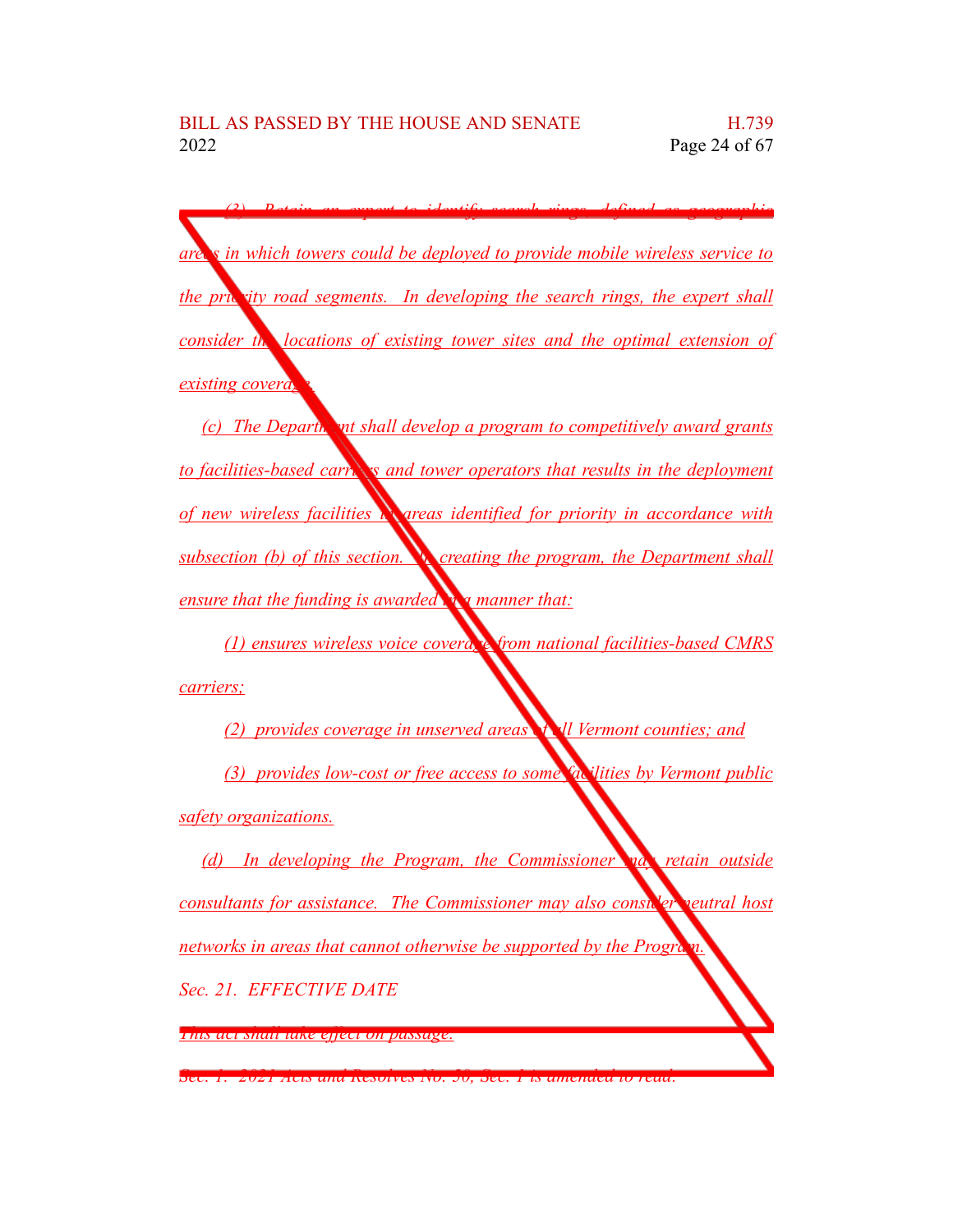*Sec. 1. LEGISLATIVE INTENT*

*(a) It is the intent of the General Assembly that of the \$127,378,694.00 \$143,757,972.00 authorized in this act, not more than \$70,074,988.00 \$69,549,988.00 shall be appropriated in the first year of the biennium, and the remainder shall be appropriated in the second year.*

*(b)* It is the *intent* of the General Assembly that in the second year of the *biennium, any amendments to the appropriations or authorities granted in this act shall take the form of the Capital Construction and State Bonding Adjustment Bill. It is the intent of the General Assembly that unless otherwise indicated, all appropriations in this act are subject to capital budget adjustment.*

*(c) It is also the intent of the General Assembly that in the second year of the biennium, the General Assembly address the impacts of the COVID-19 pandemic by offsetting capital projects with funds appropriated to the State from the American Rescue Plan Act of 2021, Pub. L. No. 117-2 (ARPA) to the extent these appropriations are in compliance with federal law and guidance. Sec.* 2. 2021 *Acts and Resolves No.* 50, *Sec.* 2 *is amended to read in* 

*\* \* \**

*Sec. 2. STATE BUILDINGS*

*(c) The following sums are appropriated in FY 2023:*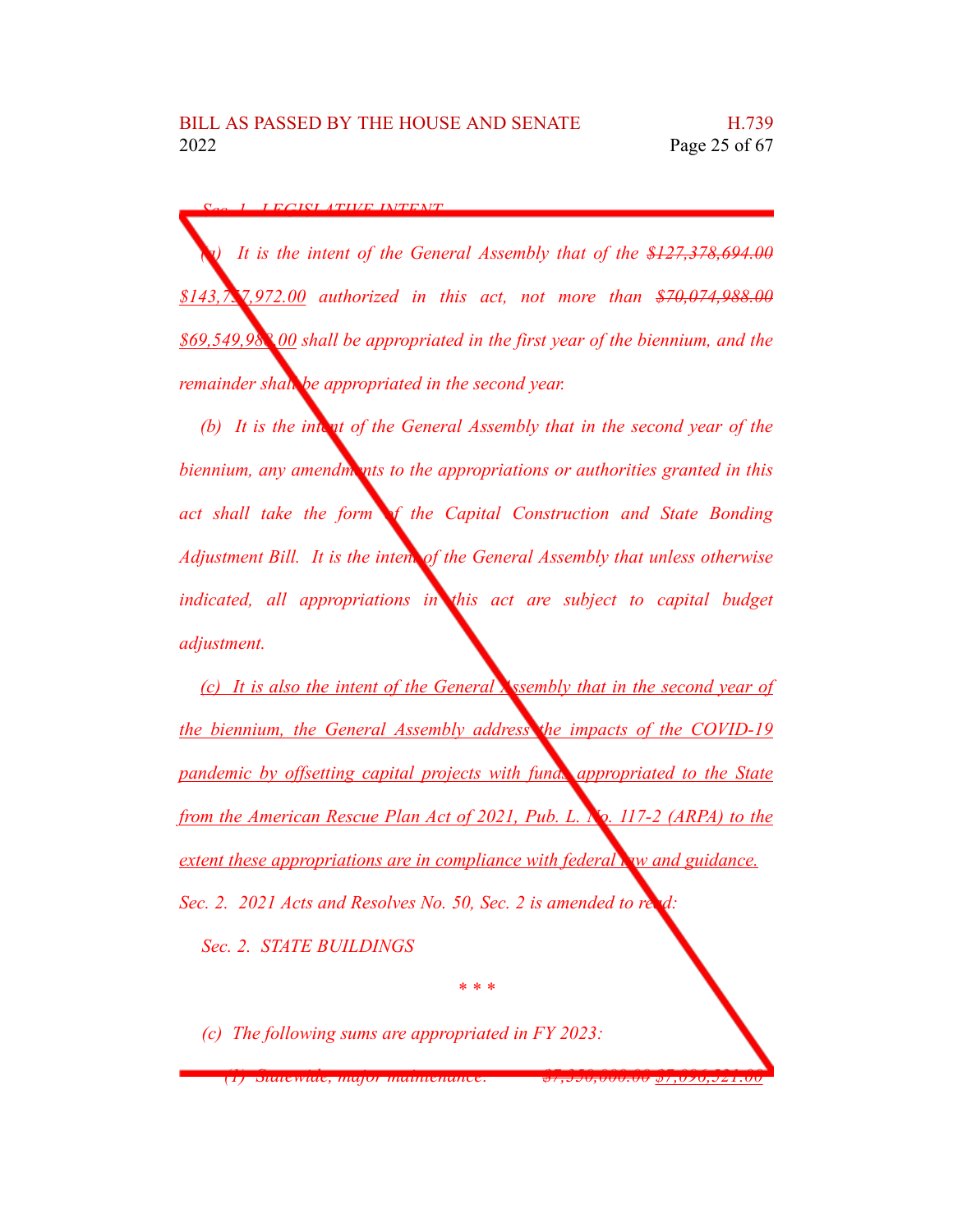*(2) Statewide, BGS engineering and architectural project costs: \$3,747,442.00 [Repealed.] \* \* \* (12) Burlington, 32 Cherry Street, parking garage renovations planning, design, and construction: \$865,000.00 \$565,000.00 \* \* \* (15) Montpelier, State House, HVAC renovations: \$2,535,000.00 \$6,800,000.00 \* \* \* (17) Statewide, three-acre parcel, stormwater planning, design and implementation: \$600,000.00 (18) Statewide, correctional facilities, door control system replacements: \$670,000.00 (18) Burlington, 108 Cherry Street, parking garage repairs: \$2,000,000.00 (19) Springfield, Southern State Correctional Facility, door control system replacement: \$750,000.00 (20) Windsor, former Southeast State Correctional Facility, necessary demolition, salvage, dismantling, and improvements to facilitate future use of the facility: \$400,000.00 (21) 133 State Street, renovations for the Office of Legislative*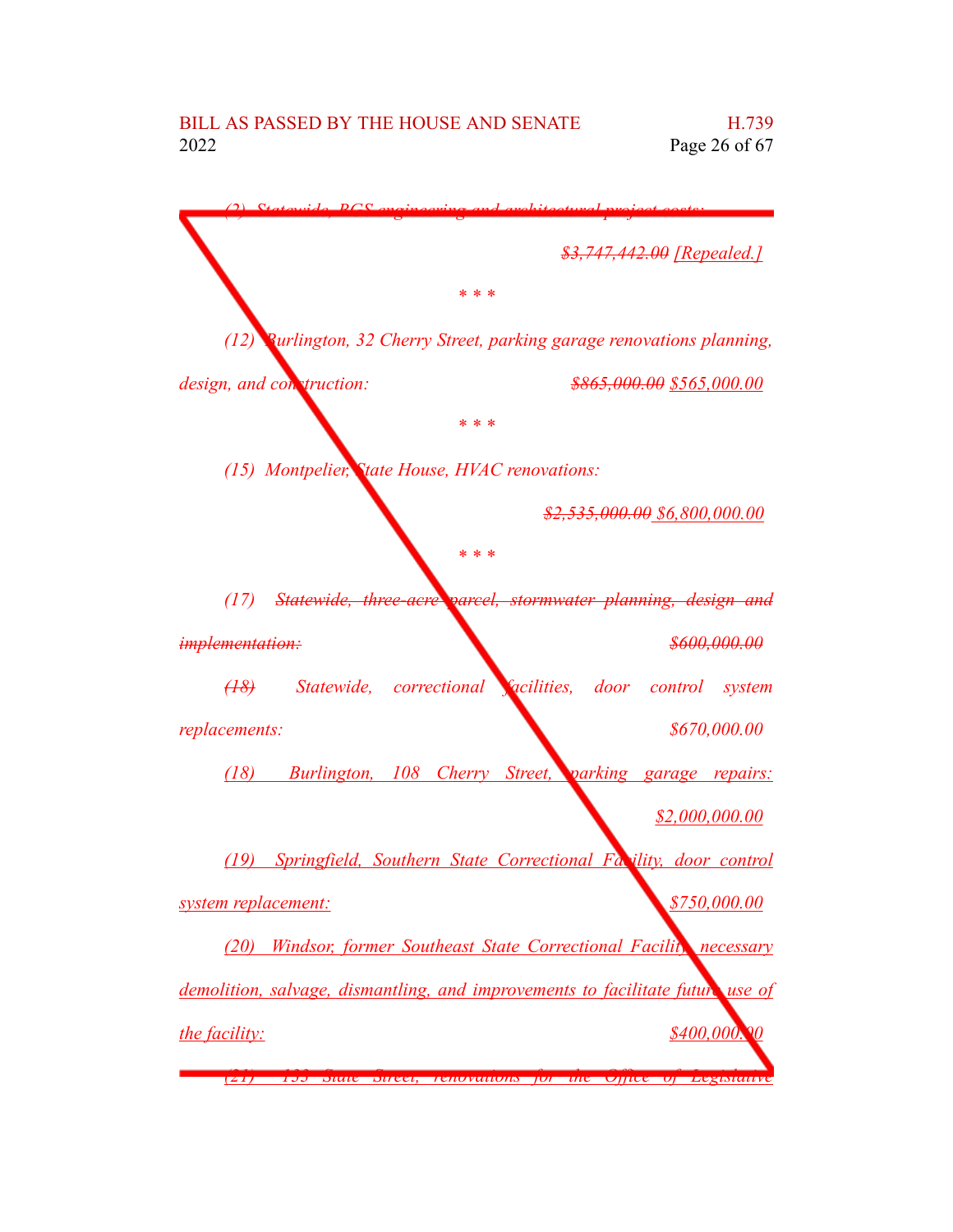| Information Toolwology and charad common graces.                  | $\ell$ 1 100 000 00                     |  |
|-------------------------------------------------------------------|-----------------------------------------|--|
| $App$ ropriation – FY 2022                                        | \$19,316,774.00                         |  |
| $Approp.$ iation $-FY 2023$                                       | \$24,800,442.00 \$28,714,521.00         |  |
| <b>Total Appropriation - Section 2</b>                            | $$44, 117, 216, 00$ $$48, 031, 295, 00$ |  |
| Sec. 3. 2021 Acts and Resolves No. 50, Sec. 3 is amended to read: |                                         |  |
| Sec. 3. HUMAN SERVICES                                            |                                         |  |

*(b) The following sums are appropriated in FY 2023 to the Department of Buildings and General Services for the Agency of Human Services for the following projects described in this subsection:*

*\* \* \**

*(1) Women's correctional facilities, replacement: \$1,000,000.00*

*(2) Statewide, correctional facility, life safety and security needs and enhancements: \$200,000.00*

*(3) Secure Residential Recovery Facility, design and construction:*

*\$3,200,000.00*

*(4) Statewide, correctional facilities, accessibility improvements, Americans with Disabilities Act (ADA) compliance: \$1,200,000.00*

*(5) Statewide, correctional facilities, HVAC, programming, schematic design,* and *design documents:*  $$500,000$ 

*(6) Nursing school programs, capital grants, renovation or expansio simulation laboratories: \$1,000,000.00*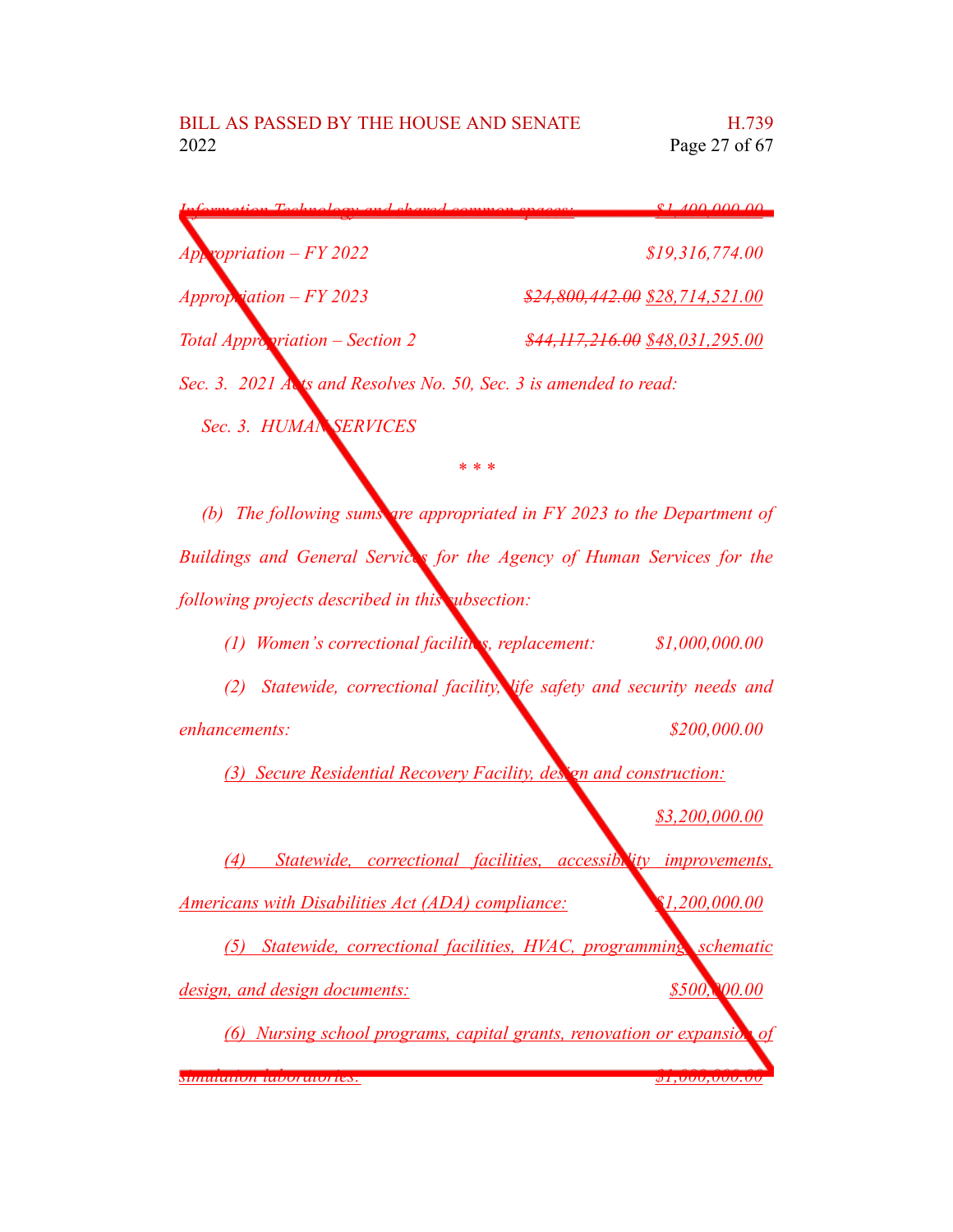*\* \* \* (e)(1) For the amount appropriated in subdivision (b)(6) of this section, the Secretary of Administration shall establish a capital grant program for nursing school programs to enable them to increase student enrollment by renovating or expanding their simulation laboratories, or both. On or before August 15, 2022, the Secretary of Administration shall issue a request for information (RFI) to assess the capital needs at nursing programs in the State and develop the guidelines and eligibility criteria for the grant and determine the appropriate State entity to administer the program. The ROI process shall include a survey of nursing school programs at Vermont colleges and universities to determine what, if any, capital needs exist for the expansion of nursing school simulation laboratories. The process shall also include an assessment of capital needs relating to technology upgrades to allow for remote access.*

*(2) On or before January 15, 2023, the Agency or Department responsible for distributing the grant funds shall submit a report to the House Committees on Corrections and Institutions and on Health Care and the Senate Committee on Health and Welfare and on Institutions with the results of the assessment described in subdivision (1) of this subsection.*

*\* \* \**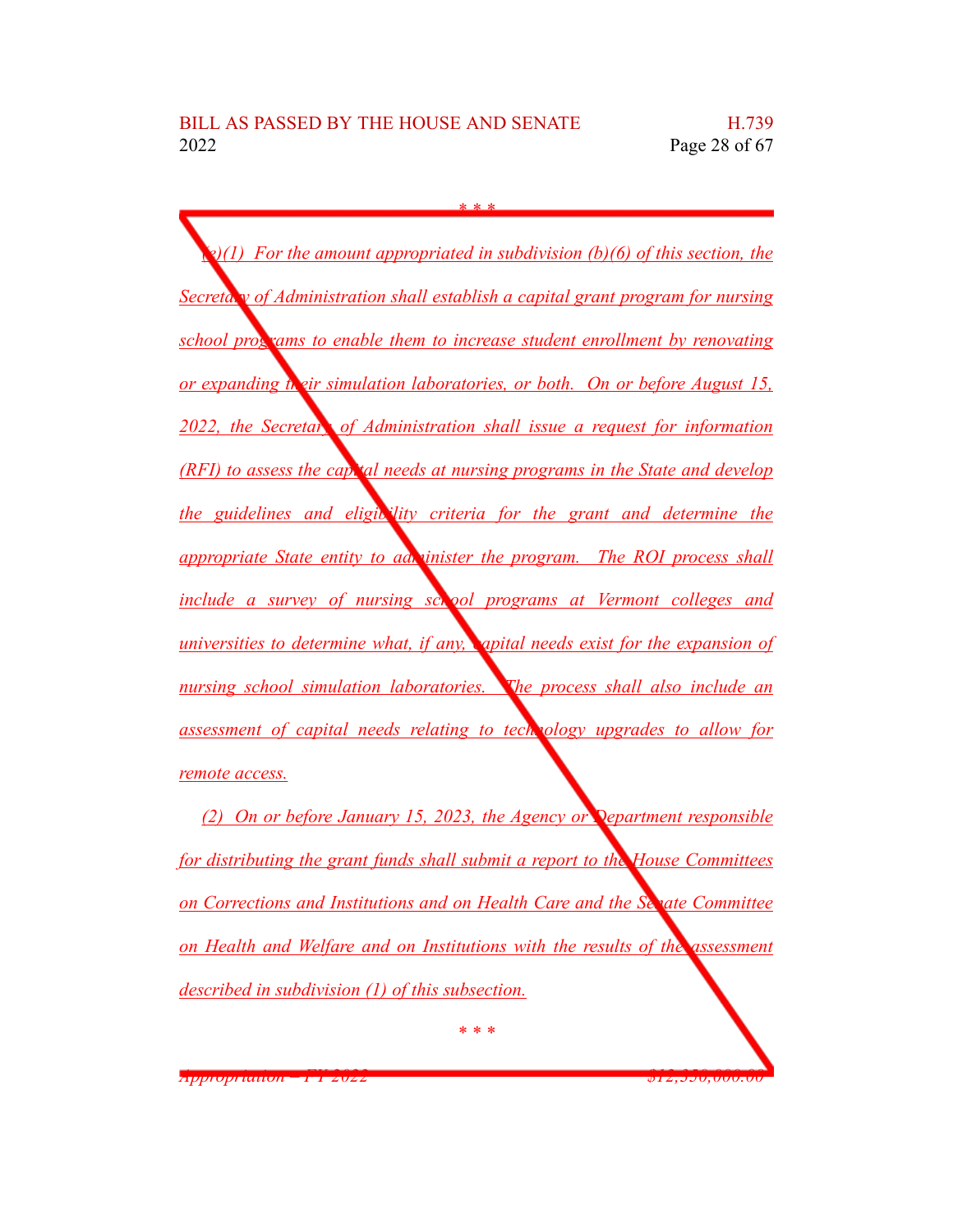*Appropriation – FY 2023 \$1,200,000.00 \$7,100,000.00 Total Appropriation – Section 3 \$13,550,000.00 \$19,450,000.00 Sec. 4. 2021 Acts and Resolves No. 50, Sec. 4 is amended to read: Sec. 4. COMMERCE AND COMMUNITY DEVELOPMENT*

*\* \* \**

*(b) The following sums are appropriated in FY 2023 to the Agency of Commerce and Community Development for the following projects described in this subsection:*

*(1) Major maintenance at statewide historic sites: \$350,000.00 \$683,000.00*

*(d) The Division of Historic Preservation shall conduct a facilities condition assessment on all the buildings and structures of the State Historic Sites within the next five years, with a cyclical update plan. Those buildings and structures open to the public shall be prioritized for investigation.*

*\* \* \**

*(e) It is the intent of the General Assembly to encourage the Lake Champlain Maritime Museum to, in addition to the development of a decommissioning plan, explore all options for the ongoing use of the Schooner Lois McClure. Appropriation – FY 2022 \$473,000.00*

*Appropriation – FY 2023 \$733,000.00*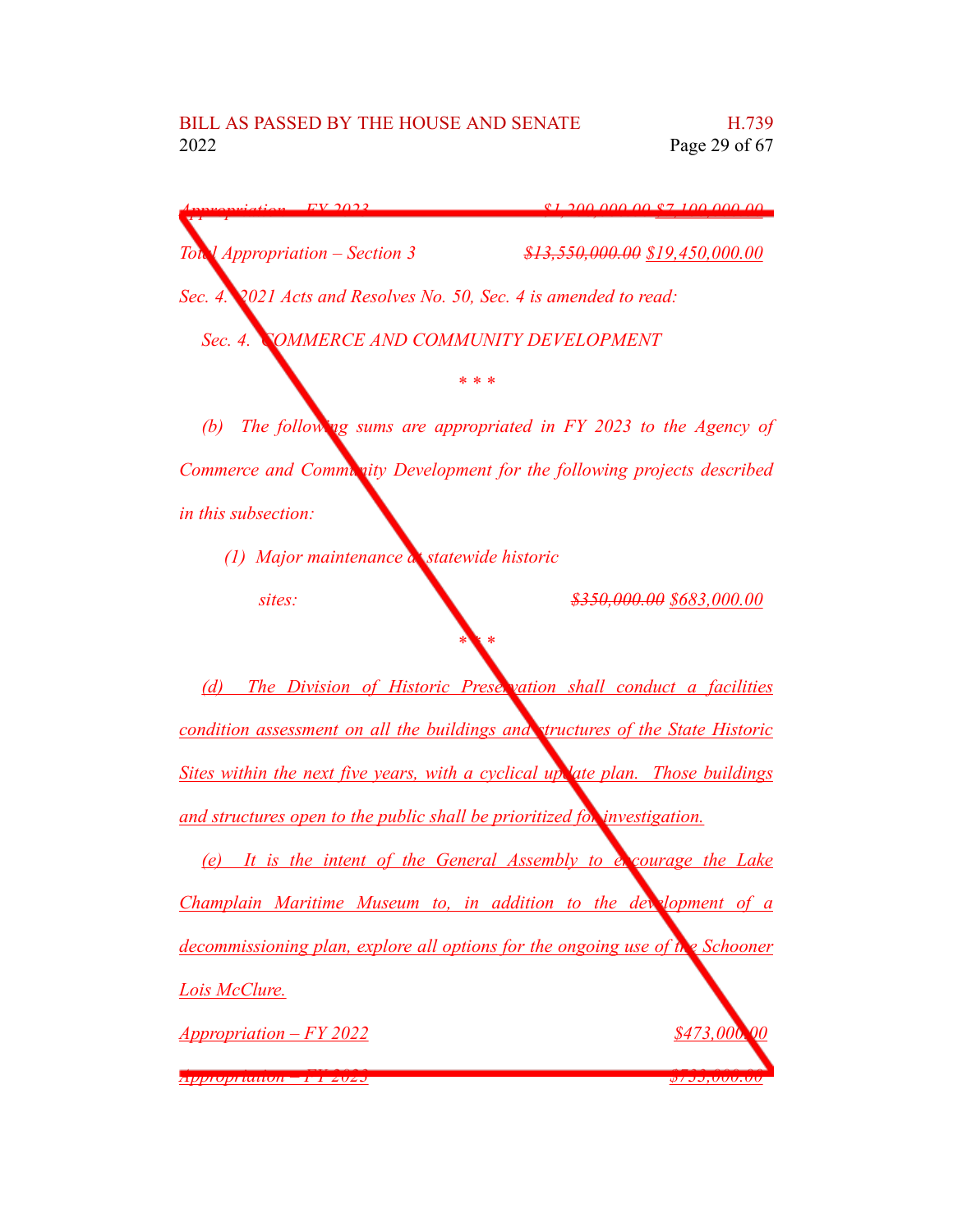*Total Appropriation – Section 4 \$1,206,000.00*

*Sec. 5. 2021 Acts and Resolves No. 50, Sec. 8 is amended to read: Sec. 8. VERMONT STATE COLLEGES*

*(b) The following sums are appropriated in FY 2023 to the Vermont State Colleges for the projects described in this subsection:*

*\* \* \**

*(1) construction, renovation, and major maintenance at any facility owned or operated in the State by the Vermont State Colleges: \$2,000,000.00*

*(2) infrastructure transformation planning <u>and space modification</u>:* 

*\$100,000.00 \$900,000.00*

*Appropriation – FY 2022 \$2,000,000.00 Appropriation – FY 2023 \$2,100,000.00 \$2,900,000.00 Total Appropriation – Section 8 \$4,100,000.00 \$4,900,000.00 Sec. 6. 2021 Acts and Resolves No. 50, Sec. 9 is amended to read: Sec. 9. NATURAL RESOURCES*

*(e) The following sums are appropriated in FY 2023 to the Agency of Natural Resources for the Department of Environmental Conservation for the projects described in this subsection:*

*\* \* \**

*\* \* \**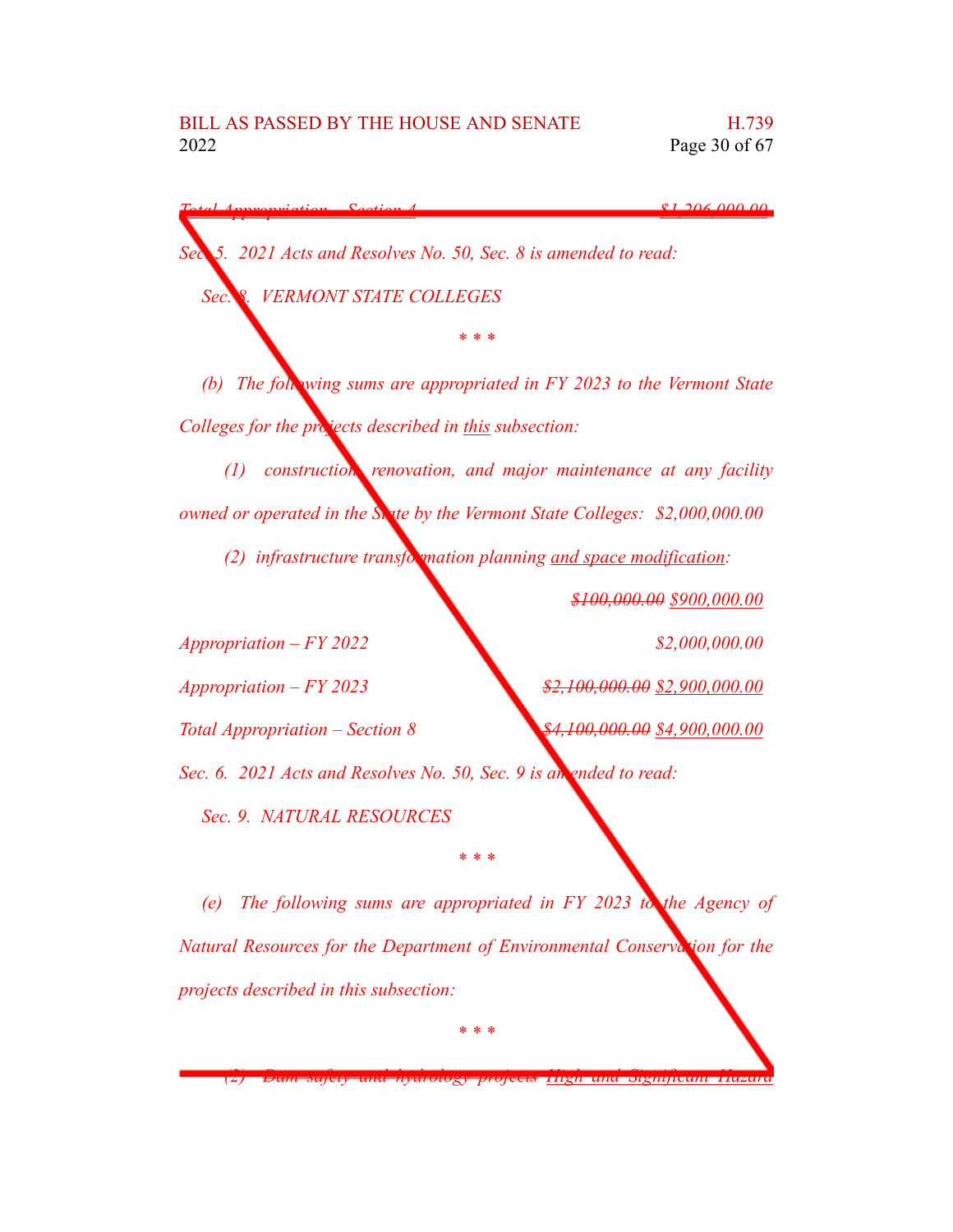*Dam, dam safety improvements: \$805,000.00 \$3,115,000.00 \* \* \* (4) Little Hosmer Dam, rehabilitation: \$190,000.00 (5) Infrastructure Investment and Jobs Act, Drinking and Clean Water State Revolving Fund, State match: \$2,833,980.00 (f) The following sums are appropriated in FY 2023 to the Agency of Natural Resources for the Department of Forests, Parks and Recreation for the following projects: (1) Infrastructure rehabilitation, including statewide small-scale rehabilitation, wastewater repairs, preventive improvements and upgrades*

*of restrooms and bathhouses, and statewide small-scale road rehabilitation projects: \$4,476,553.00 \$4,251,553.00*

*(2) Rustic Cabin Construction Program: \$500,000.00 \$700,000.00 (g) The following amounts are appropriated in FY 2023 to the Agency of Natural Resources for the Department of Fish and Wildlife for the projects described in this subsection:*

*(1) General infrastructure projects, including small-scale maintenance and rehabilitation of infrastructure: \$1,083,500.00*

*(2) Lake Champlain Walleye Association, Inc., to upgrade and repair the Walleye rearing, restoration, and stocking infrastructure: \$25,000.00*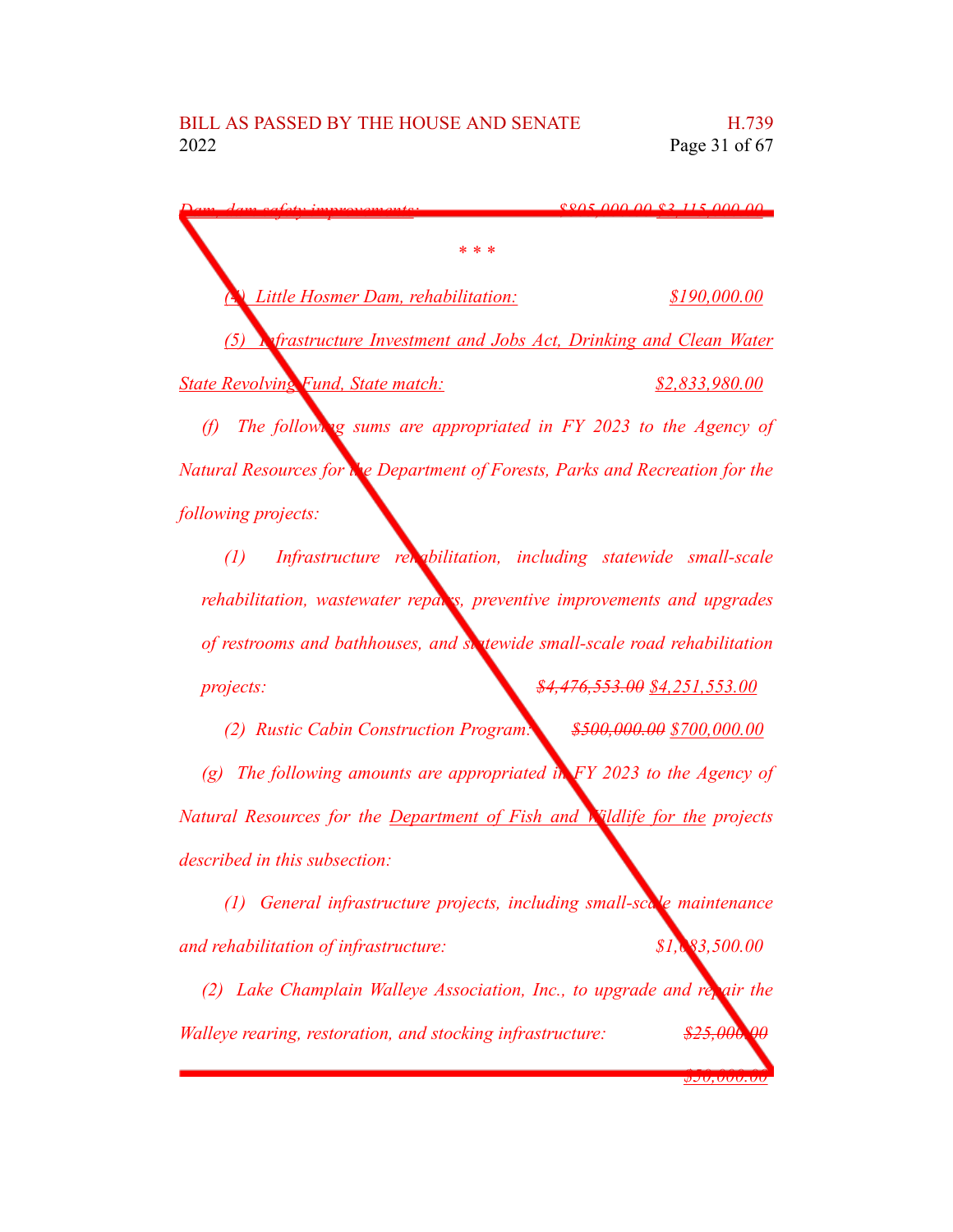*(h) The following shall apply to the amounts appropriated in this section: (1) For the amounts appropriated in subdivision (e)(5) of this section, the funds shall not be released until the federal grant has been received by the State. (2)* For  $\mathbf{r}^{\prime}$  *k e amount appropriated in subdivision (f)(2) of this section, the Department of Forests, Parks and Recreation is authorized to use not more than \$200,000.00 to work with career technical education centers for assistance with the Rustic Cabin Construction Program. Appropriation – FY 2022 \$11,455,214.00 Appropriation – FY 2023 \$9,853,264.00 \$15,187,244.00 Total Appropriation – Section 9 \$21,308,478.00 \$26,642,458.00 Sec. 7. 2021 Acts and Resolves No. 50, Sec. 10 is amended to read: Sec. 10. CLEAN WATER INITIATIVES \* \* \* (c) The sum of \$500,000.00 is appropriated in FY 2022 to the Agency of Natural Resources for forestry access roads, recreation access roads, and water quality improvements. [Repealed.]*

 $\alpha$  *(e) The sum of \$11,000,000.00 is appropriated in FY 2023 to the Agency Natural Resources for the Department of Environmental Conservation for clean water implementation projects The amount of \$200,000.00 is*

*\* \* \**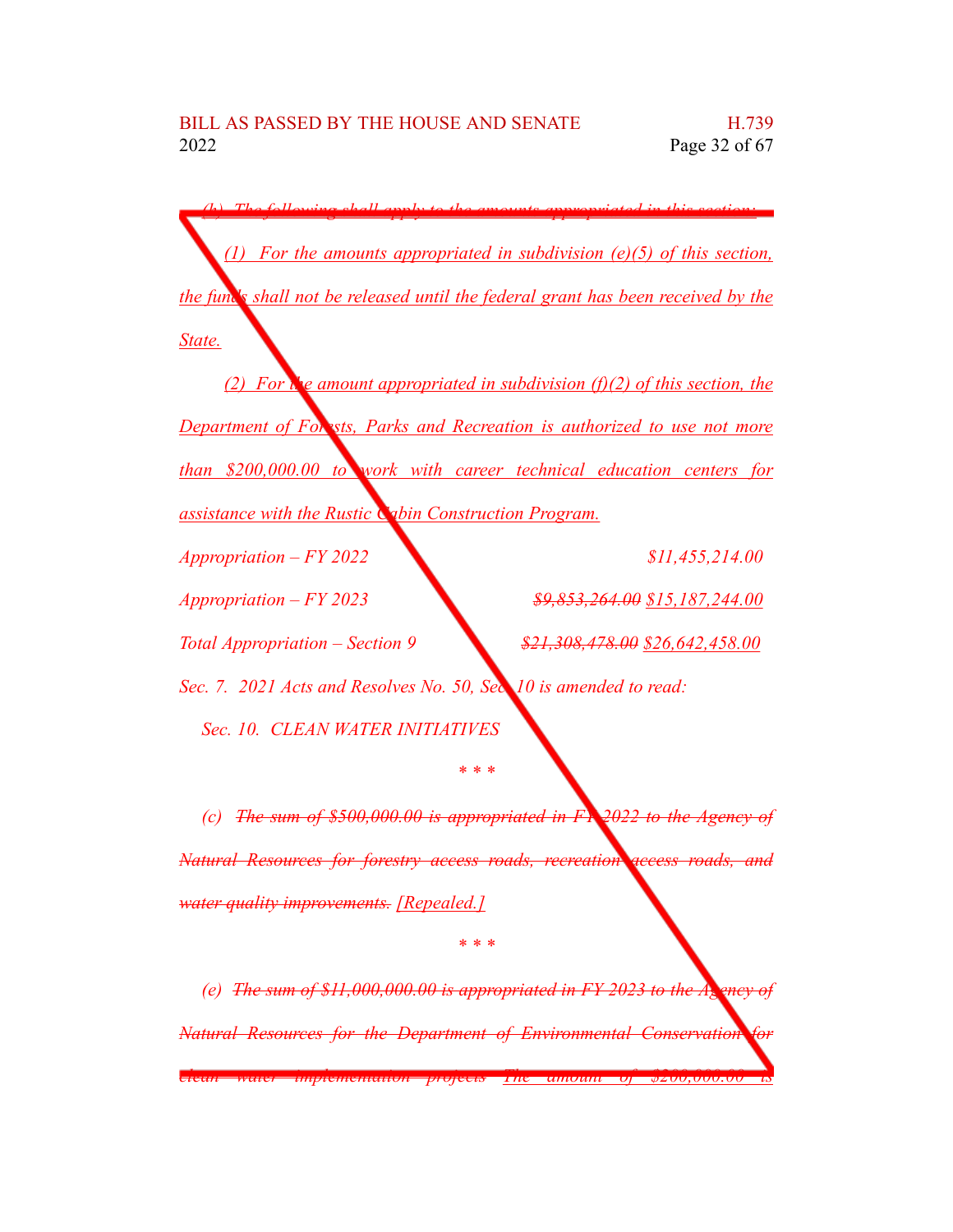| $EV$ 2022 to the <i>Aggrou</i><br>f <i>Agriculture</i> Eggd and <i>Markets</i> for |                     |  |  |
|------------------------------------------------------------------------------------|---------------------|--|--|
| waiver quality grants and contracts.                                               |                     |  |  |
| * * *                                                                              |                     |  |  |
| (i) The following amounts are appropriated in $FY$ 2023 to the Agency of           |                     |  |  |
| <b>Natural Resour es for the Department of Environmental Conservation for the</b>  |                     |  |  |
| projects described <b>A</b> this subsection:                                       |                     |  |  |
| Water Pollution Control Fund, Clean Water State/EPA Revolving<br>(1)               |                     |  |  |
| Loan Fund (CWSRF) mater                                                            | \$1,548,219.00      |  |  |
| (2) Municipal Pollution Control Grants, pollution control projects and             |                     |  |  |
| planning advances for feasibility st. dies:                                        | \$2,715,000.00      |  |  |
| $(j)(1)$ The following amounts are a propriated in FY 2023 to the Vermont          |                     |  |  |
| Housing and Conservation Board for the projects described in this subsection:      |                     |  |  |
| (A) Agricultural water quality projects                                            | <u>\$200,000.00</u> |  |  |
| (B) Land conservation and water quality projects:                                  | \$2,000,000.00      |  |  |
| (2) A grant issued under subdivision $(1)(A)$ of the subsection:                   |                     |  |  |
| (A) shall not be considered a State grant under 6 V.S.A. chapter 215,              |                     |  |  |
| subchapter 3 for purposes of calculating the maximum amount of a State water       |                     |  |  |
| quality assistance award under 6 V.S.A. § 4824 or 4826; and                        |                     |  |  |
| (B) may be used to satisfy a grant recipient's cos.                                | <i>share</i>        |  |  |
| requirements.                                                                      |                     |  |  |
|                                                                                    |                     |  |  |

*Appropriation – FY 2022 \$11,000,000.00 \$10,500,000.00*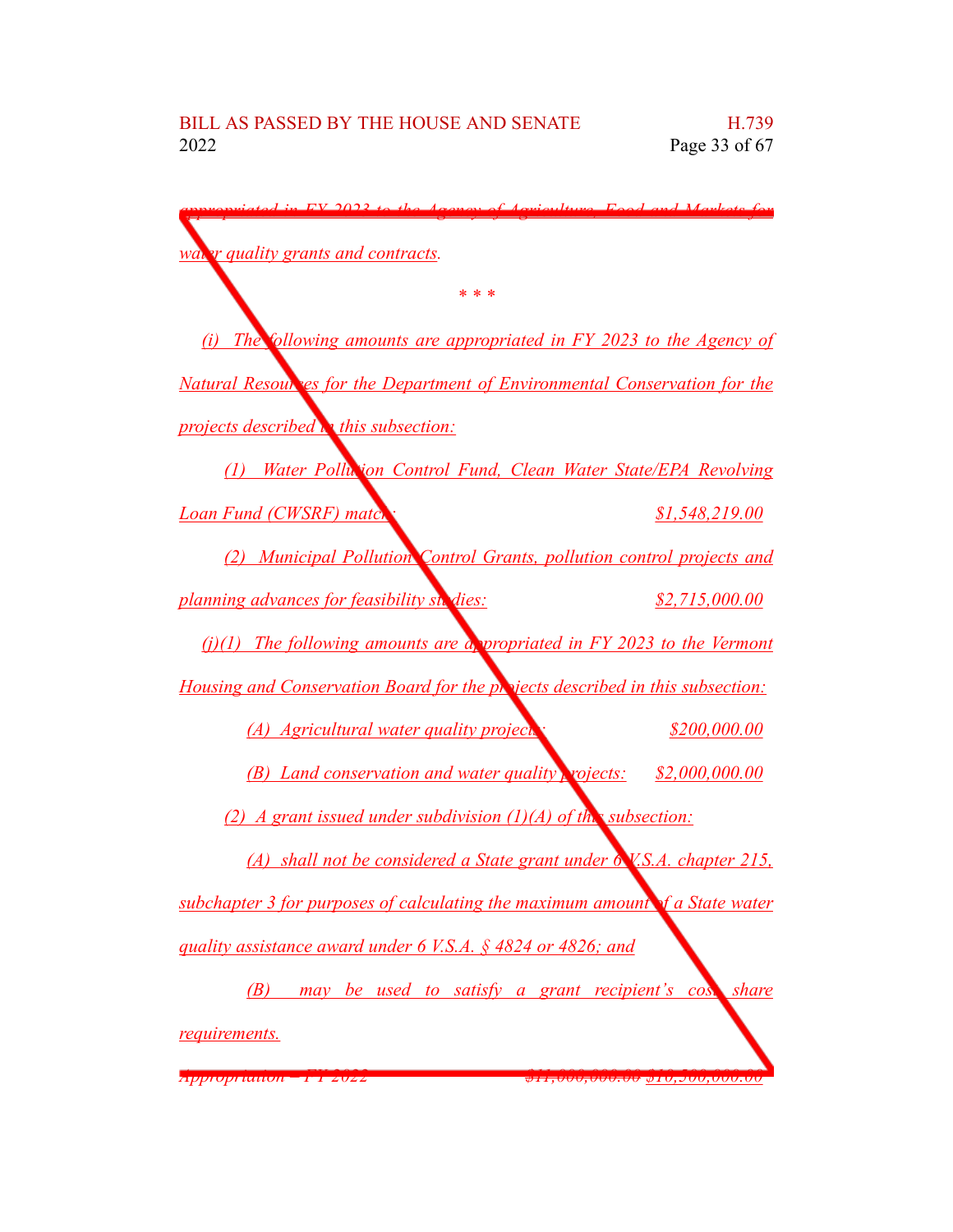*Appropriation – FY 2023 \$11,000,000.00 \$6,663,219.00 Total Appropriation – Section 10 \$22,000,000.00 \$17,163,219.00 Sec. 8. 2021 Acts and Resolves No. 50, Sec. 11 is amended to read: Sec. 11. MILITARY (a) The sum of \$900,000.00 is appropriated in FY 2022 to the Department of Military for maintenance, renovations, and ADA compliance at State armories. (b) The sum of \$900,000.00 are \$1,100,000.00 is appropriated in FY 2023 to the Department of Military for the projects described in subsection (a) of this section. Appropriation – FY 2022 \$900,000.00 Appropriation – FY 2023 \$900,000.00 \$1,100,000.00 Total Appropriation – Section 11 \$1,800,000.00 \$2,000,000.00 Sec. 9. 2021 Acts and Resolves No. 50, Sec. 12 is amended to read: Sec. 12. PUBLIC SAFETY*

*(b) The sum of \$50,000.00 is appropriated in FY 2023 to the Department of Public Safety for a feasibility study for the Vermont Police Academy in Pittsford. The following amounts are appropriated in FY 2023 to the Department of Public Safety for the projects described in this subsection: (1) Pittsford, Vermont Policy Academy, feasibility study: \$50,000.00*

*\* \* \**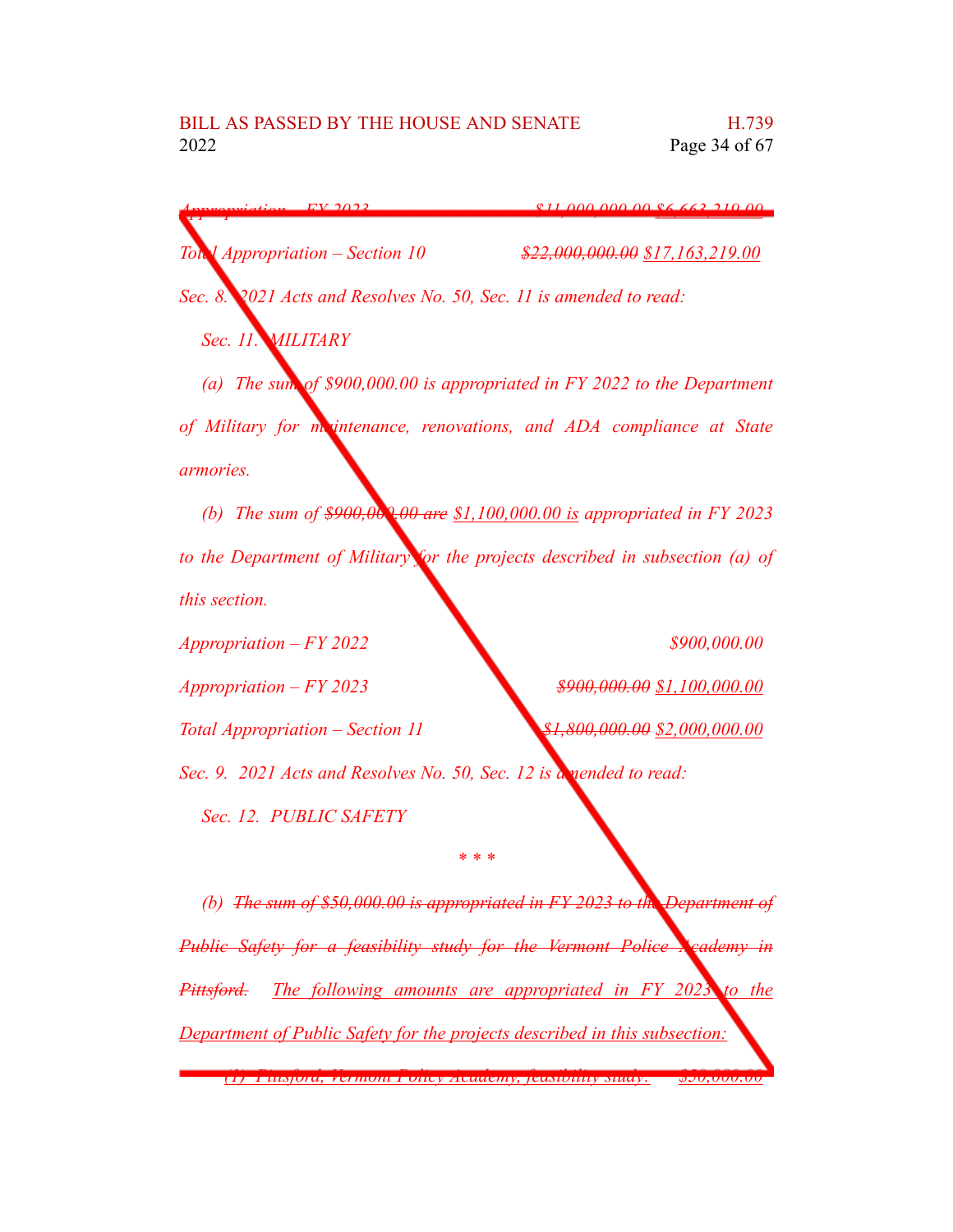|                                                                     | $(2)$ Williston Public Safety Field Station, construction: $$2,500,000,00$ |  |  |
|---------------------------------------------------------------------|----------------------------------------------------------------------------|--|--|
| $App$ ropriation – FY 2022                                          | \$6,120,000.00                                                             |  |  |
| Appropriation $-FY 2023$                                            | <del>\$50,000.00</del> \$3,550,000.00                                      |  |  |
| Total Appropriation – Section 12                                    | <del>\$6,170,000.00</del> \$9,670,000.00                                   |  |  |
| Sec. 10. 2021 Nets and Resolves No. 50, Sec. 13 is amended to read: |                                                                            |  |  |
| Sec. 13. AGRIC VLTURE, FOOD AND MARKETS                             |                                                                            |  |  |

*(b) The sum of \$350,000.00 \$1,400,000.00 is appropriated in FY 2023 to the Department of Buildings and General Services for the Agency of Agriculture, Food and Markets for the project described in subsection (a) of this section major maintenance, renovation, and modernization planning and design* at the Vermont Building at the Eastern States Exhibition.

*\* \* \**

*Appropriation – FY 2022 \$260,000.00*

*Appropriation – FY 2023 \$350,000.00 \$1,400,000.00*

*Total Appropriation – Section 13 \$610,000.00 \$1,660,000.00*

*Sec. 11. 2021 Acts and Resolves No. 50, Sec. 17a is added to read:*

*Sec. 17a. SERGEANT AT ARMS*

*The amount of \$185,000.00 is appropriated in FY 2023 to the Sergeant at*

*Arms for upgrades to 2 Governor Aiken Avenue.*

*Total Appropriation – Section 17a \$185,000.00*

*Sec. 12. 2021 Acts and Resolves No. 50, Sec. 17b is added to read:*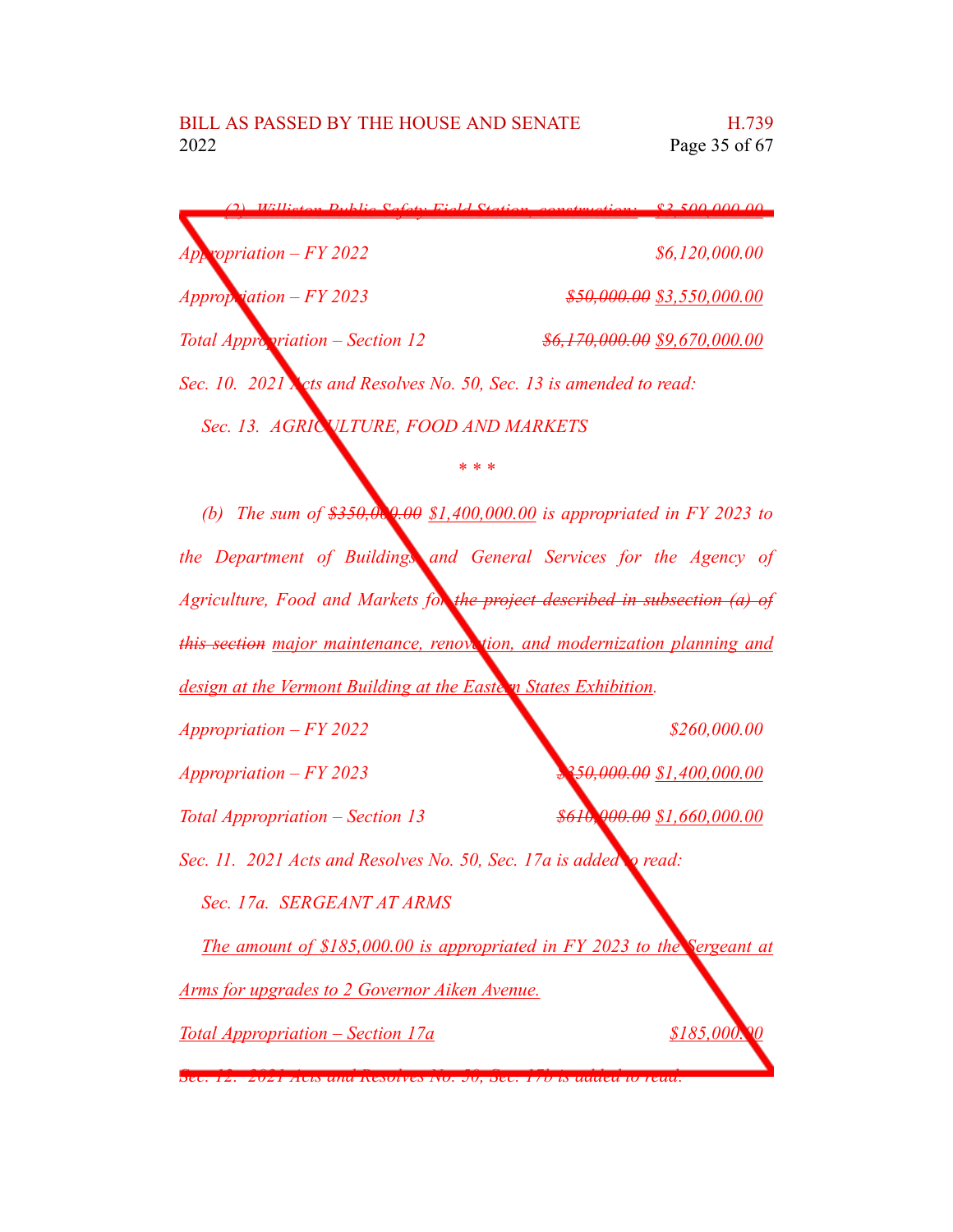$S/ND$  *FV* 2022; *AMERICAN RESCUE DLAN STATE AND LOCAL FISCAL RECOVERY FUND; CAPITAL PROJECTS; AUTHORIZATIONS (a) Findings. The General Assembly finds: (1) In 2021 Acts and Resolves No. 74, Sec. G.700(c), the General Assembly authorized the Commissioner of Finance and Management to use not more than \$15,000,000.00 in American Rescue Plan Act (ARPA) funds to offset capital funds appropriated to projects supporting water and sewer infrastructure in fiscal year 2022 to the extent feasible under federal law and guidance.*

*(2) The Governor's fiscal year 2022–2023 capital budget adjustment report included recommendations for water and sewer infrastructure projects historically funded in the State's capital construction act that could be funded in fiscal years 2022 and 2023 with ARPA funds.*

*(3) The General Assembly finds that in addition to the capital projects identified by the Governor's fiscal year 2022–2023 capital budget adjustment report, there are other capital projects that can be funded in fiscal year 2023 with ARPA funds.*

*(b) Intent. It is the intent of the General Assembly to authorize certain projects that are eligible for ARPA funds in this act but appropriate the funds for these projects in the FY 2023 Annual Appropriations Act.*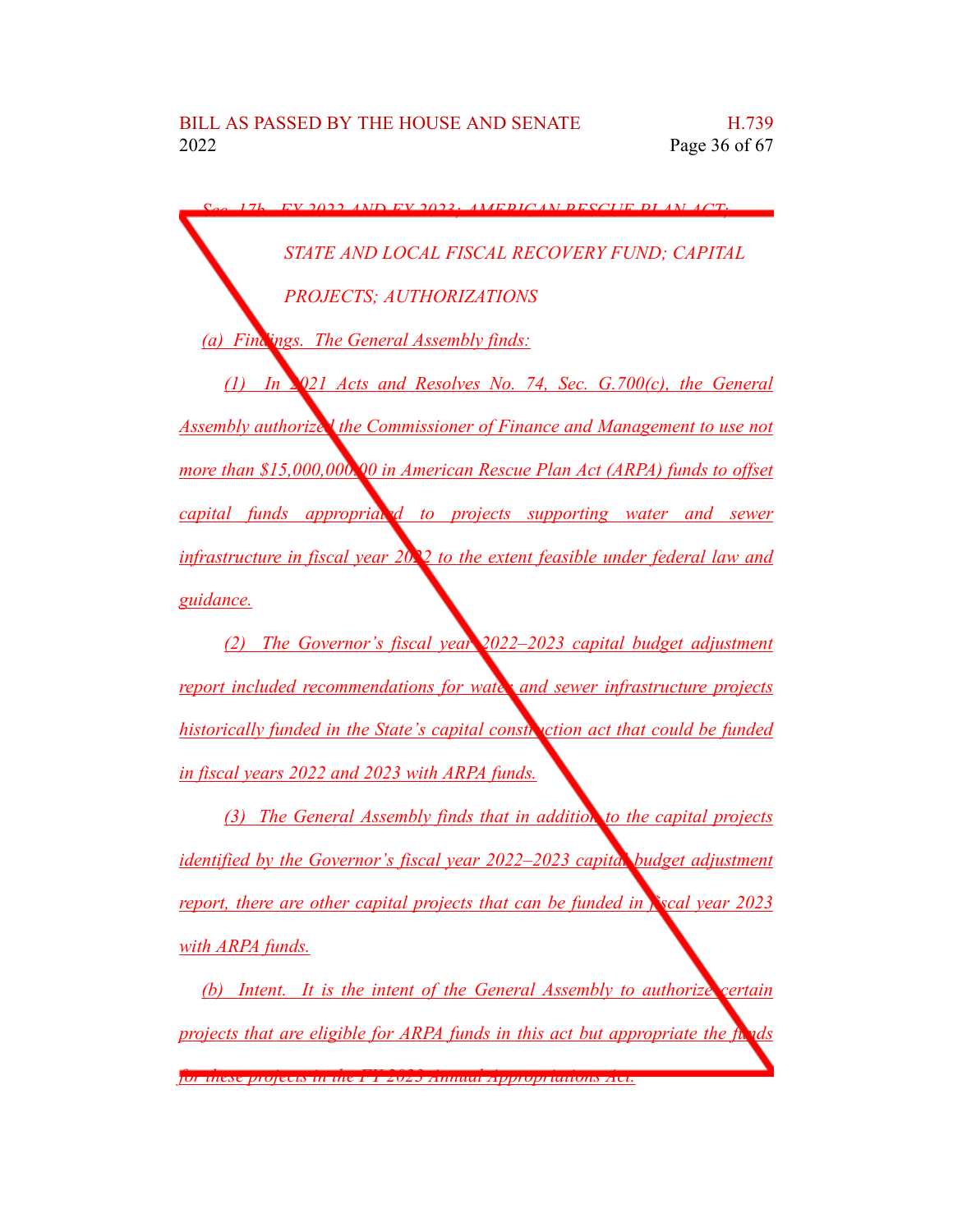$(2022 \times h)$  *and*  $2022 \times h$  *following projects are authorized to be undertaken with funds appropriated in the FY 2023 Annual Appropriations Act:*

*(1) In FY 2022 and FY 2023, the Department of Forests, Parks and Recreation is authorized to upgrade forestry access roads, recreation access roads, and make water quality improvements to these roads.* 

*(2) In FY 2023, in addition to the amounts appropriated in Sec. 10(e) of this act, the Agency of Agriculture, Food and Markets is authorized to issue water quality grants and contracts.* 

*(3) In FY 2023, in addition the amounts appropriated in Sec.**10(i)(2) of this act, the Department of Environmental Conservation is authorized to issue municipal pollution control grants.*

*(4) In FY 2023, the Department of Forests, Parks and Recreation is authorized to make wastewater repairs and water and sewer infrastructure improvements and upgrades to restrooms and bathhouses at State parks.*

*(5) In FY 2023, in addition to the amount appropriated in Sec. 10(j)(1)(A) of this act, the Vermont Housing and Conservation Board is authorized to issue grants for water quality improvement projects.*

*(6) In FY 2023, the Vermont Historical Society is authorized to make upgrades and repairs to the HVAC system at the Vermont History Center in Barre.*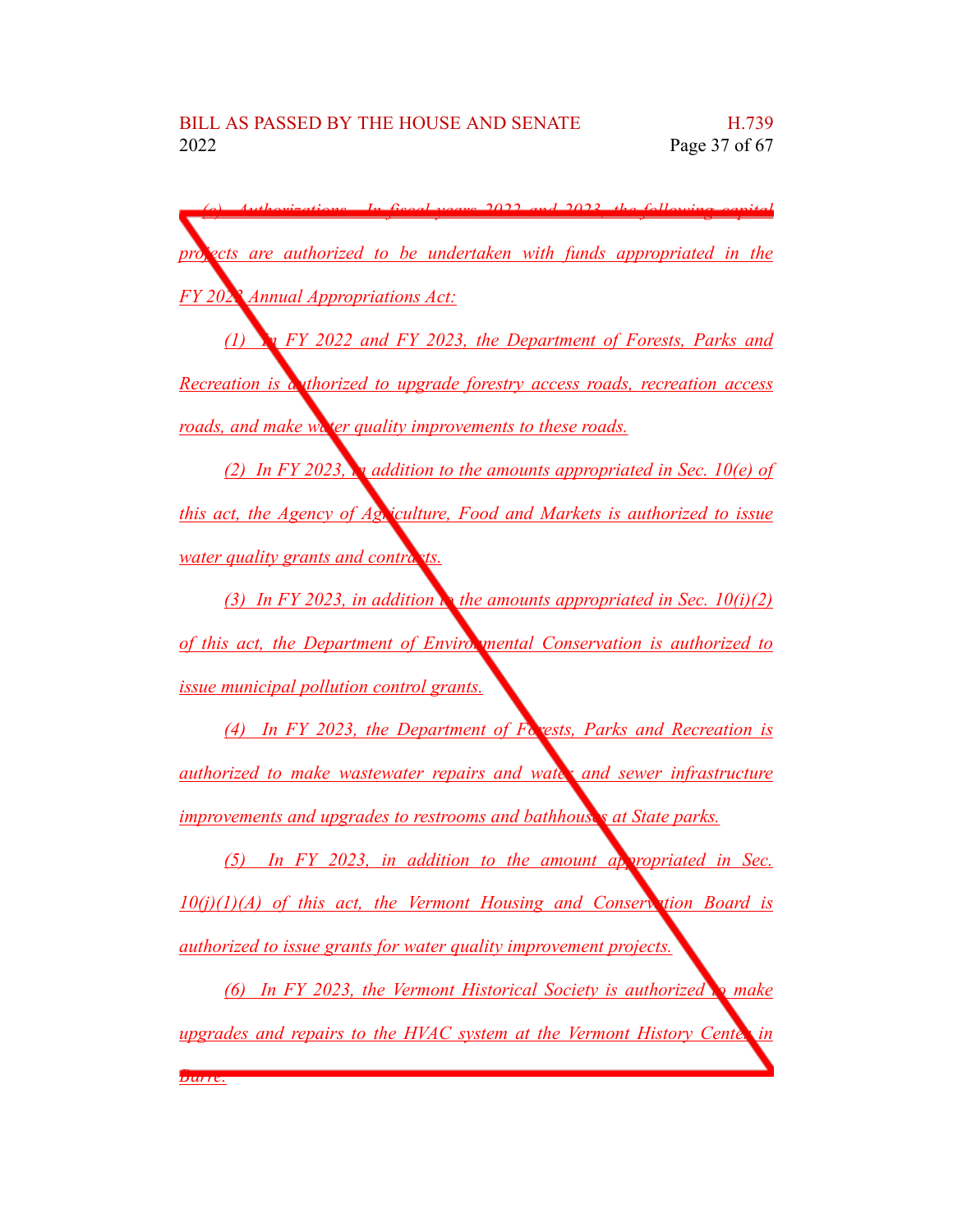*(7) The Department of Buildings and General Services is authorized to begin design and construction for the expansion of the State House in Montpelier.*

*(8) The Judiciary is authorized to make HVAC improvements to county courthouses.*

*Sec. 13. 2021 Acts and Resolves No. 50, Sec. 18 is amended to read: Sec. 18. REALLOCATION OF FUNDS; TRANSFER OF FUNDS (a) The following sums are reallocated to the Department of Buildings*

*and General Services from prior capital appropriations to defray expenditures authorized in Sec. 2 of this act:*

*\* \* \**

*(4) of the amount appropriated in 2015 Acts and Resolves No. 26, Sec. 2(b)(5) (major maintenance): \$35,475.94 (5) of the amount appropriated in 2015 Acts and Resolves No. 26, Sec. 2(c)(11) (Southern State Correctional Facility, copper waterline replacement): \$82,851.42 (6) of the amount appropriated in 2016 Acts and Resolves No. 160, Sec. 2(c)(15) (Southern State Correctional Facility, steam line repla cement): \$147,068.63*

*(7) of the amount appropriated in 2016 Acts and Resolves No. 160, Sec. 2(c)(16) (Statewide, ADA projects, State-owned buildings and*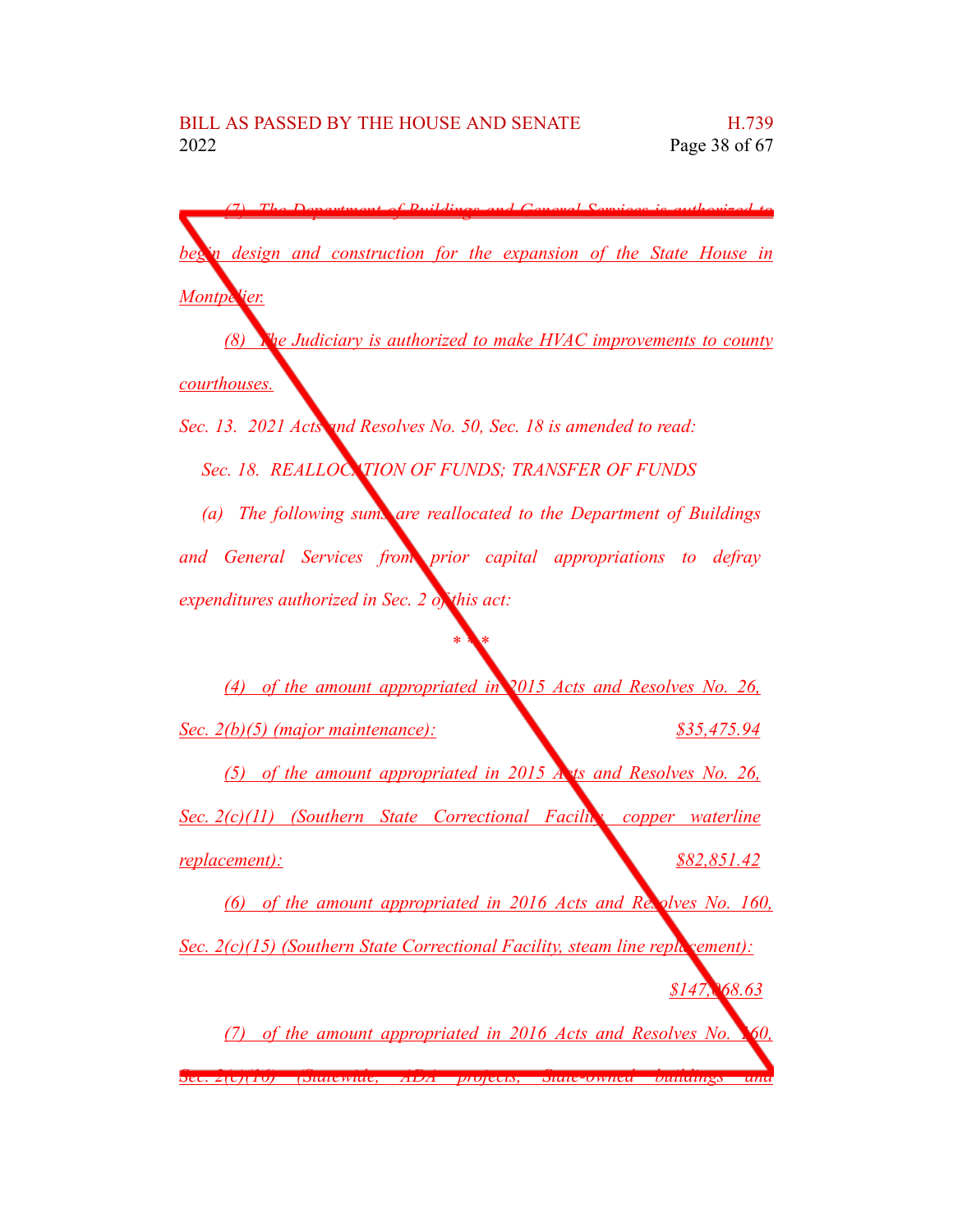*courthouses): \$52,460.30 (8) of the amount appropriated in 2016 Acts and Resolves No. 160, Sec. 2(c)(19) (Waterbury State Office Complex project, true up): \$11,016.00 (9) of the amount appropriated in 2016 Acts and Resolves No. 160, Sec. 13(c)(2) (Westminster, DPS Facility, project cost adjustment for unanticipated site conditions and code modifications):* \$4,522.99 *(10) of the amount appropriated in 2017 Acts and Resolves No. 84 Sec. 2(b)(2) (Statewide – Major Maintenance): \$53,755.21 (11) of the amount appropriated in 2017 Acts and Resolves No. 84, Sec. 2(b)(6) (Randolph, Agencies of Agriculture, Food and Markets and of Natural Resources, collaborative laboratory, construction): \$156,275.91 (12) of the amount appropriated in 2017 Acts and Resolves No. 84, Sec. 2(b)(7) (Springfield, Southern State Correctional Facility, completion of the steamline replacement*): *\$36,382.55 (13) of the amount appropriated in 2017 Acts and Resolves No. 84 Sec. 2(b)(9) (Newport, Northern State Correctional Facility Door Control replacement: \$72,287.54 (14) of the amount appropriated in 2018 Acts and Resolves No. 190, Sec. 2(c)(2) (Statewide, major maintenance): \$26,921.21 (15) of the amount appropriated in 2018 Acts and Resolves No. 190, Sec. 2(c)(18) (Rutland, Marble Valley Regional Correctional Facility):*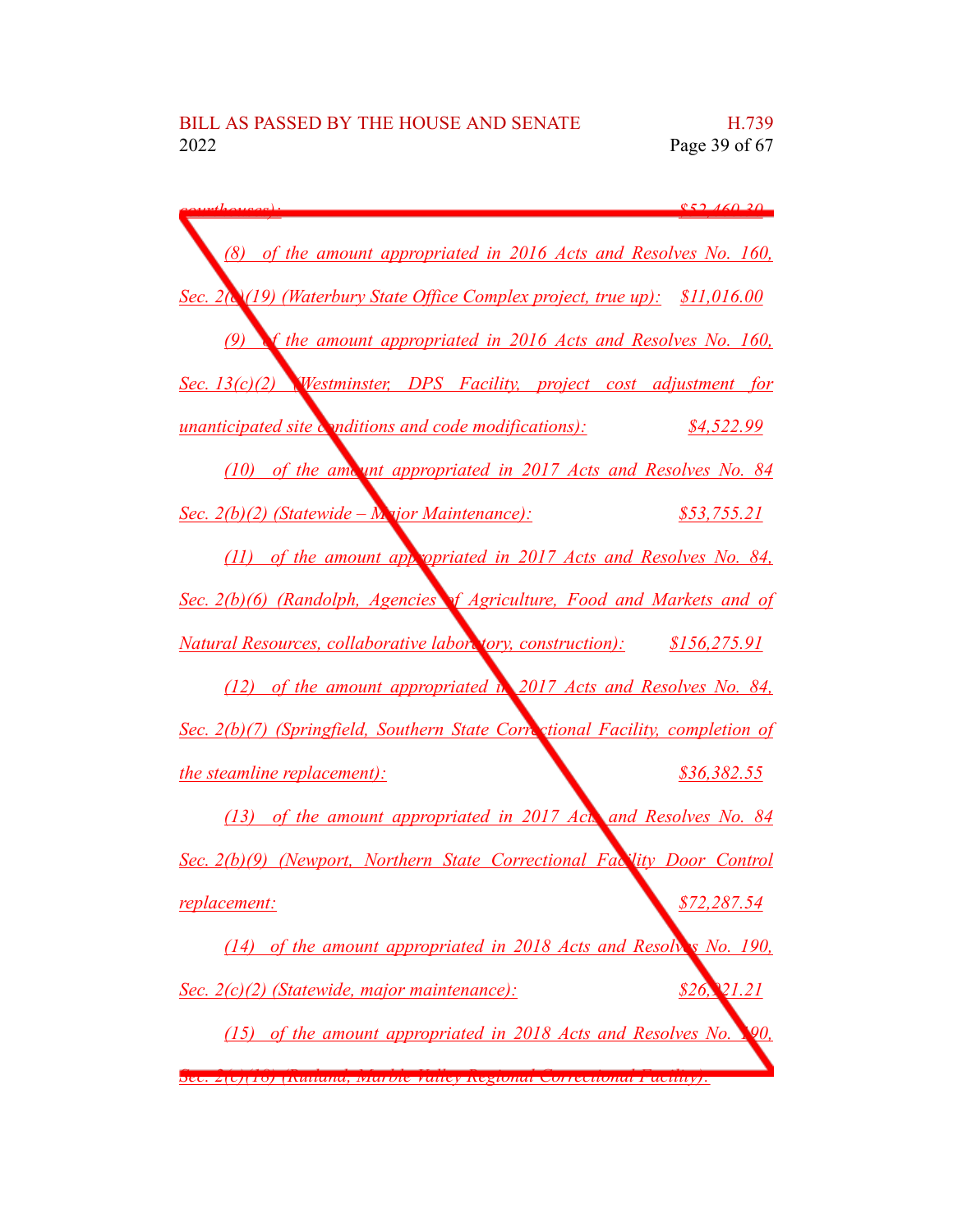|                                                                           | 82.850.00     |
|---------------------------------------------------------------------------|---------------|
| (16) of the amount appropriated in 2018 Acts and Resolves No. 190,        |               |
| Sec. 2(18) (Waterbury State Office Complex, Weeks building renovation and |               |
| $fit-up$ :                                                                | \$224,387.21  |
| (17) of the amount appropriated in 2018 Acts and Resolves No. 190,        |               |
| Sec. 2(c)(17) (We terbury State Office Complex, Stanley and Wasson,       |               |
| demolition of Stanley Vall, and programming, schematic design, and design |               |
| development for Wasson Hall):                                             | \$265, 247.20 |
| (18) of the amount appropriated in 2018 Acts and Resolves No. 190,        |               |
| Sec. $6(a)(9)$ (E-911 compliance grants):                                 | \$39,156.48   |
| (19) of the amount appropriated in 2018 Acts and Resolves No. 190,        |               |
| Sec. $II(e)(I)(B)$ (phosphorous removal equation-                         | \$58,890.00   |
| (20) of the amount appropriated in 20.8 Acts and Resolves No. 190,        |               |
| Sec. $16(c)(a)$ (NEK fiber network):                                      | \$209,291.36  |
| (21) of the amount appropriated in 2019 Act and Resolves No. 42,          |               |
| Sec. 2(b)(6) (120 State Street):                                          | \$800,000.00  |
| (22) of the amount appropriated in 2019 Acts and Resolves No. 42,         |               |
| Sec. $10(b)(2)$ rustic cabin construction):                               | 75,409.25     |
| (23) of the amount appropriated in 2019 Acts and Resolves Vo. 42,         |               |
| Sec. $17(a)(1)$ (stand-alone digital public address system):              | \$147,177     |
| <u>(27) — ор ние анкошил арргоргийса нь 2019 ясы ана кембического.</u>    |               |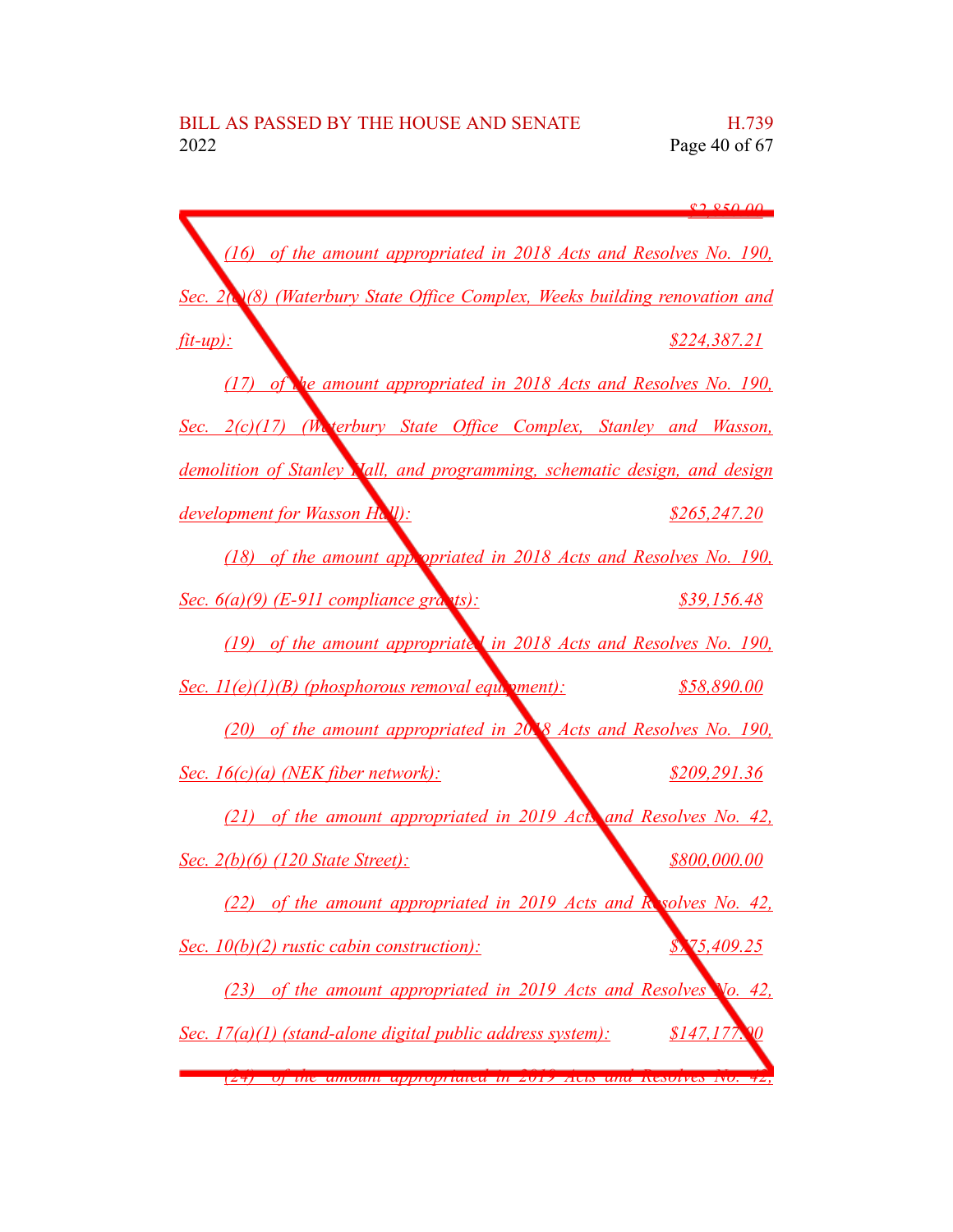*Sec. 17(b) (stand-alone digital public address system): \$174,888.00 (25) of the amount appropriated in 2019 Acts and Resolves No. 42, Sec. 3(c)(5), as added by 2020 Acts and Resolves No. 139, Sec. 2 (Windsor and St. Johnsbury, site preparation, relocation, and rebuild of a greenhouse at the Caledonia County Workcamp from the former Southeast State Correctional Facility): \$162,872.00*

*Total Reallocations and Transfers – Section 18 \$4,198,694.44 \$7,737,808.64 Sec. 14. 2021 Acts and Resolves No. 50, Sec. 19 is amended to read:*

*\* \* \**

*Sec. 19. GENERAL OBLIGATION BONDS AND APPROPRIATIONS*

*(a) The State Treasurer is authorized to issue general obligation bonds in the amount of \$123,180,000.00 for the purpose of funding the appropriations of this act. The State Treasurer, with the approval of the Governor, shall determine the appropriate form and maturity of the bonds authorized by this section consistent with the underlying nature of the appropriation to be funded. The State Treasurer shall allocate the estimated cost of bond issuance or issuances to the entities to which funds are appropriated pursuant to this section and for which bonding is required as the source of funds, pursuant to 32 V.S.A. § 954.*

*(b) The State Treasurer is authorized to issue additional general obligation bonds in the amount of \$12,840,163.00 that were previously appropriated but*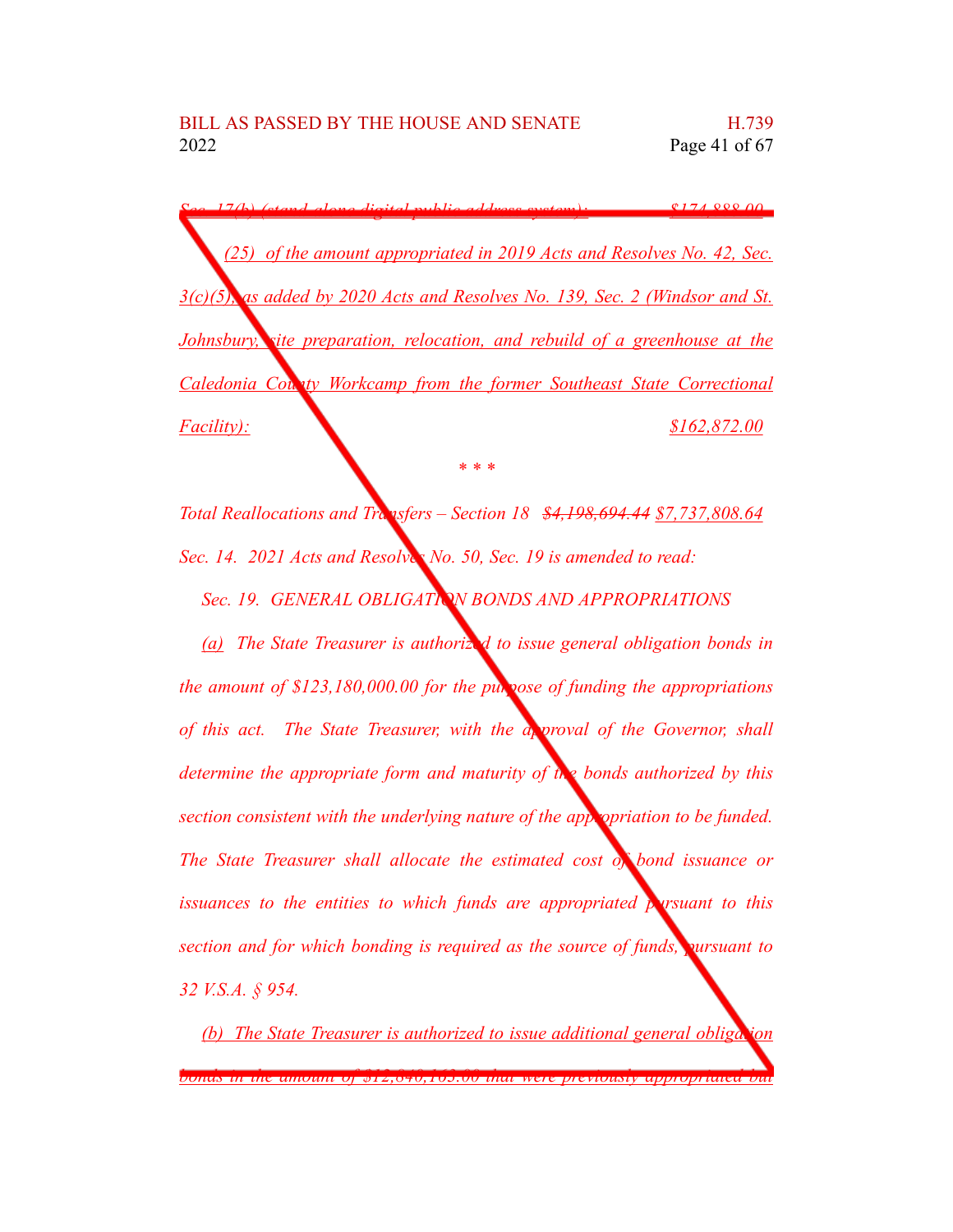*unissued under 2021 Acts and Resolves No. 50 for the purpose of funding the appropriations in this act. Total Revenues – Section 19 \$123,180,000.00 \$136,020,163.00*

*Sec. 15. 2013 Acts and Resolves No. 1, Sec. 100(c), as amended by 2014 Acts and Resolves No. 179, Sec. E.113.1, 2015 Acts and Resolves No. 58, Sec. E.113.1, 2017 Acts and Resolves No. 84, Sec. 29, 2018 Acts and Resolves No. 190, Sec. 18, 2019 Acts and Resolves No. 42, Sec. 25, 2020 Acts and Resolves No. 139, Sec. 19, and 2021 Acts and Resolves No. 50, Sec. 24, is further amended to read:*

*(c) Sec. 97 (general obligation debt financing) shall take effect on July 1, 2023 June 30, 2022.*

*Sec. 16. 2021 Acts and Resolves No. 50, Sec. 21a is amended to read:*

*Sec. 21a. 13 BALDWIN STREET; SALE OF PROPERTY PROPERTIES*

*(a) The Commissioner of Buildings and General Services is authorized to sell* the *property located* at 13 *Baldwin Street in Montpolier, Vermont, pursuant to the requirements of 29 V.S.A. § 166. The To the extent that there are sufficient proceeds from the sale shall be appropriated to future capital construction projects, the Department of Buildings and General Services is authorized to use up to \$300,000.00 in FY 2023 for the project described in Sec. 2(c)(1) of this act.*

*<sup>(</sup>b) The Commissioner of Buildings and General Services is authorized to*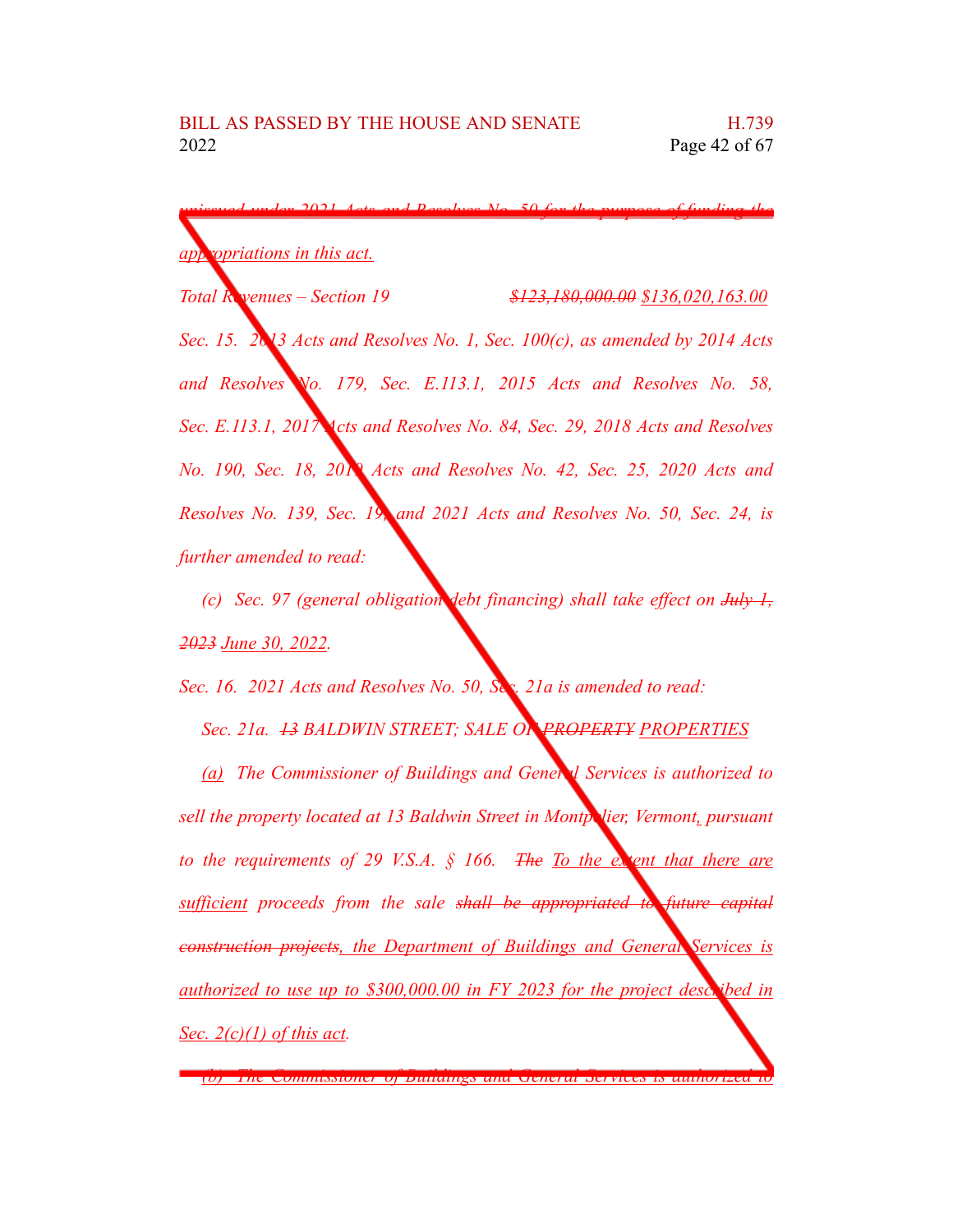*sell the property located at 14–16 Baldwin Street in Montpelier, Vermont, pursuant to the requirements of 29 V.S.A. § 166. The proceeds of the sale of 14–16 Baldwin Street shall be appropriated to future capital construction projects.*

*(c) The Commissioner of Buildings and General Services is authorized to sell the property located at 9 Baldwin Street in Montpelier, Vermont, contingent upon the completed relocation of the Office of Legislative Information Technology to 133 State Street. The proceeds from the sale shall be appropriated to future capital construction projects.*

*Sec. 17. 2021 Acts and Resolves No. 50, Sec. 25b is added to read:*

*Sec. 25b. REDUCING CARBON INTENSITY; STATE BUILDINGS;*

*STATE ENERGY MANAGEMENT PROGRAM; INTENT*

*(a) It is the intent of the General Assembly that the Department of Buildings and General Services implement strategies as soon as practicable to reduce carbon intensity in buildings under the jurisdic ion of the Department. These strategies may include the use of:*

*(1) non-fossil-fuel alternatives when installing or replacing any space conditioning or water heating systems; and*

*(2) carbon-storing and least-embodied-carbon materials, as evidenced by appropriate documentation from contractors and suppliers, when constructing, renovating, or substantially repairing a building or facility.*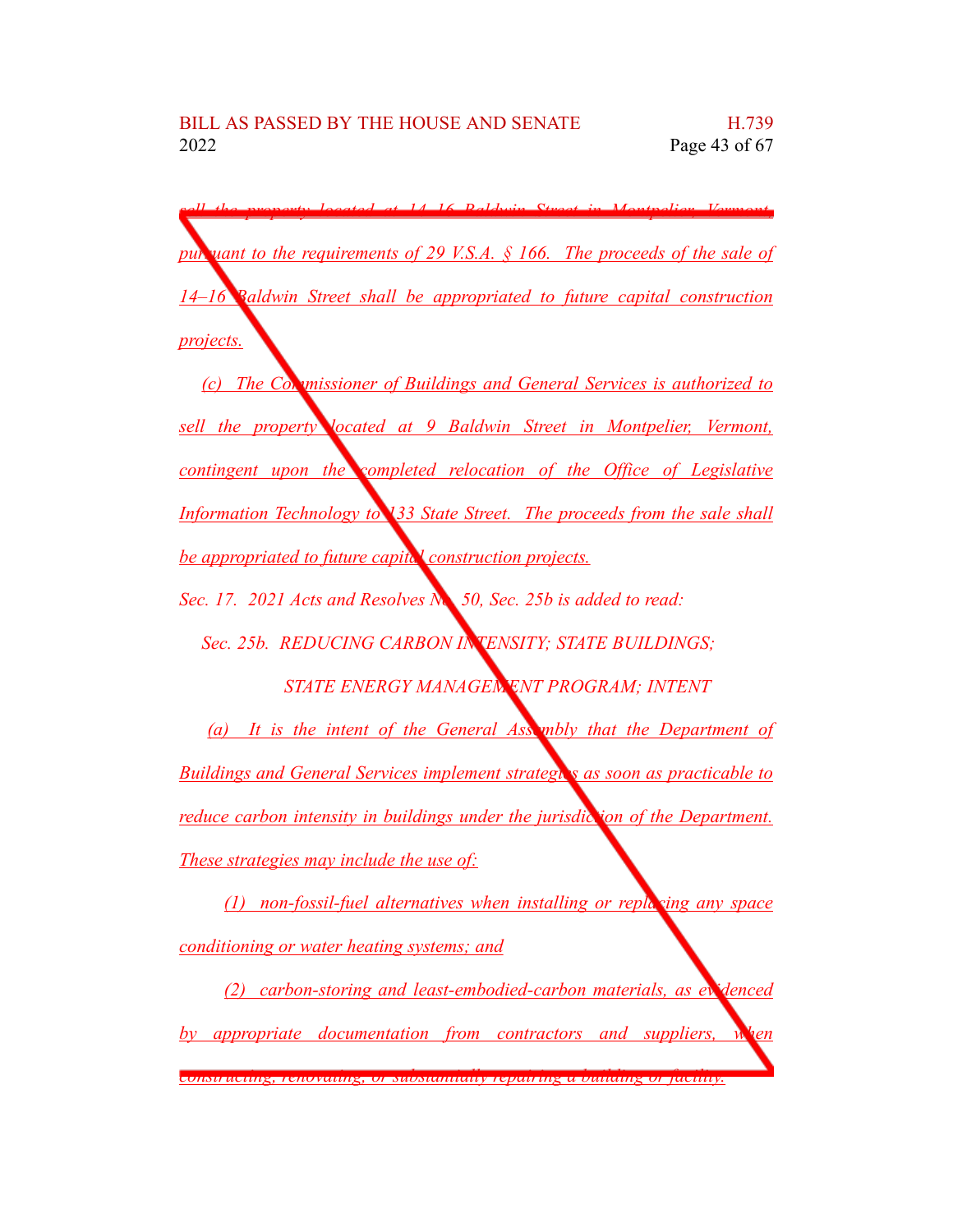

*Sec. 1. 2021 Acts and Resolves No. 50, Sec. 1 is amended to read:*

*Sec. 1. LEGISLATIVE INTENT*

*(a) It is the intent of the General Assembly that of the \$127,378,694.00 \$143,757,972.00 authorized in this act, not more than \$70,074,988.00 \$69,549,988.00 shall be appropriated in the first year of the biennium, and the*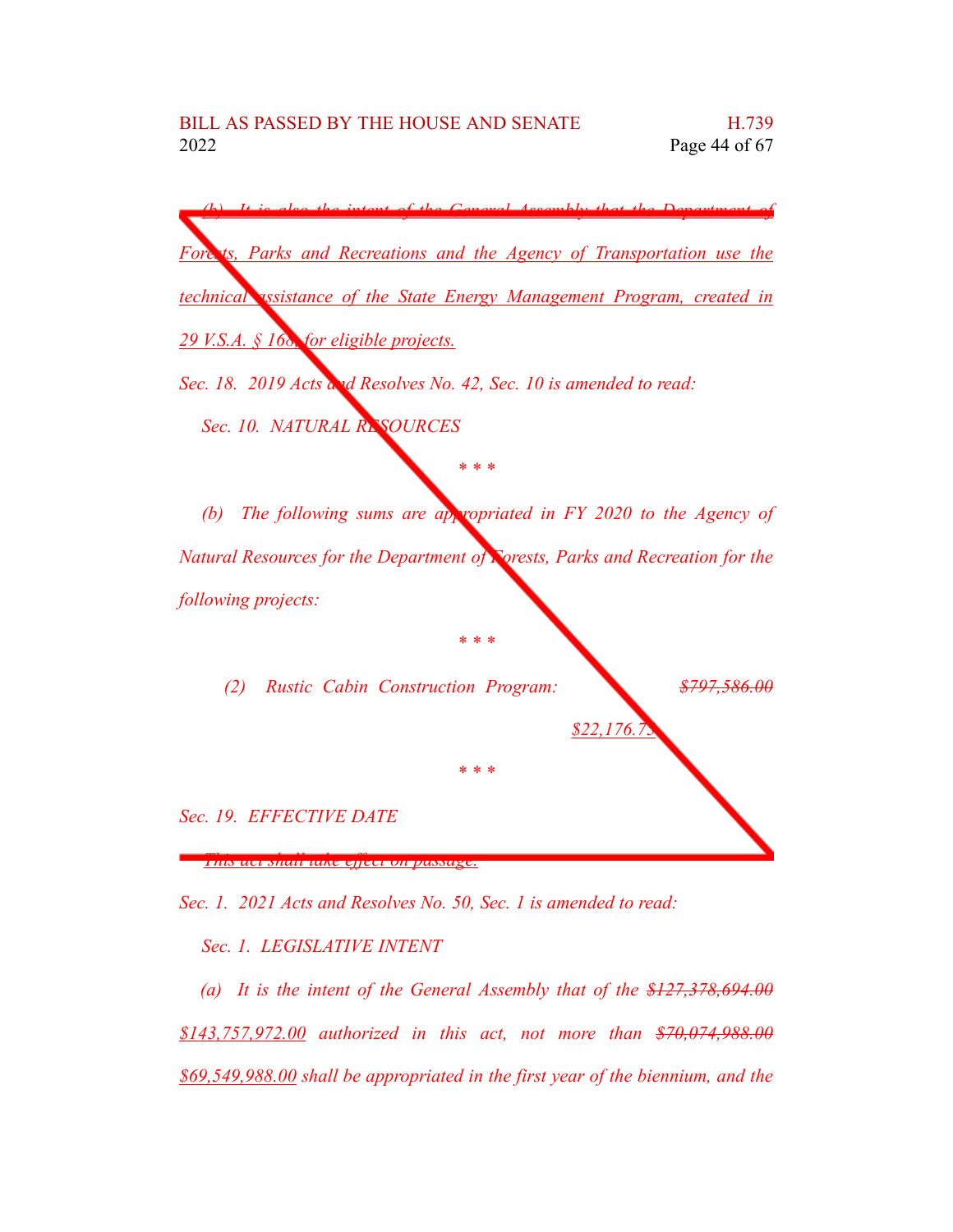*remainder shall be appropriated in the second year.*

*(b) It is the intent of the General Assembly that in the second year of the biennium, any amendments to the appropriations or authorities granted in this act shall take the form of the Capital Construction and State Bonding Adjustment Bill. It is the intent of the General Assembly that unless otherwise indicated, all appropriations in this act are subject to capital budget adjustment.*

*(c) It is also the intent of the General Assembly that in the second year of the biennium, the General Assembly address the impacts of the COVID-19 pandemic by offsetting capital projects with funds appropriated to the State from the American Rescue Plan Act of 2021, Pub. L. No. 117-2 (ARPA) to the extent these appropriations are in compliance with federal law and guidance. Sec. 2. 2021 Acts and Resolves No. 50, Sec. 2 is amended to read:*

*Sec. 2. STATE BUILDINGS*

*(c) The following sums are appropriated in FY 2023:*

*(1) Statewide, major maintenance: \$7,350,000.00 \$7,096,521.00*

*\* \* \**

*(2) Statewide, BGS engineering and architectural project costs:*

*\$3,747,442.00 [Repealed.]*

*\* \* \**

*(12) Burlington, 32 Cherry Street, parking garage renovations planning,*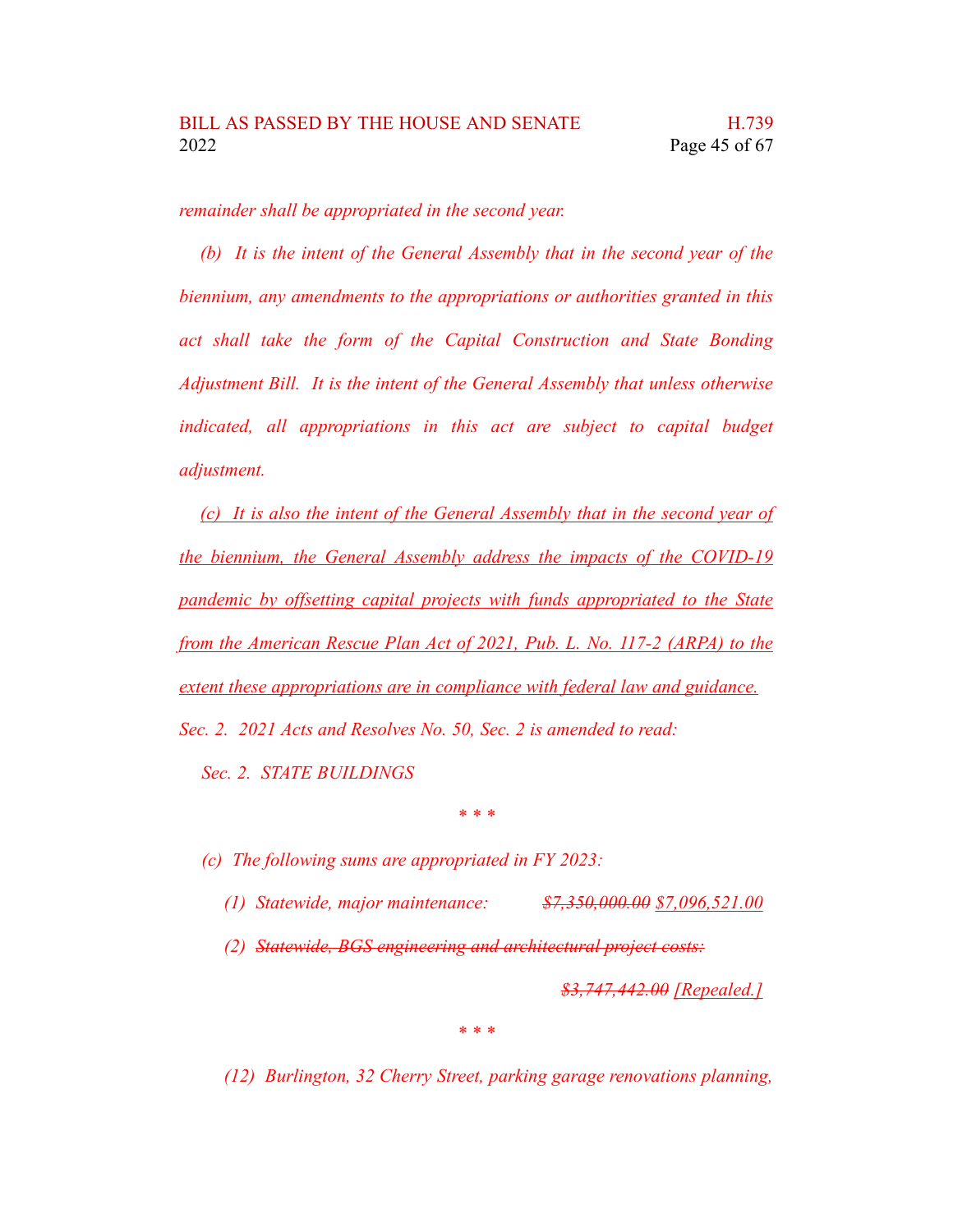*design, and construction: \$865,000.00 \$565,000.00*

*\* \* \**

*(15) Montpelier, State House, HVAC renovations:*

*\$2,535,000.00 \$6,800,000.00*

*\* \* \**

*(17) Statewide, three-acre parcel, stormwater planning, design and*

*implementation: \$600,000.00*

*(18) Statewide, correctional facilities, door control system replacements: \$670,000.00*

*(18) Burlington, 108 Cherry Street, parking garage repairs:*

*\$2,000,000.00*

*(19) Springfield, Southern State Correctional Facility, door control*

*system replacement: \$750,000.00*

*(20) Windsor, former Southeast State Correctional Facility, necessary*

*demolition, salvage, dismantling, and improvements to facilitate future use of the facility: \$400,000.00*

*(21) 133 State Street, renovations for the Office of Legislative Information Technology and shared common spaces: \$1,400,000.00*

*(d)(1) On or before January 15, 2023, the Commissioner of Buildings and*

*General Services shall submit to the House Committee on Corrections and*

*Institutions and the Senate Committee on Institutions heat source options for a*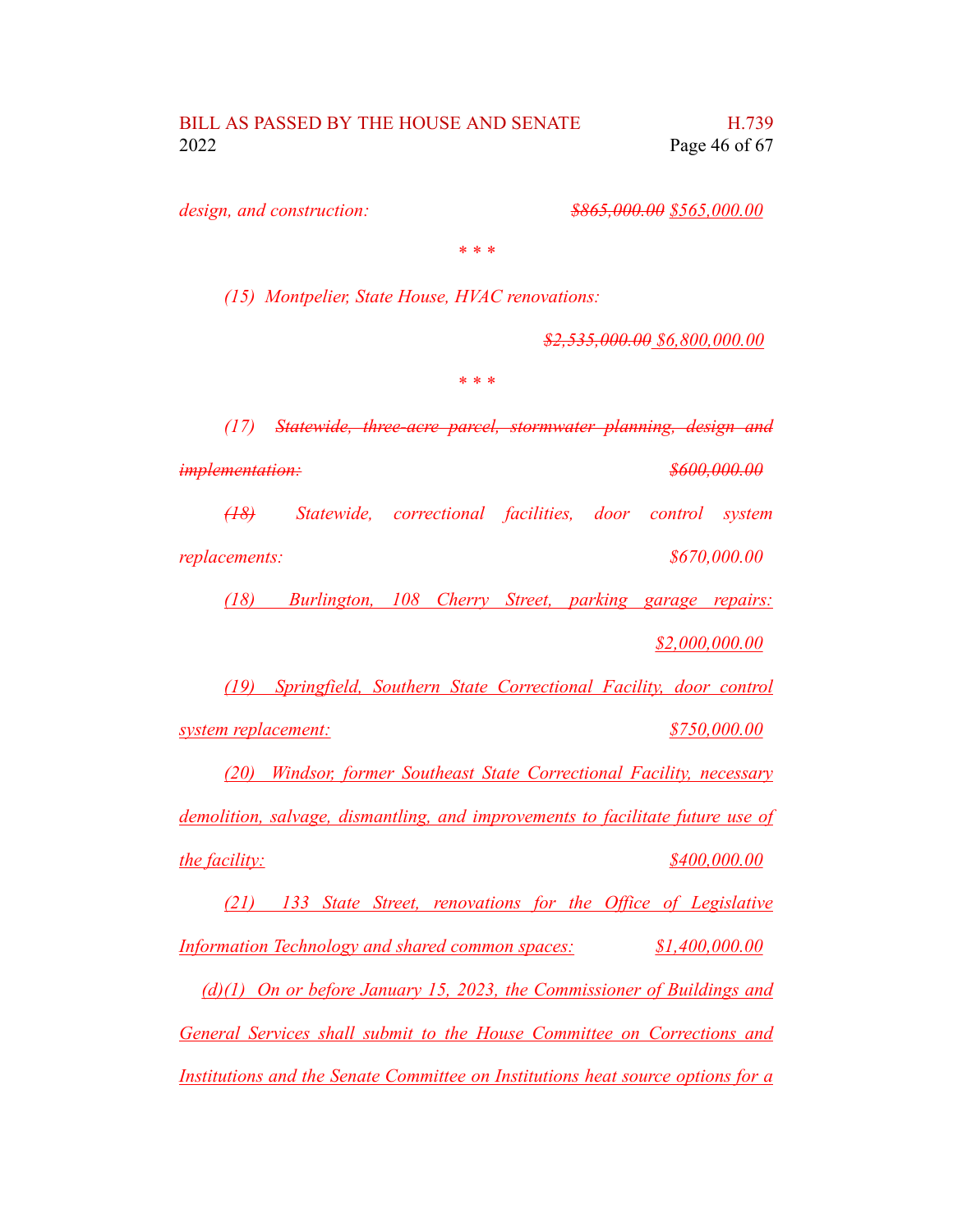*system to dehumidify the State House in the summer months that are consistent with the State Agency Energy Plan set forth in 3 V.S.A. § 2291.*

*(2) For the amount appropriated in subdivision (c)(15) of this section, no funds shall be expended on the heat source for a system to dehumidify the State House in the summer months until the General Assembly approves one of the options, as described in subdivision (1) of this subsection (d).*

*Appropriation – FY 2022 \$19,316,774.00 Appropriation – FY 2023 \$24,800,442.00 \$28,714,521.00 Total Appropriation – Section 2 \$44,117,216.00 \$48,031,295.00 Sec. 3. 2021 Acts and Resolves No. 50, Sec. 3 is amended to read:*

*Sec. 3. HUMAN SERVICES*

*\* \* \**

*(b) The following sums are appropriated in FY 2023 to the Department of Buildings and General Services for the Agency of Human Services for the following projects described in this subsection:*

*(1) Women's correctional facilities, replacement: \$1,000,000.00*

*(2) Statewide, correctional facility, life safety and security needs and enhancements: \$200,000.00*

*(3) Secure Residential Recovery Facility, design and construction:*

*\$3,200,000.00*

*(4) Statewide, correctional facilities, accessibility improvements,*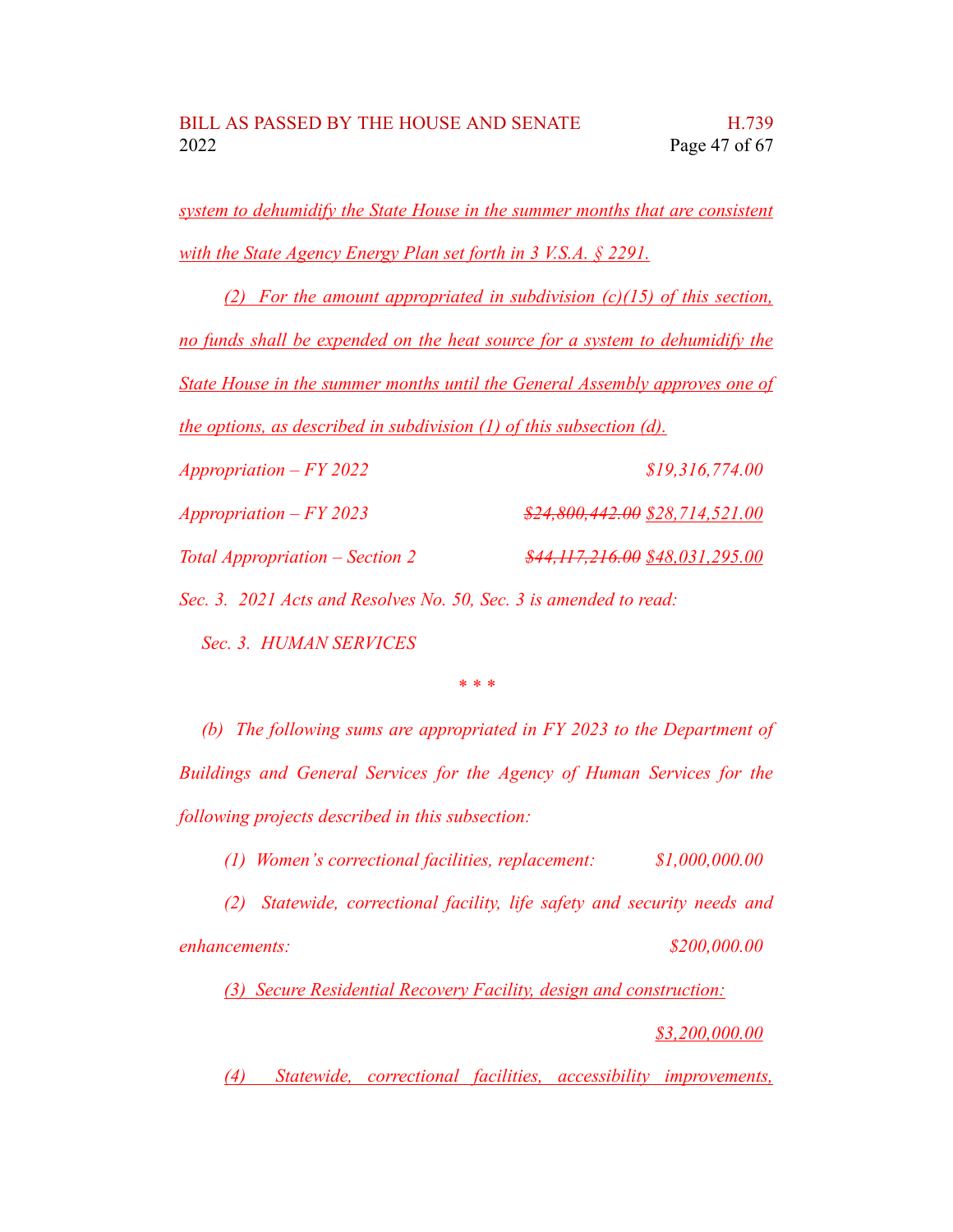*Americans with Disabilities Act (ADA) compliance: \$1,200,000.00 (5) Statewide, correctional facilities, HVAC, programming, schematic design, and design documents: \$500,000.00*

*\* \* \**

*Appropriation – FY 2022 \$12,350,000.00 Appropriation – FY 2023 \$1,200,000.00 \$6,100,000.00 Total Appropriation – Section 3 \$13,550,000.00 \$18,450,000.00*

*Sec. 4. 2021 Acts and Resolves No. 50, Sec. 4 is amended to read:*

*Sec. 4. COMMERCE AND COMMUNITY DEVELOPMENT*

*\* \* \**

*(b) The following sums are appropriated in FY 2023 to the Agency of Commerce and Community Development for the following projects described in this subsection:*

*(1) Major maintenance at statewide historic*

*sites: \$350,000.00 \$683,000.00*

*\* \* \**

*(d) The Division of Historic Preservation shall conduct a facilities condition assessment on all the buildings and structures of the State Historic Sites within the next five years, with a cyclical update plan. Those buildings and structures open to the public shall be prioritized for investigation.*

*(e) It is the intent of the General Assembly to encourage the Lake*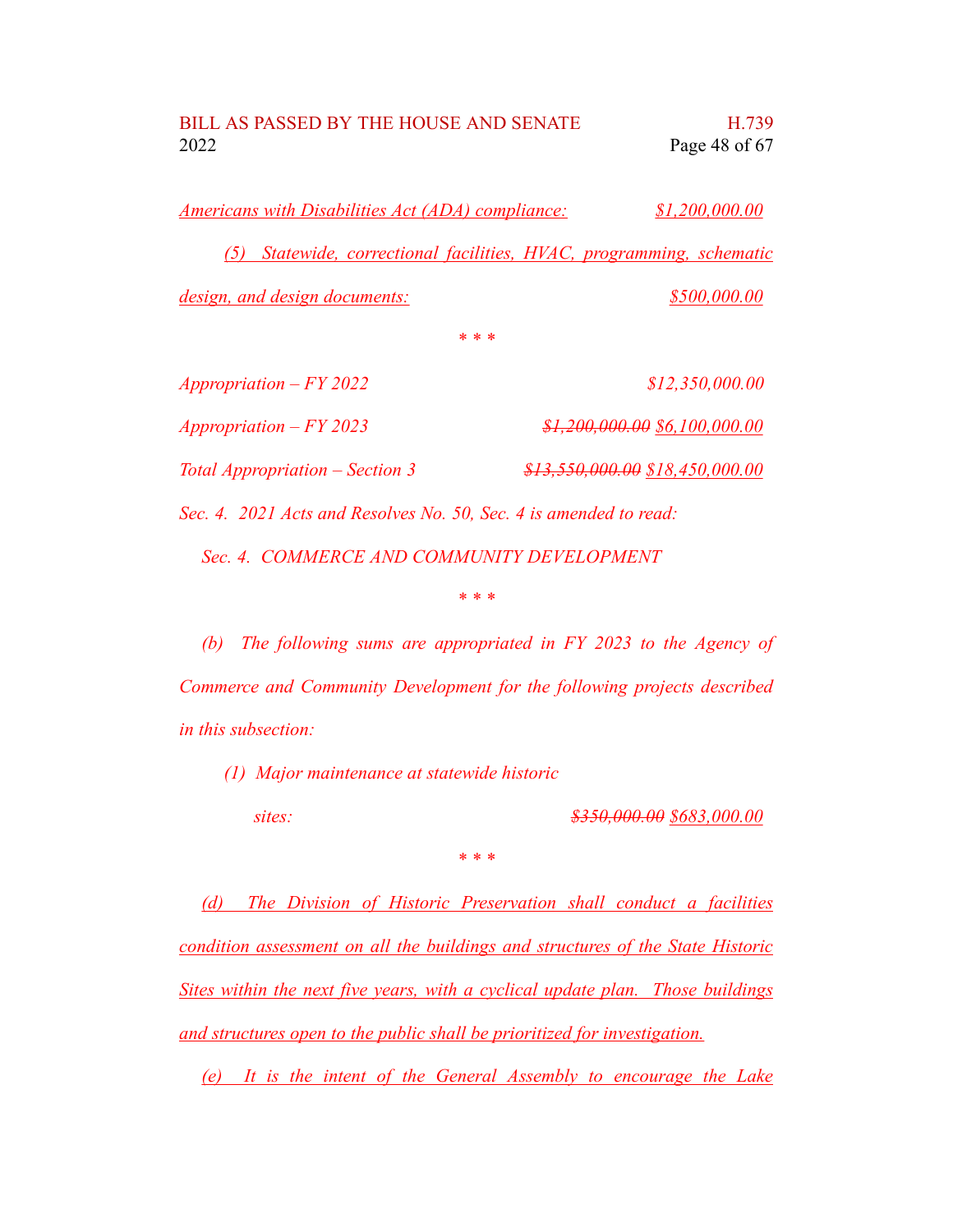*Champlain Maritime Museum to, in addition to the development of a decommissioning plan, explore all options for the ongoing use of the Schooner*

*Lois McClure.*

| <i><u><b>Appropriation – FY 2022</b></u></i>  | \$473,000.00   |  |
|-----------------------------------------------|----------------|--|
| <u> Appropriation – FY 2023</u>               | \$733,000.00   |  |
| <u><b>Total Appropriation – Section 4</b></u> | \$1,206,000.00 |  |

*Sec. 5. 2021 Acts and Resolves No. 50, Sec. 8 is amended to read:*

*Sec. 8. VERMONT STATE COLLEGES*

*\* \* \**

*(b) The following sums are appropriated in FY 2023 to the Vermont State Colleges for the projects described in this subsection:*

*(1) construction, renovation, and major maintenance at any facility owned or operated in the State by the Vermont State Colleges:*

*\$2,000,000.00*

*(2) infrastructure transformation planning and space modification:*

*\$100,000.00 \$900,000.00*

*(3) nursing programs, renovation of simulation laboratories:*

*\$800,000.00*

*(c) For the amount appropriated in subdivision (b)(3) of this section, on or before January 15, 2023, the Chancellor of the Vermont State Colleges shall submit a report to the House Committees on Corrections and Institutions, on*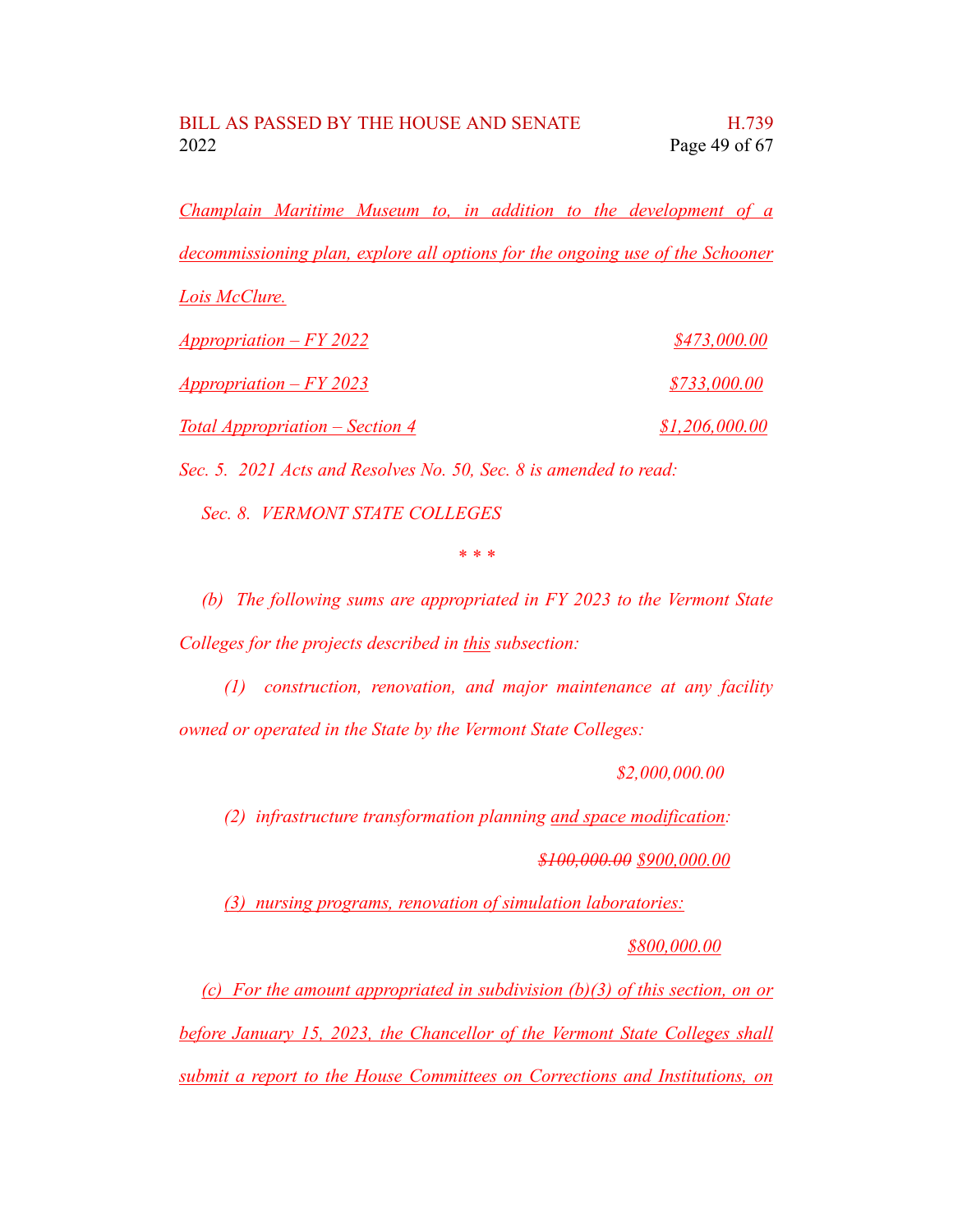*Commerce and Economic Development, and on Health Care and to the Senate Committees on Economic Development, Housing and General Affairs, on Health and Welfare, and on Institutions, providing an accounting of all expenditures, any encumbered funds, and whether any unexpended funds remain.*

| $Approxitation - FY 2022$         | \$2,000,000.00                 |
|-----------------------------------|--------------------------------|
| Appropriation $-FY 2023$          | $$2,100,000.00$ \$3,700,000.00 |
| Total Appropriation $-$ Section 8 | \$4,100,000.00 \$5,700,000.00  |

*Sec. 6. 2021 Acts and Resolves No. 50, Sec. 8a is added to read: Sec. 8a. NORWICH UNIVERSITY*

*(a) The sum of \$200,000.00 is appropriated to Norwich University for the construction of simulation laboratories for the University's Nursing School.*

*(b) For the amount appropriated in subsection (a) of this section, on or before January 15, 2023, the President of Norwich University shall submit a report to the House Committees on Corrections and Institutions, on Commerce and Economic Development, and on Health Care and to the Senate Committees on Economic Development, Housing and General Affairs, on Health and Welfare, and on Institutions, providing an accounting of all expenditures, any encumbered funds, and whether any unexpended funds remain.*

*Appropriation – FY 2023 \$200,000.00*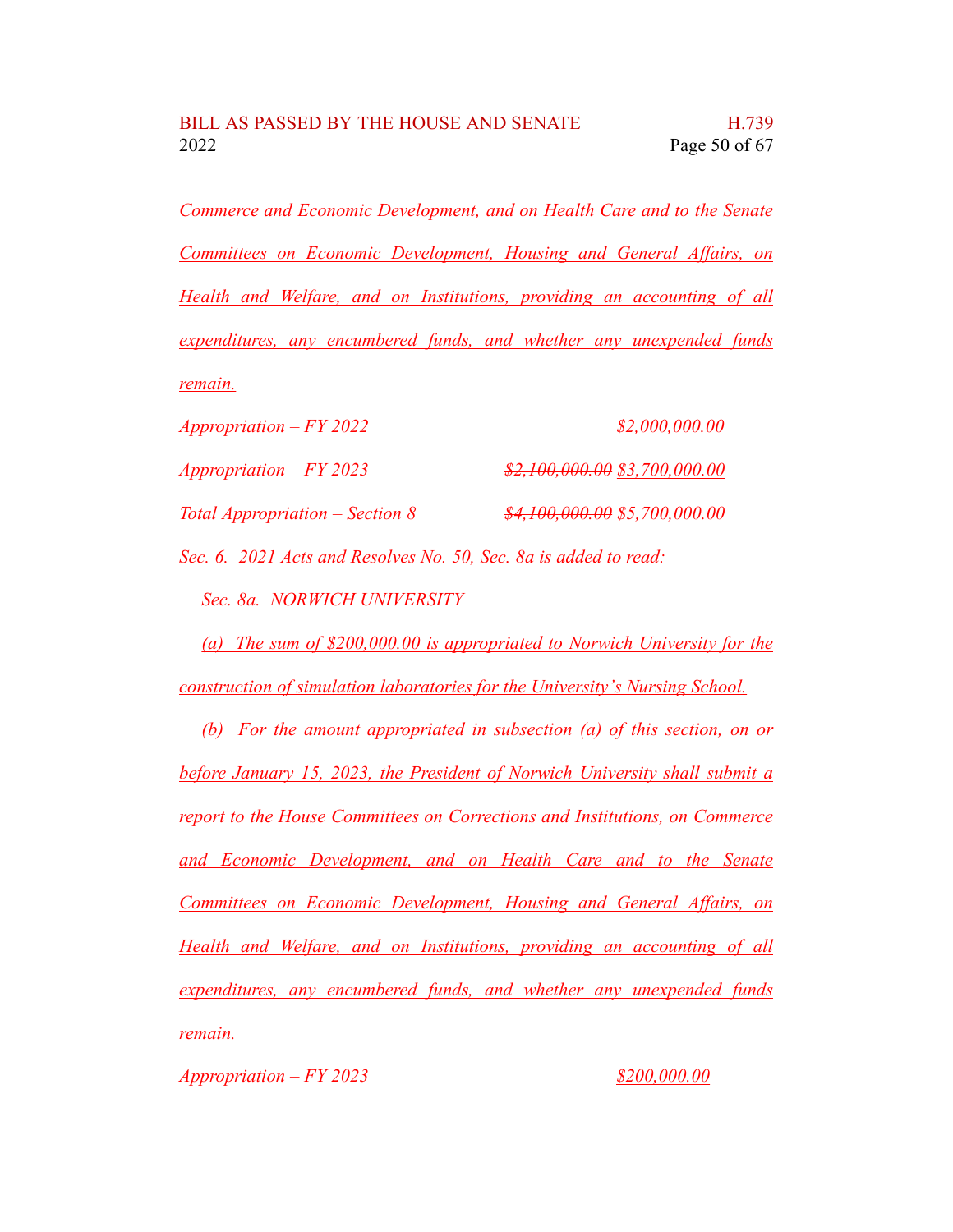*Total Appropriation – Section 8a \$200,000.00*

*Sec. 7. 2021 Acts and Resolves No. 50, Sec. 9 is amended to read:*

*Sec. 9. NATURAL RESOURCES*

*\* \* \**

*(e) The following sums are appropriated in FY 2023 to the Agency of Natural Resources for the Department of Environmental Conservation for the projects described in this subsection:*

*\* \* \**

*(2) Dam safety and hydrology projects High and Significant Hazard Dam, dam safety improvements: \$805,000.00 \$3,115,000.00*

*\* \* \**

*(4) Little Hosmer Dam, rehabilitation: \$190,000.00*

*(5) Infrastructure Investment and Jobs Act, Drinking and Clean Water State Revolving Fund, State match: \$2,833,980.00*

*(f) The following sums are appropriated in FY 2023 to the Agency of Natural Resources for the Department of Forests, Parks and Recreation for the following projects:*

*(1) Infrastructure rehabilitation, including statewide small-scale rehabilitation, wastewater repairs, preventive improvements and upgrades of restrooms and bathhouses, and statewide small-scale road rehabilitation projects: \$4,476,553.00 \$4,251,553.00*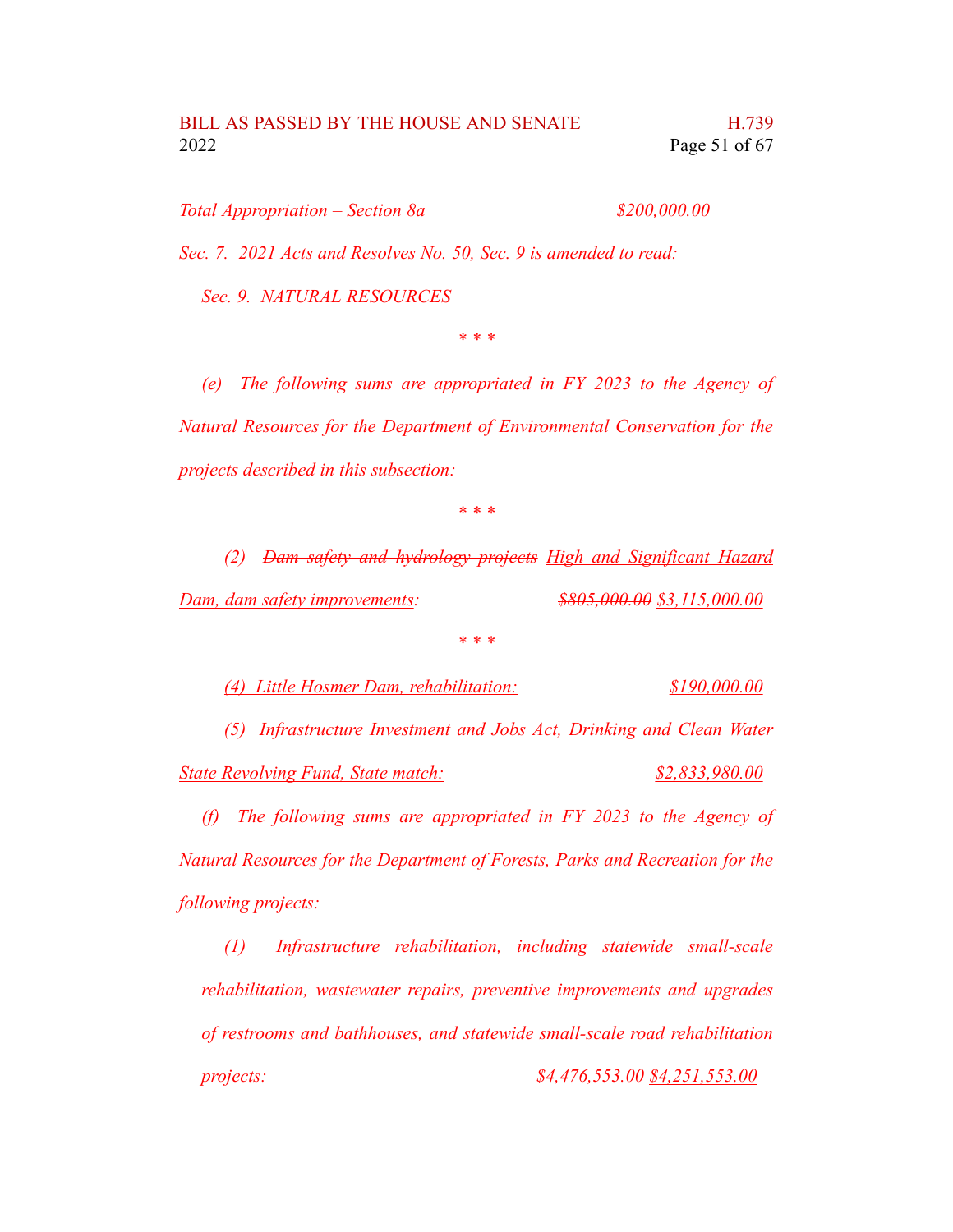*(2) Rustic Cabin Construction Program: \$500,000.00 \$700,000.00*

*(g) The following amounts are appropriated in FY 2023 to the Agency of Natural Resources for the Department of Fish and Wildlife for the projects described in this subsection:*

*(1) General infrastructure projects, including small-scale maintenance and rehabilitation of infrastructure: \$1,083,500.00*

*(2) Lake Champlain Walleye Association, Inc., to upgrade and repair the Walleye rearing, restoration, and stocking infrastructure: \$25,000.00*

*(3) Lake Champlain Walleye Association, Inc., purchase of self-cleaning tanks: \$25,000.00*

*(h) The following shall apply to the amounts appropriated in this section:*

*(1) For the amounts appropriated in subdivision (e)(5) of this section, the funds shall not be released until the federal grant has been received by the State.*

*(2) For the amount appropriated in subdivision (f)(2) of this section, the Department of Forests, Parks and Recreation is authorized to use not more than \$200,000.00 to work with career technical education centers for assistance with the Rustic Cabin Construction Program.*

| $Approximation - FY 2022$       | \$11,455,214.00                  |
|---------------------------------|----------------------------------|
| $Approxination - FY 2023$       | $$9,853,264.00$ \$15,187,244.00  |
| Total Appropriation – Section 9 | $$21,308,478.00$ \$26,642,458.00 |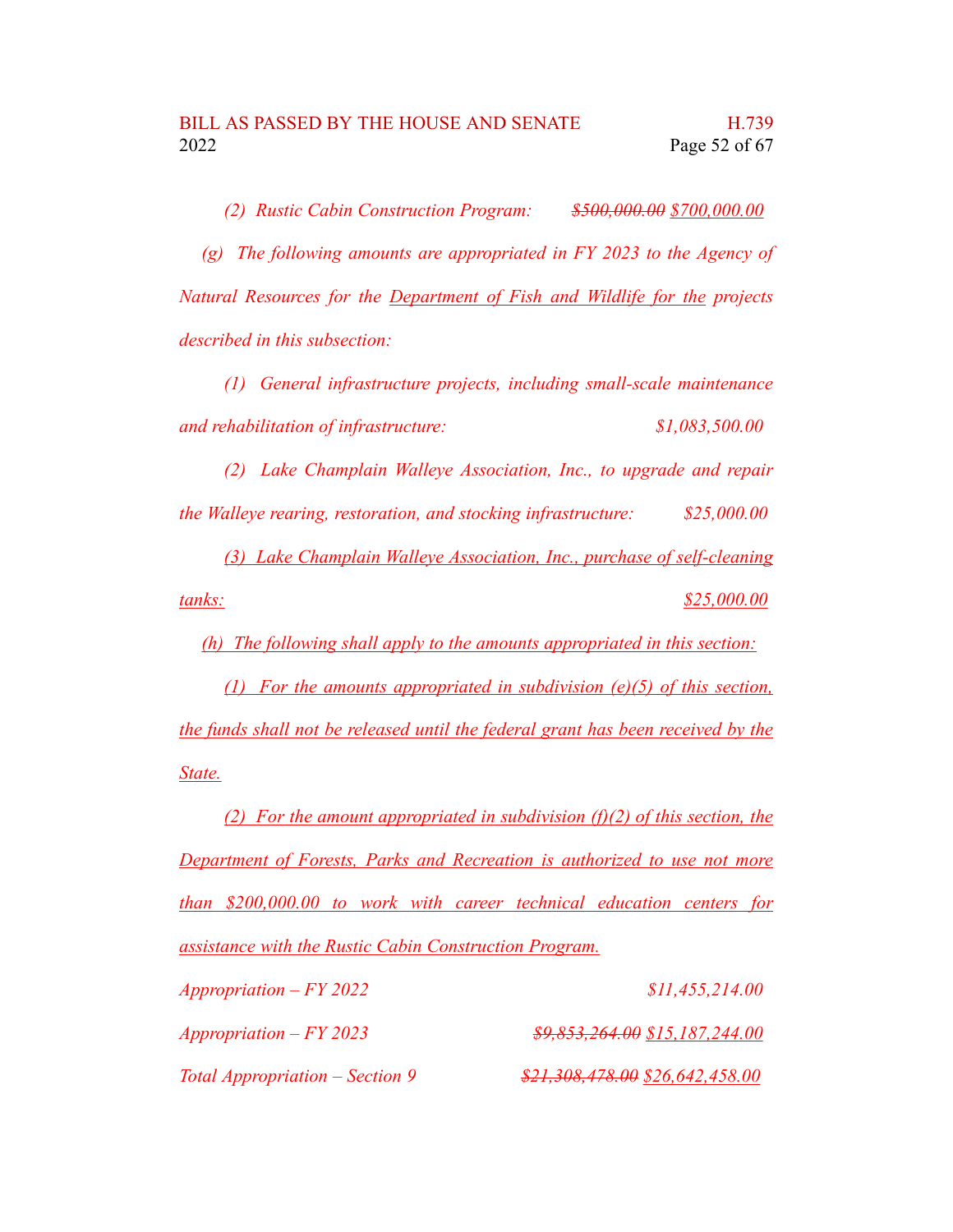*Sec. 8. 2021 Acts and Resolves No. 50, Sec. 10 is amended to read: Sec. 10. CLEAN WATER INITIATIVES*

*\* \* \**

*(c) The sum of \$500,000.00 is appropriated in FY 2022 to the Agency of Natural Resources for forestry access roads, recreation access roads, and water quality improvements. [Repealed.]*

*\* \* \**

*(e) The sum of \$11,000,000.00 is appropriated in FY 2023 to the Agency of Natural Resources for the Department of Environmental Conservation for clean water implementation projects The amount of \$200,000.00 is appropriated in FY 2023 to the Agency of Agriculture, Food and Markets for water quality grants and contracts.*

*\* \* \**

*(i) The following amounts are appropriated in FY 2023 to the Agency of Natural Resources for the Department of Environmental Conservation for the projects described in this subsection:*

*(1) Water Pollution Control Fund, Clean Water State/EPA Revolving Loan Fund (CWSRF) match: \$1,548,219.00*

*(2) Municipal Pollution Control Grants, pollution control projects and planning advances for feasibility studies: \$2,715,000.00*

*(j)(1) The following amounts are appropriated in FY 2023 to the Vermont*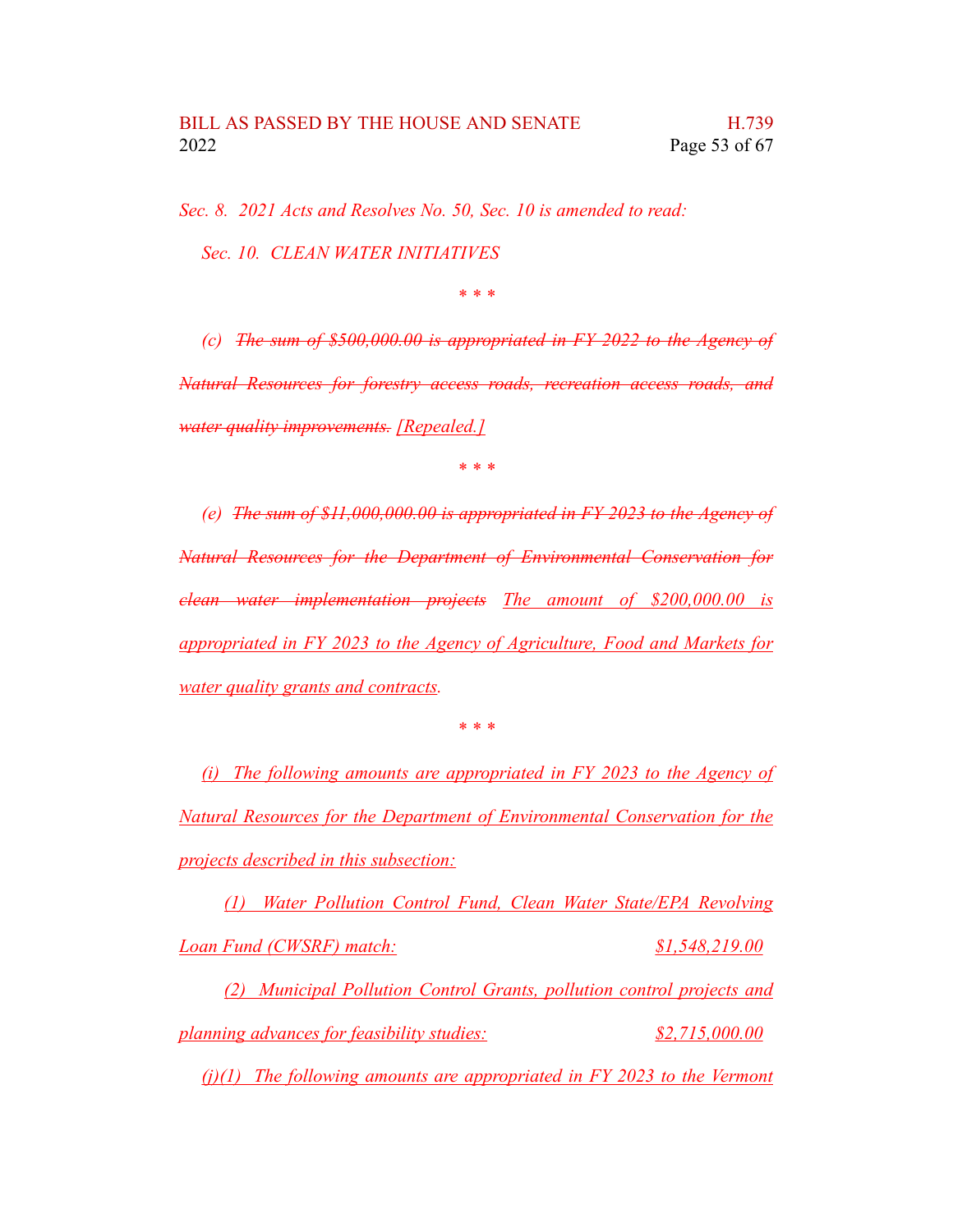*Housing and Conservation Board for the projects described in this subsection:*

*(A) Agricultural water quality projects: \$200,000.00*

*(B) Land conservation and water quality projects: \$2,000,000.00*

*(2) A grant issued under subdivision (1)(A) of this subsection:*

*(A) shall not be considered a State grant under 6 V.S.A. chapter 215, subchapter 3 for purposes of calculating the maximum amount of a State water*

*quality assistance award under 6 V.S.A. § 4824 or 4826; and*

*(B) may be used to satisfy a grant recipient's cost share requirements.*

| $Approximation - FY 2022$          | $$H,000,000.00$$ \$10,500,000.00  |
|------------------------------------|-----------------------------------|
| $Approximation - FY 2023$          | $$11,000,000.00$$ \$6,663,219.00  |
| Total Appropriation $-$ Section 10 | $$22,000,000.00$$ \$17,163,219.00 |

*Sec. 9. 2021 Acts and Resolves No. 50, Sec. 11 is amended to read:*

*Sec. 11. MILITARY*

*(a) The sum of \$900,000.00 is appropriated in FY 2022 to the Department of Military for maintenance, renovations, and ADA compliance at State armories.*

*(b) The sum of \$900,000.00 are \$1,100,000.00 is appropriated in FY 2023 to the Department of Military for the projects described in subsection (a) of this section.*

*Appropriation – FY 2022 \$900,000.00*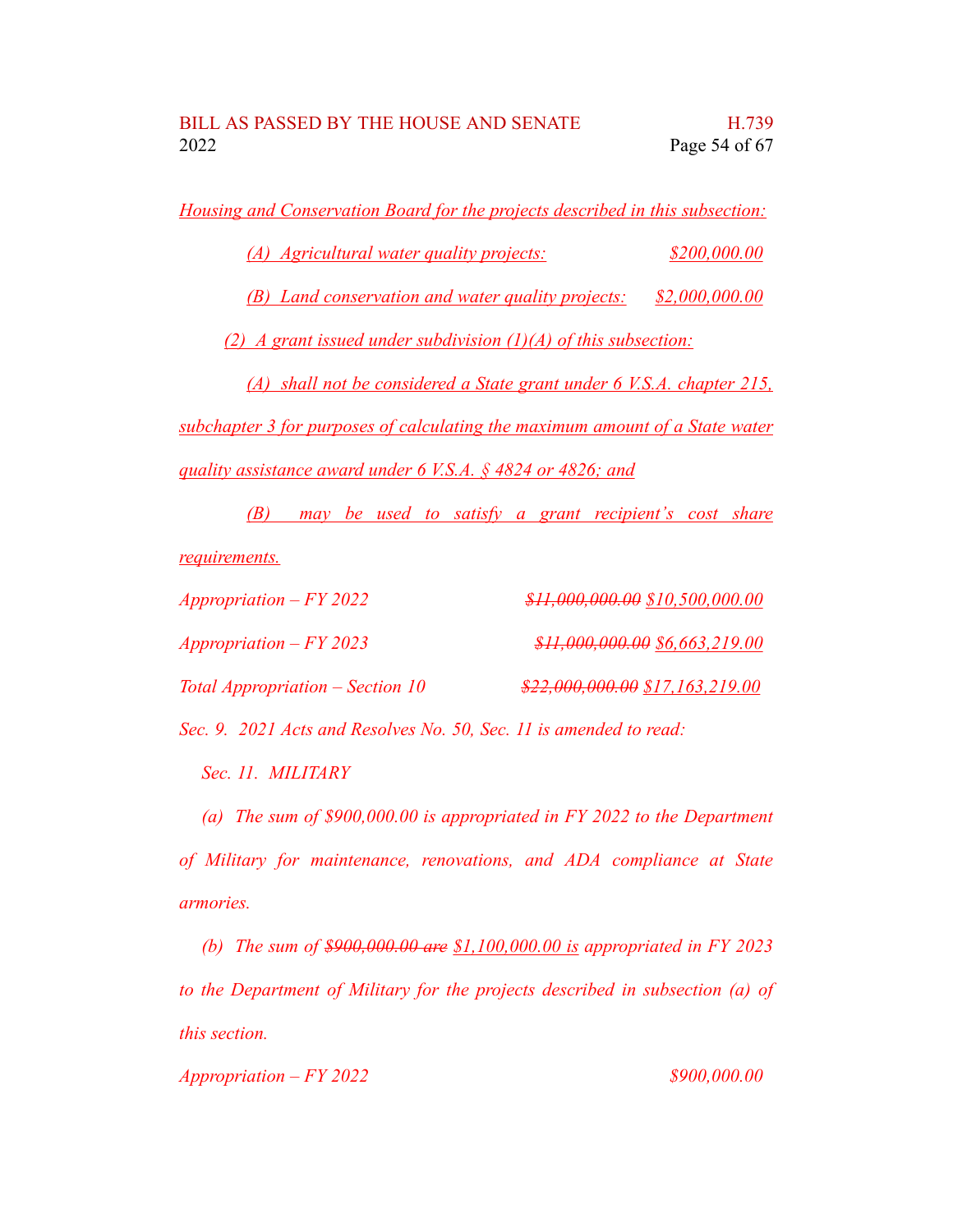## BILL AS PASSED BY THE HOUSE AND SENATE H.739 2022 Page 55 of 67

| $Approxination - FY 2023$                                           | $$900,000.00$$ \$1,100,000.00  |
|---------------------------------------------------------------------|--------------------------------|
| Total Appropriation – Section 11                                    | $$1,800,000.00$ \$2,000,000.00 |
| Sec. 10. 2021 Acts and Resolves No. 50, Sec. 12 is amended to read: |                                |
| Sec. 12. PUBLIC SAFETY                                              |                                |

*\* \* \**

*(b) The sum of \$50,000.00 is appropriated in FY 2023 to the Department of Public Safety for a feasibility study for the Vermont Police Academy in Pittsford. The following amounts are appropriated in FY 2023 to the Department of Public Safety for the projects described in this subsection:*

*(1) Pittsford, Vermont Policy Academy, feasibility study: \$50,000.00*

*(2) Williston Public Safety Field Station, construction: \$3,500,000.00*

*Appropriation – FY 2022 \$6,120,000.00 Appropriation – FY 2023 \$50,000.00 \$3,550,000.00*

*Total Appropriation – Section 12 \$6,170,000.00 \$9,670,000.00*

*Sec. 11. 2021 Acts and Resolves No. 50, Sec. 13 is amended to read:*

*Sec. 13. AGRICULTURE, FOOD AND MARKETS*

*\* \* \**

*(b) The sum of \$350,000.00 \$1,400,000.00 is appropriated in FY 2023 to the Department of Buildings and General Services for the Agency of Agriculture, Food and Markets for the project described in subsection (a) of this section major maintenance, renovation, and modernization planning and*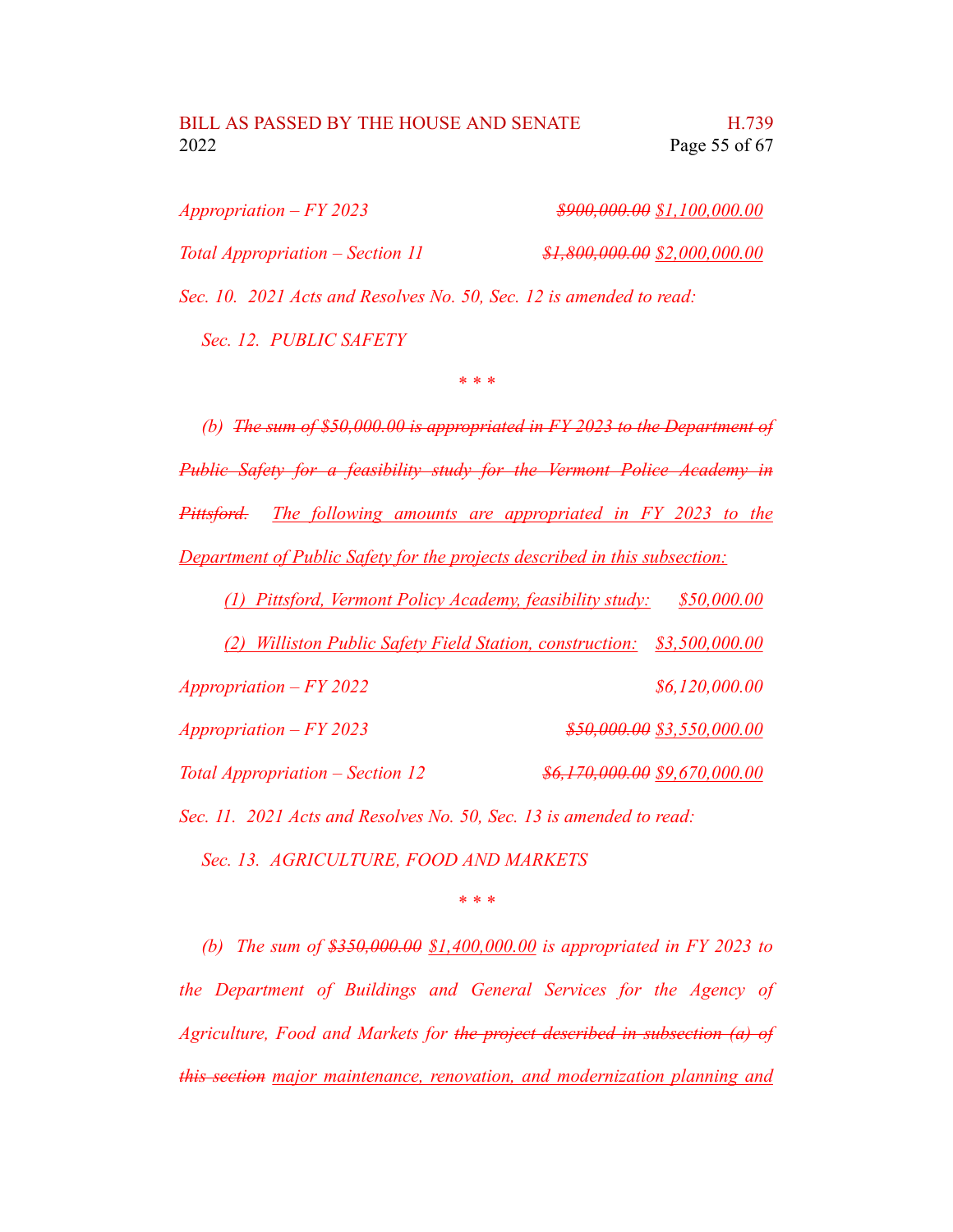*design at the Vermont Building at the Eastern States Exhibition.*

| $Approxination - FY 2022$                                                | \$260,000.00                  |
|--------------------------------------------------------------------------|-------------------------------|
| $Approxination - FY 2023$                                                | $$350,000.00$$ \$1,400,000.00 |
| Total Appropriation – Section 13                                         | $$610,000.00$ \$1,660,000.00  |
| Sec. 12. 2021 Acts and Resolves No. 50, Sec. 17a is added to read:       |                               |
| Sec. 17a. SERGEANT AT ARMS                                               |                               |
| The amount of \$185,000.00 is appropriated in FY 2023 to the Sergeant at |                               |
| <u>Arms for upgrades to 2 Governor Aiken Avenue.</u>                     |                               |
| Total Appropriation – Section 17a                                        | \$185,000.00                  |
| Sec. 13. 2021 Acts and Resolves No. 50, Sec. 17b is added to read:       |                               |
|                                                                          |                               |

*Sec. 17b. FY 2022 AND FY 2023; AMERICAN RESCUE PLAN ACT;*

*STATE AND LOCAL FISCAL RECOVERY FUND; CAPITAL PROJECTS; AUTHORIZATIONS*

*(a) Findings. The General Assembly finds:*

*(1) In 2021 Acts and Resolves No. 74, Sec. G.700(c), the General Assembly authorized the Commissioner of Finance and Management to use not more than \$15,000,000.00 in American Rescue Plan Act (ARPA) funds to offset capital funds appropriated to projects supporting water and sewer infrastructure in fiscal year 2022 to the extent feasible under federal law and guidance.*

*(2) The Governor's fiscal year 2022–2023 capital budget adjustment*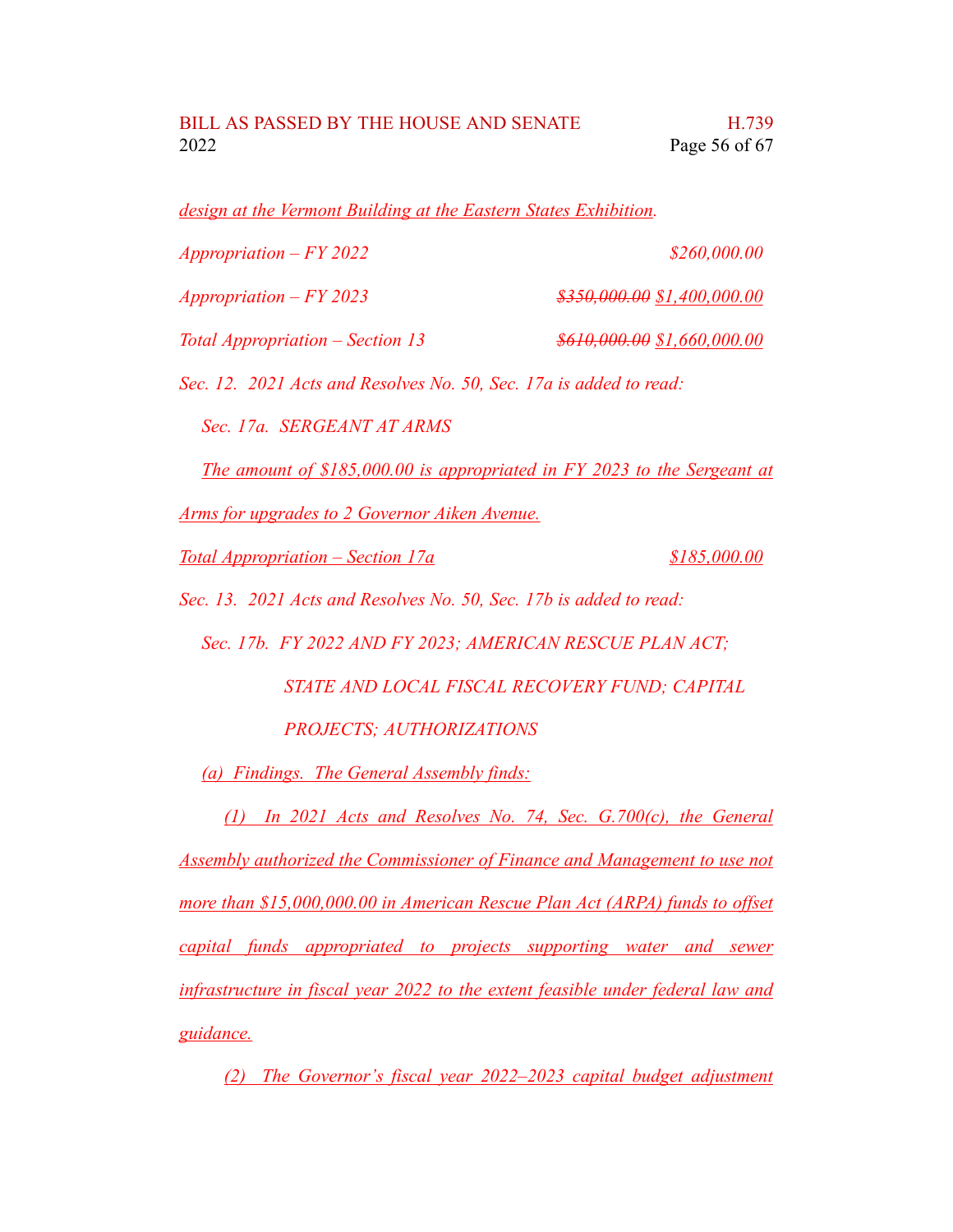*report included recommendations for water and sewer infrastructure projects historically funded in the State's capital construction act that could be funded in fiscal years 2022 and 2023 with ARPA funds.*

*(3) The General Assembly finds that in addition to the capital projects identified by the Governor's fiscal year 2022–2023 capital budget adjustment report, there are other capital projects that can be funded in fiscal year 2023 with ARPA funds.*

*(b) Intent. It is the intent of the General Assembly to authorize certain projects that are eligible for ARPA funds in this act but appropriate the funds for these projects in the FY 2023 Annual Appropriations Act.*

*(c) Authorizations. In fiscal years 2022 and 2023, the following capital projects are authorized to be undertaken with funds appropriated in the FY 2023 Annual Appropriations Act:*

*(1) In FY 2022 and FY 2023, the Department of Forests, Parks and Recreation is authorized to upgrade forestry access roads, recreation access roads, and make water quality improvements to these roads.*

*(2) In FY 2023, in addition to the amounts appropriated in Sec. 10(e) of this act, the Agency of Agriculture, Food and Markets is authorized to issue water quality grants and contracts.*

*(3) In FY 2023, in addition to the amounts appropriated in Sec. 10(i)(2) of this act, the Department of Environmental Conservation is authorized to*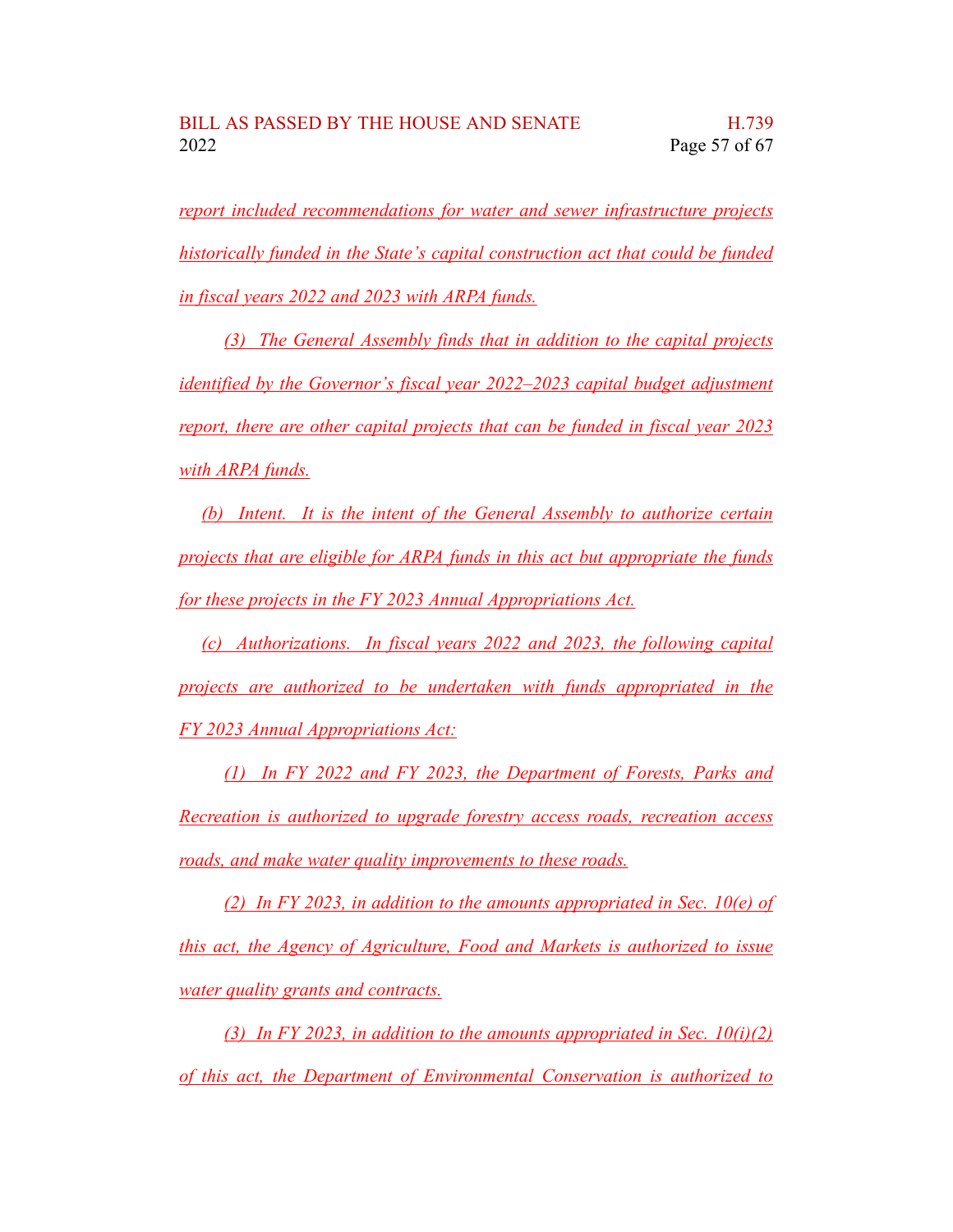*issue municipal pollution control grants.*

*(4) In FY 2023, the Department of Forests, Parks and Recreation is authorized to make wastewater repairs and water and sewer infrastructure improvements and upgrades to restrooms and bathhouses at State parks.*

*(5) In FY 2023, in addition to the amount appropriated in Sec. 10(j)(1)(A) of this act, the Vermont Housing and Conservation Board is authorized to issue grants for water quality improvement projects.*

*(6) In FY 2023, the Vermont Historical Society is authorized to make upgrades and repairs to the HVAC system at the Vermont History Center in Barre.*

*(7) The Department of Buildings and General Services is authorized to begin design and construction for the expansion of the State House in Montpelier.*

*(8) The Judiciary is authorized to make HVAC improvements to county courthouses.*

*Sec. 14. 2021 Acts and Resolves No. 50, Sec. 18 is amended to read:*

*Sec. 18. REALLOCATION OF FUNDS; TRANSFER OF FUNDS*

*(a) The following sums are reallocated to the Department of Buildings and General Services from prior capital appropriations to defray expenditures authorized in Sec. 2 of this act:*

*\* \* \**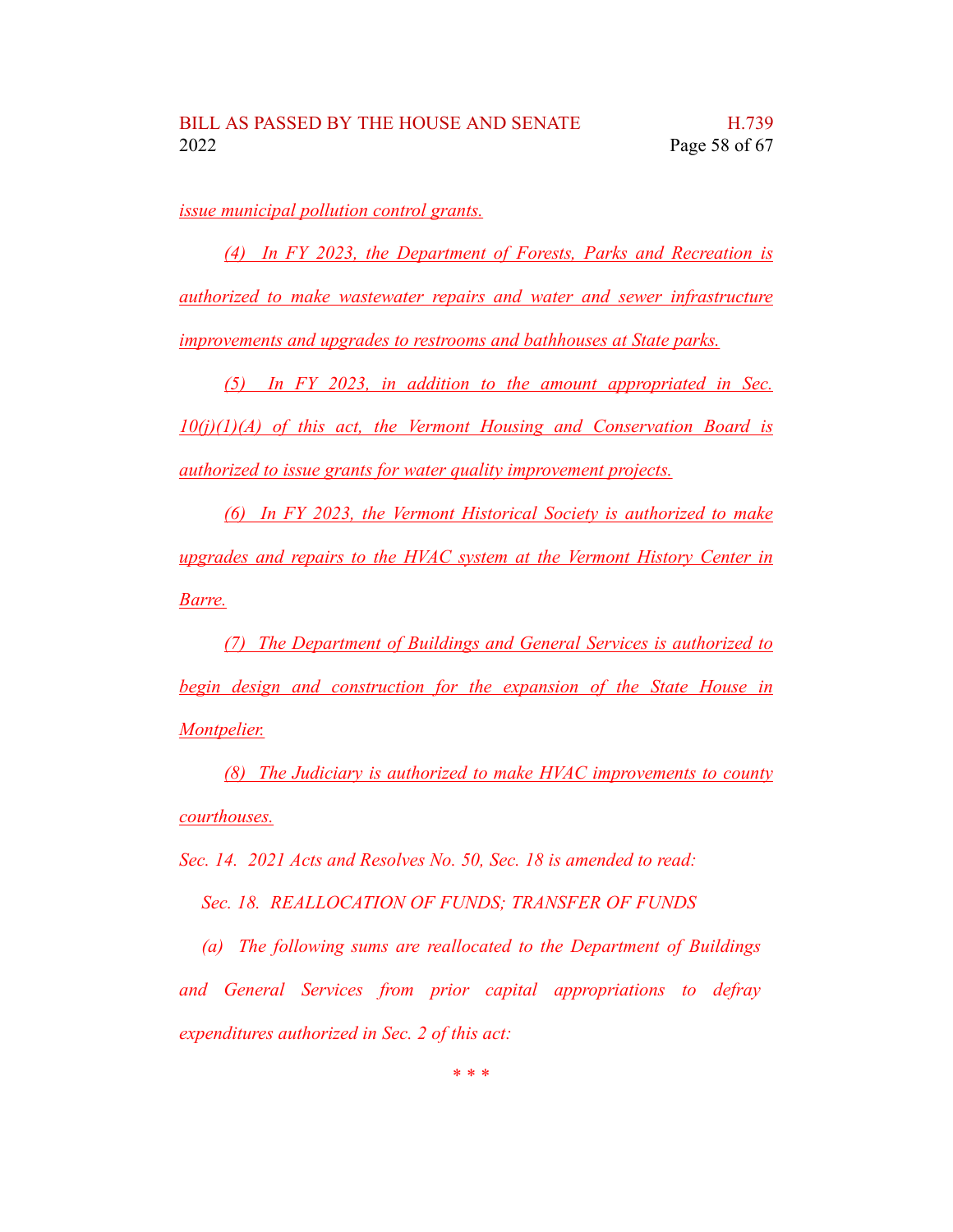*(4) of the amount appropriated in 2015 Acts and Resolves No. 26, Sec. 2(b)(5) (major maintenance): \$35,475.94*

*(5) of the amount appropriated in 2015 Acts and Resolves No. 26,*

*Sec. 2(c)(11) (Southern State Correctional Facility, copper waterline replacement): \$82,851.42*

*(6) of the amount appropriated in 2016 Acts and Resolves No. 160,*

*Sec. 2(c)(15) (Southern State Correctional Facility, steam line replacement):*

*\$147,068.63*

*(7) of the amount appropriated in 2016 Acts and Resolves No. 160,*

*Sec. 2(c)(16) (Statewide, ADA projects, State-owned buildings and courthouses): \$52,460.30*

*(8) of the amount appropriated in 2016 Acts and Resolves No. 160,*

*Sec. 2(c)(19) (Waterbury State Office Complex project, true up): \$11,016.00*

*(9) of the amount appropriated in 2016 Acts and Resolves No. 160, Sec. 13(c)(2) (Westminster, DPS Facility, project cost adjustment for unanticipated site conditions and code modifications): \$4,522.99*

*(10) of the amount appropriated in 2017 Acts and Resolves No. 84 Sec. 2(b)(2) (Statewide – Major Maintenance): \$53,755.21*

*(11) of the amount appropriated in 2017 Acts and Resolves No. 84, Sec. 2(b)(6) (Randolph, Agencies of Agriculture, Food and Markets and of Natural Resources, collaborative laboratory, construction): \$156,275.91*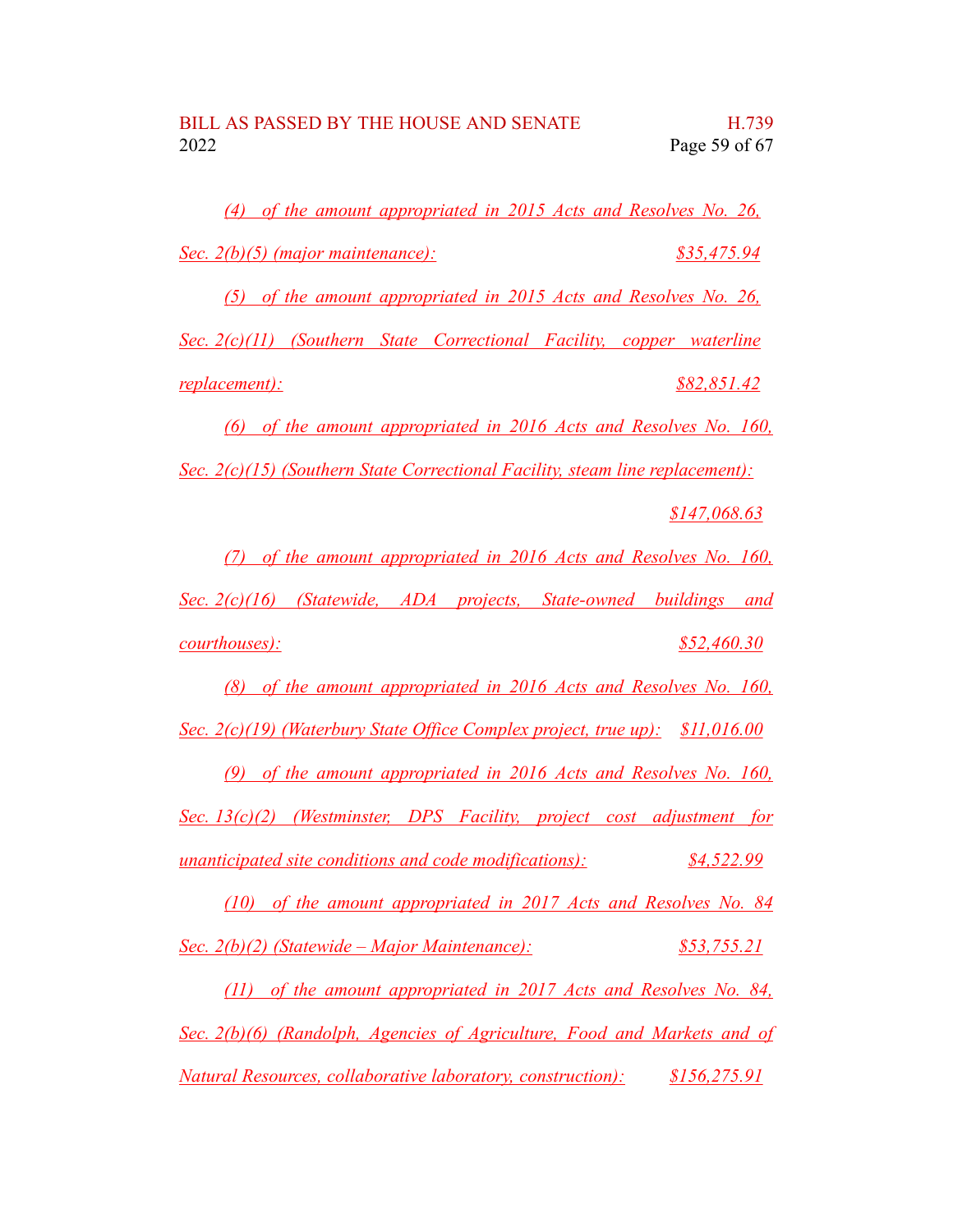*(12) of the amount appropriated in 2017 Acts and Resolves No. 84, Sec. 2(b)(7) (Springfield, Southern State Correctional Facility, completion of the steamline replacement): \$36,382.55*

*(13) of the amount appropriated in 2017 Acts and Resolves No. 84 Sec. 2(b)(9) (Newport, Northern State Correctional Facility Door Control replacement): \$72,287.54*

*(14) of the amount appropriated in 2018 Acts and Resolves No. 190,*

*Sec. 2(c)(2) (Statewide, major maintenance): \$26,921.21*

*(15) of the amount appropriated in 2018 Acts and Resolves No. 190, Sec. 2(c)(18) (Rutland, Marble Valley Regional Correctional Facility):*

*\$2,850.00*

*(16) of the amount appropriated in 2018 Acts and Resolves No. 190, Sec. 2(c)(8) (Waterbury State Office Complex, Weeks building renovation and fit-up): \$224,387.21*

*(17) of the amount appropriated in 2018 Acts and Resolves No. 190, Sec. 2(c)(17) (Waterbury State Office Complex, Stanley and Wasson, demolition of Stanley Hall, and programming, schematic design, and design development for Wasson Hall): \$265,247.20*

*(18) of the amount appropriated in 2018 Acts and Resolves No. 190, Sec. 6(a)(9) (E-911 compliance grants): \$39,156.48*

*(19) of the amount appropriated in 2018 Acts and Resolves No. 190,*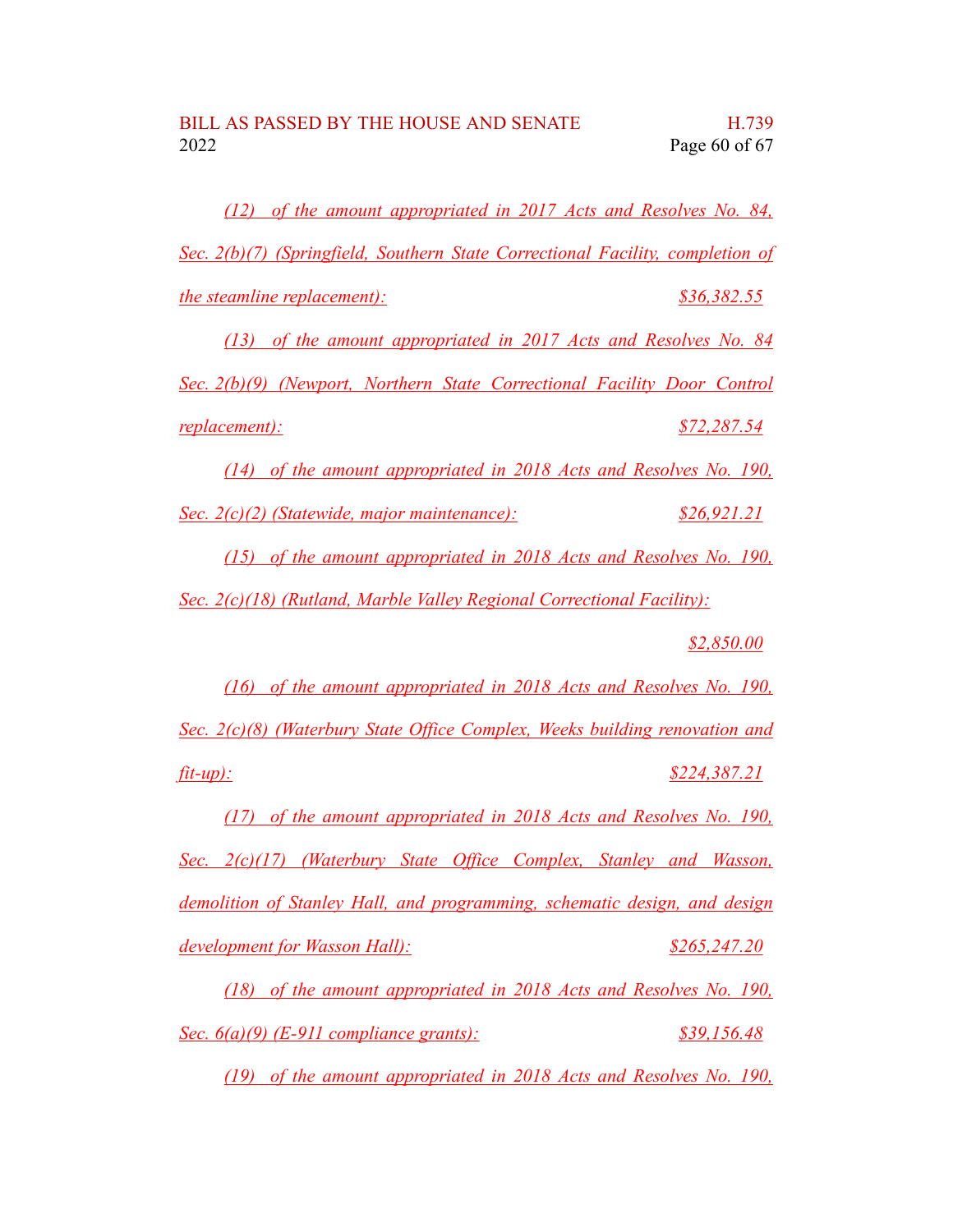| BILL AS PASSED BY THE HOUSE AND SENATE | H.739           |
|----------------------------------------|-----------------|
| 2022                                   | Page 61 of $67$ |

| Sec. 11(e)(1)(B) (phosphorous removal equipment):                                  | \$58,890.00  |
|------------------------------------------------------------------------------------|--------------|
| (20) of the amount appropriated in 2018 Acts and Resolves No. 190,                 |              |
| Sec. 16(c)(a) (NEK fiber network):                                                 | \$209,291.36 |
| (21) of the amount appropriated in 2019 Acts and Resolves No. 42,                  |              |
| <u>Sec. 2(b)(6) (120 State Street):</u>                                            | \$800,000.00 |
| (22) of the amount appropriated in 2019 Acts and Resolves No. 42,                  |              |
| <u>Sec. 10(b)(2) (rustic cabin construction):</u>                                  | \$775,409.25 |
| (23) of the amount appropriated in 2019 Acts and Resolves No. 42,                  |              |
| Sec. 17(a)(1) (stand-alone digital public address system):                         | \$147,177.00 |
| (24) of the amount appropriated in 2019 Acts and Resolves No. 42,                  |              |
| Sec. 17(b) (stand-alone digital public address system):                            | \$174,888.00 |
| (25) of the amount appropriated in 2019 Acts and Resolves No. 42, Sec.             |              |
| 3(c)(5), as added by 2020 Acts and Resolves No. 139, Sec. 2 (Windsor and St.       |              |
| <u>Johnsbury, site preparation, relocation, and rebuild of a greenhouse at the</u> |              |
| Caledonia County Workcamp from the former Southeast State Correctional             |              |
| <i>Facility):</i>                                                                  | \$162,872.00 |

*\* \* \**

*Total Reallocations and Transfers – Section 18 \$4,198,694.44 \$7,737,808.64 Sec. 15. 2021 Acts and Resolves No. 50, Sec. 19 is amended to read:*

*Sec. 19. GENERAL OBLIGATION BONDS AND APPROPRIATIONS*

*(a) The State Treasurer is authorized to issue general obligation bonds in*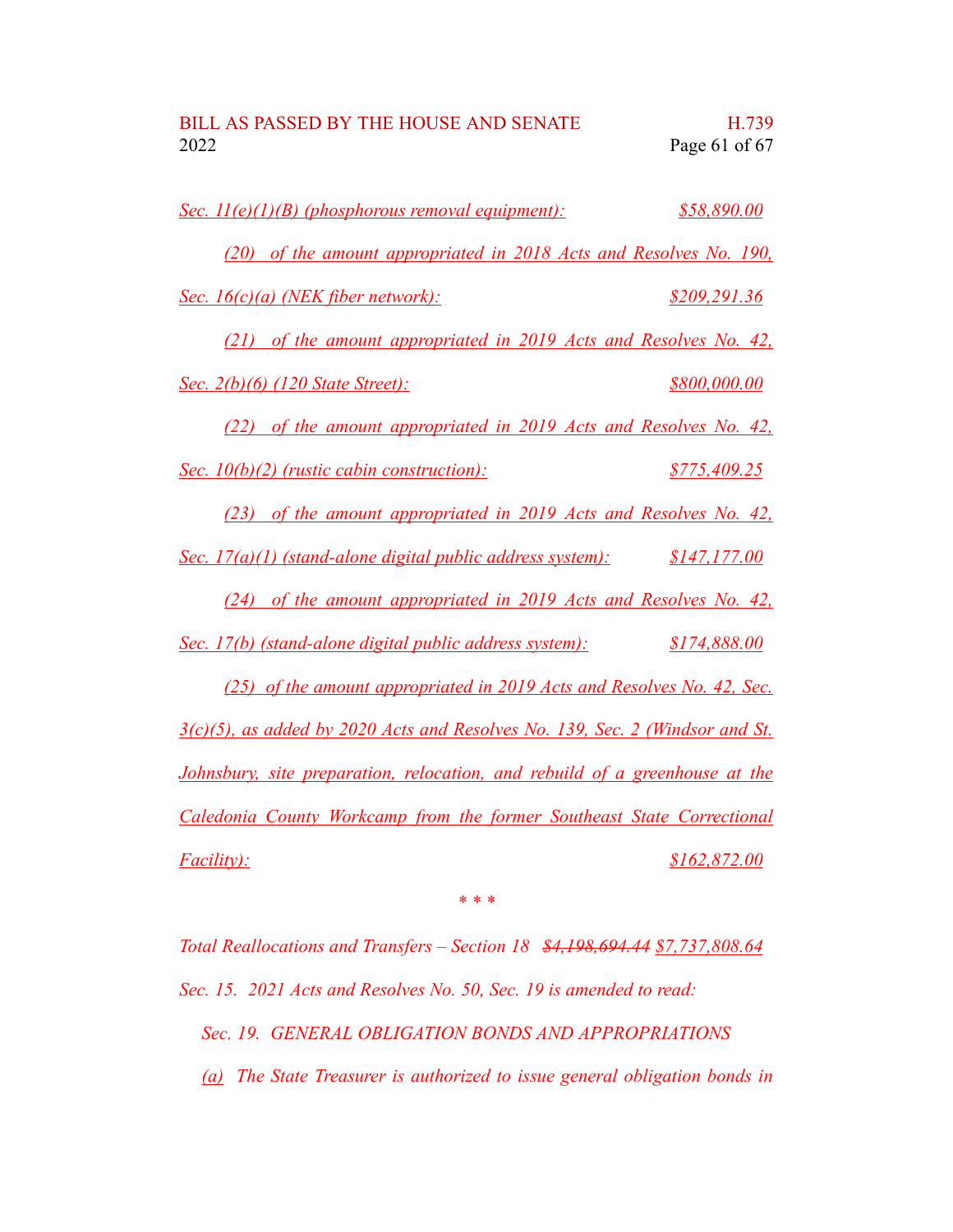*the amount of \$123,180,000.00 for the purpose of funding the appropriations of this act. The State Treasurer, with the approval of the Governor, shall determine the appropriate form and maturity of the bonds authorized by this section consistent with the underlying nature of the appropriation to be funded. The State Treasurer shall allocate the estimated cost of bond issuance or issuances to the entities to which funds are appropriated pursuant to this section and for which bonding is required as the source of funds, pursuant to 32 V.S.A. § 954.*

*(b) The State Treasurer is authorized to issue additional general obligation bonds in the amount of \$12,840,163.00 that were previously appropriated but unissued under 2021 Acts and Resolves No. 50 for the purpose of funding the appropriations in this act.*

*Total Revenues – Section 19 \$123,180,000.00 \$136,020,163.00 Sec. 16. 2013 Acts and Resolves No. 1, Sec. 100(c), as amended by 2014 Acts and Resolves No. 179, Sec. E.113.1, 2015 Acts and Resolves No. 58, Sec. E.113.1, 2017 Acts and Resolves No. 84, Sec. 29, 2018 Acts and Resolves No. 190, Sec. 18, 2019 Acts and Resolves No. 42, Sec. 25, 2020 Acts and Resolves No. 139, Sec. 19, and 2021 Acts and Resolves No. 50, Sec. 24, is further amended to read:*

*(c) Sec. 97 (general obligation debt financing) shall take effect on July 1, 2023 June 30, 2022.*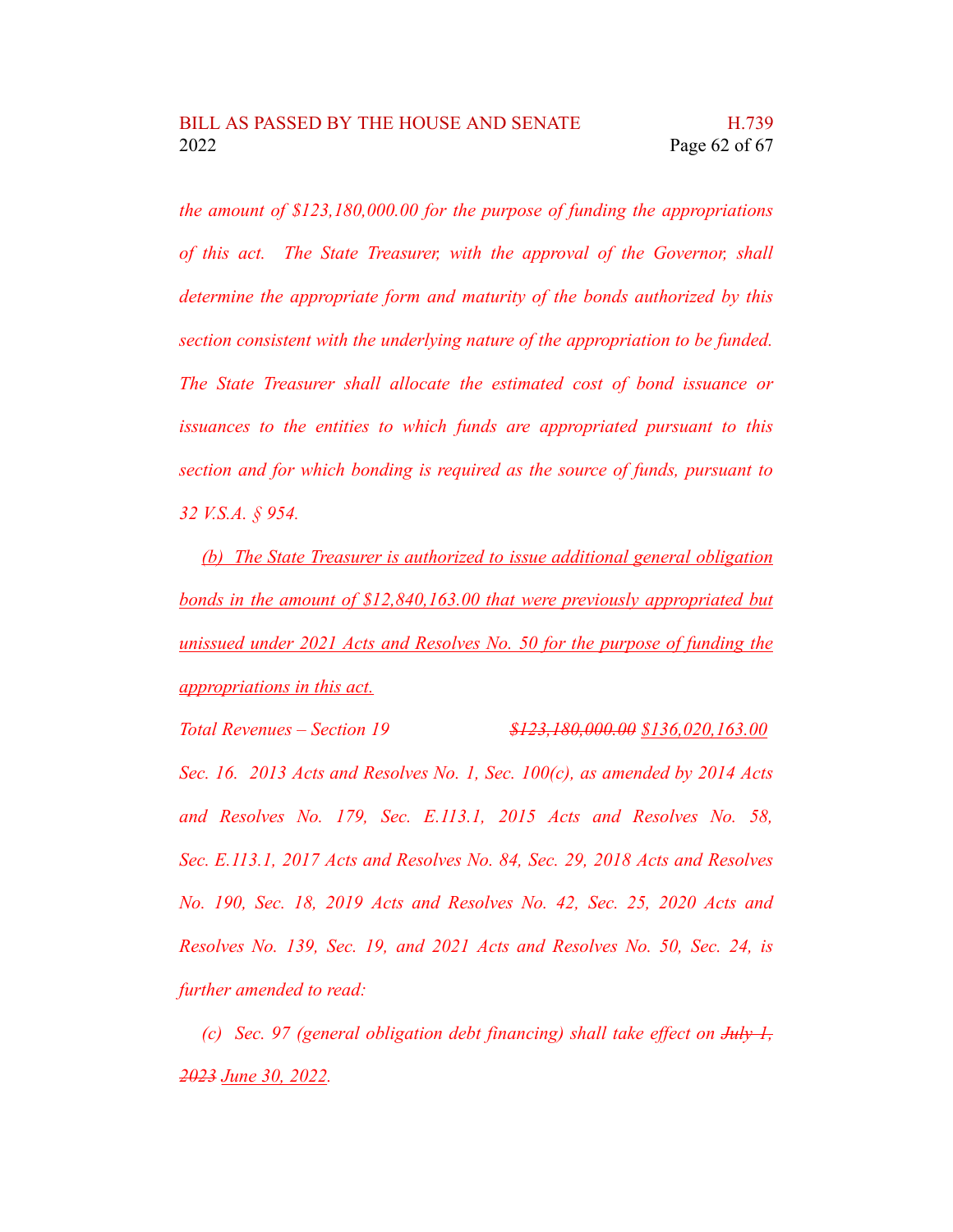*Sec. 17. 2021 Acts and Resolves No. 50, Sec. 21a is amended to read:*

*Sec. 21a. 13 BALDWIN STREET; SALE OF PROPERTY PROPERTIES*

*(a) The Commissioner of Buildings and General Services is authorized to sell the property located at 13 Baldwin Street in Montpelier, Vermont, pursuant to the requirements of 29 V.S.A. § 166. The To the extent that there are sufficient proceeds from the sale shall be appropriated to future capital construction projects, the Department of Buildings and General Services is authorized to use up to \$300,000.00 in FY 2023 for the project described in Sec. 2(c)(1) of this act.*

*(b) The Commissioner of Buildings and General Services is authorized to sell the property located at 14–16 Baldwin Street in Montpelier, Vermont, pursuant to the requirements of 29 V.S.A. § 166. The proceeds of the sale of 14–16 Baldwin Street shall be appropriated to future capital construction projects.*

*(c) The Commissioner of Buildings and General Services is authorized to sell the property located at 9 Baldwin Street in Montpelier, Vermont, contingent upon the completed relocation of the Office of Legislative Information Technology to 133 State Street. The proceeds from the sale shall be appropriated to future capital construction projects.*

*Sec. 18. 2021 Acts and Resolves No. 50, Sec. 25b is added to read: Sec. 25b. REDUCING CARBON INTENSITY; STATE BUILDINGS;*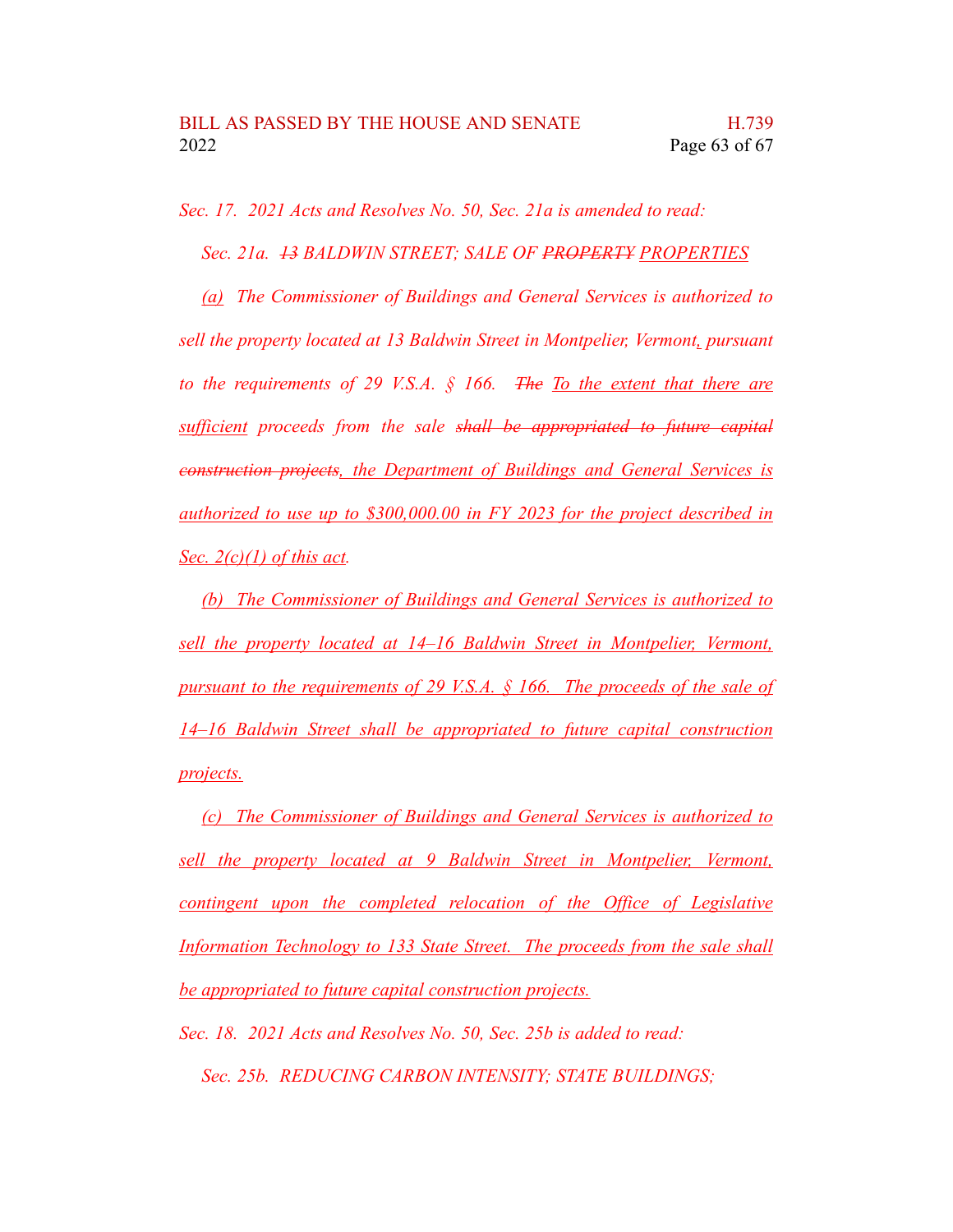#### *STATE ENERGY MANAGEMENT PROGRAM; INTENT*

*(a) It is the intent of the General Assembly that the Department of Buildings and General Services implement strategies as soon as practicable to reduce carbon intensity in buildings under the jurisdiction of the Department. These strategies may include the use of:*

*(1) non-fossil-fuel alternatives when installing or replacing any space conditioning or water heating systems; and*

*(2) carbon-storing and least-embodied-carbon materials, as evidenced by appropriate documentation from contractors and suppliers, when constructing, renovating, or substantially repairing a building or facility.*

*(b) It is also the intent of the General Assembly that the Department of Forests, Parks and Recreations and the Agency of Transportation use the technical assistance of the State Energy Management Program, created in 29 V.S.A. § 168, for eligible projects.*

*Sec. 19. 2021 Acts and Resolves No. 50, Sec. 30a is added to read:*

*Sec. 30a. NURSING SCHOOL PROGRAMS; SIMULATION LABORATORIES; REPORT*

*On or before January 15, 2023, the Vermont State Colleges, Norwich University, and the University of Vermont shall each submit a report to the House Committees on Commerce and Economic Development and on Health Care and to the Senate Committees on Economic Development, Housing and*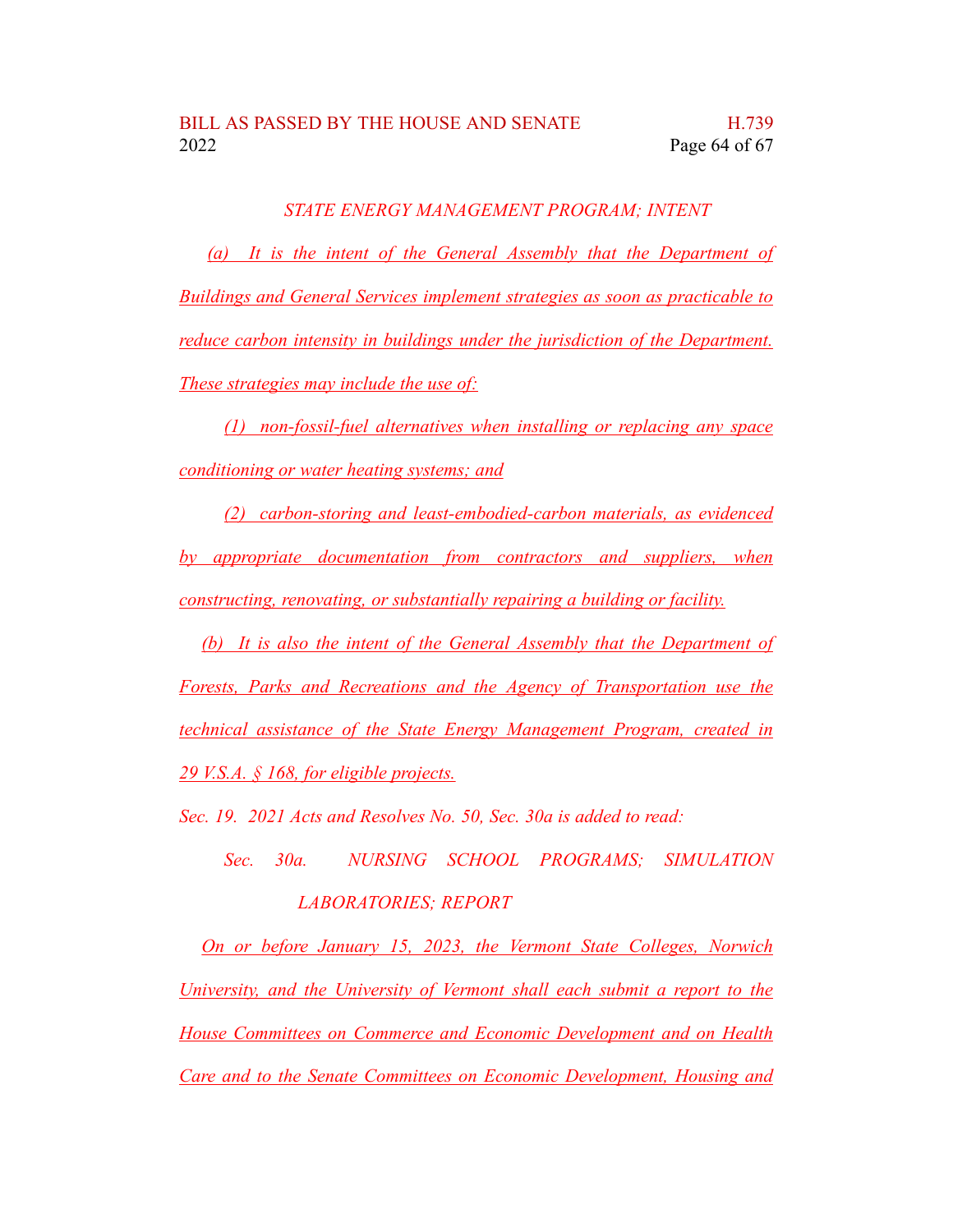*General Affairs and on Health and Welfare detailing the infrastructure and programming needs, estimated costs, and timeline to renovate or construct nursing simulation laboratories in order to expand student enrollment at nursing programs in the State.*

*Sec. 20. 2020 Acts and Resolves No. 154, E.126.3, as amended by 2021 Acts and Resolves No. 50, Sec. 31, is further amended to read:*

*Sec. E.126.3 GENERAL ASSEMBLY; STATE BUILDINGS; USE OF*

*SPACE; AUTHORITY OF SERGEANT AT ARMS*

*(a) Notwithstanding the provisions of 29 V.S.A. § 165 and any other provision of law to the contrary, in order to perform its constitutional duties, the Legislative Branch shall have exclusive use of alternative locations during the 2021–22 legislative biennium, including the following:*

- *(1) 133 State Street:*
	- *(A) Basement: rooms 012, 016, and 021.*
	- *(B) First Floor: rooms 121 and 126.*
	- *(C) Fourth Floor: board room.*
- *(2) 109 State Street:*
	- *(A) Basement: rooms B07 and B015 and surrounding space;.*
	- *(B) Second floor: rooms 264, 267, 268, and 270.*
	- *(C) Fourth floor: conference room.*
- *(3) 111 State Street: library stacks room on the second floor.*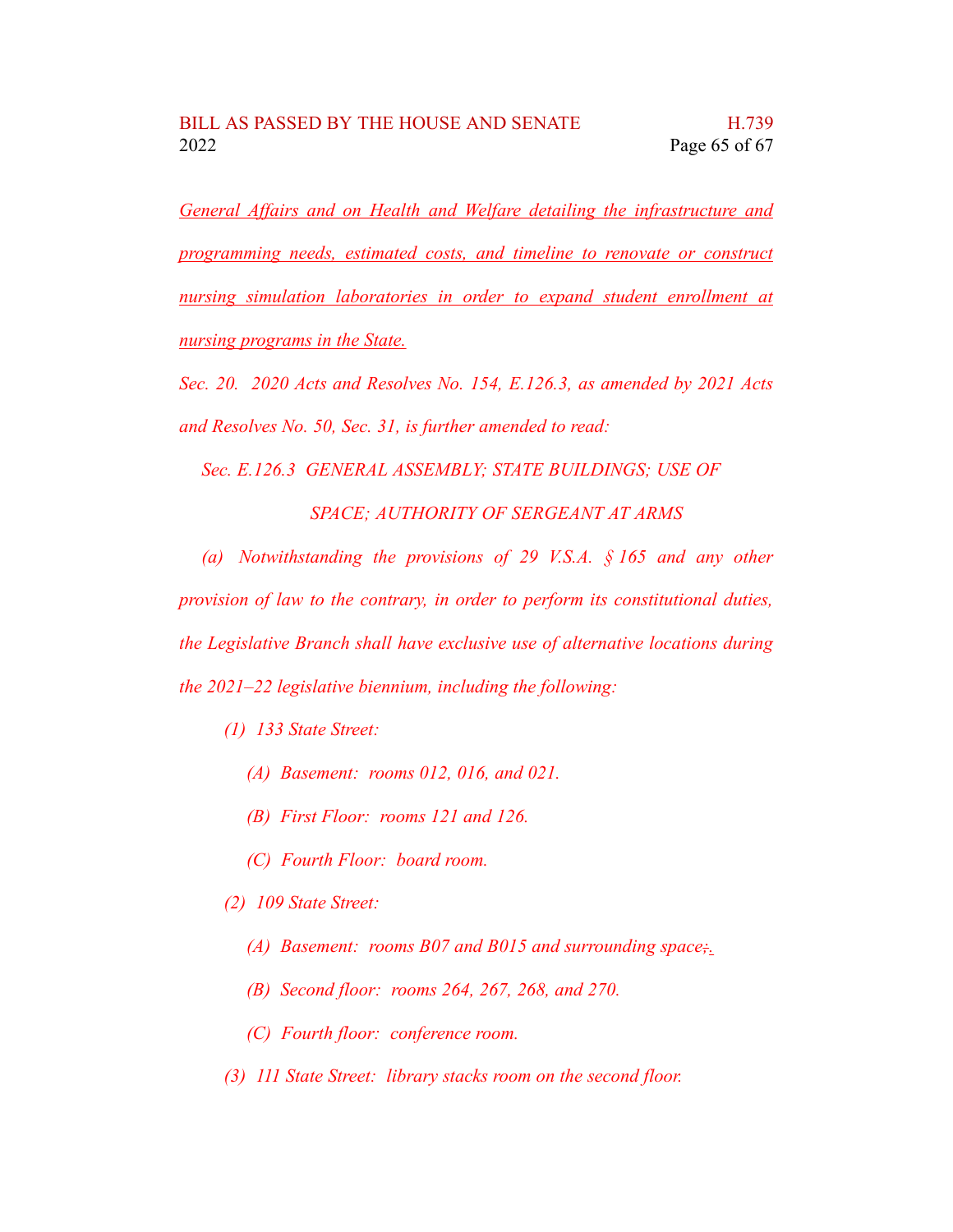*(b) Notwithstanding the provisions of 29 V.S.A. § 165 and any other provision of law to the contrary, in order to perform its constitutional duties, beginning July 1, 2021, the Legislative Branch shall have the exclusive use of the following space:*

- *(1) 2 Aiken Street: entire building.*
- *(2) 4 Aiken Street: entire building.*
- *(3) 133 State Street:*
	- *(A) Basement: rooms 015 and 022.*
	- *(B) First Floor: rooms 122 and 125.*

*(c) Beginning on January 1, 2023 and ending on June 30, 2023, notwithstanding the provisions of 29 V.S.A. § 165 and any other provision of law to the contrary, in order to perform its constitutional duties, the Legislative Branch shall have exclusive use of rooms 264, 267, 268, and 270 on the second floor of 109 State Street.*

*(d) The Sergeant at Arms and the Commissioner of Buildings and General Services shall consider ways to address any disruption to the functionality of the Executive and Legislative Branches in shared State building space.*

*(d)(e) The authority of the Sergeant at Arms set forth in 2 V.S.A. chapter 62 shall apply in any rooms or spaces occupied by the Legislative Branch.*

*Sec. 21. 2019 Acts and Resolves No. 42, Sec. 10 is amended to read:*

*Sec. 10. NATURAL RESOURCES*